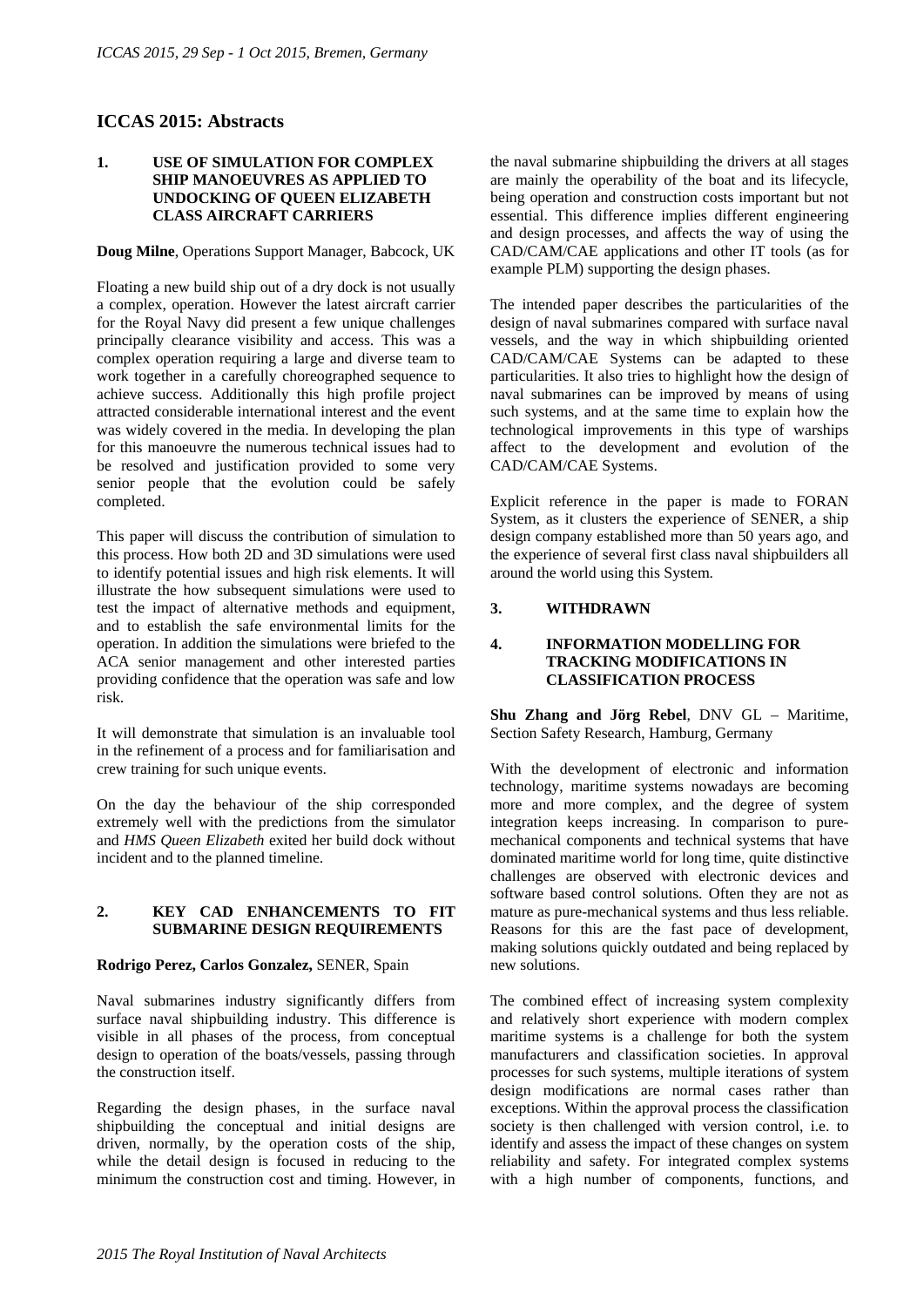complex inter-relations, such an analysis is becoming significantly more time consuming, resulting in increased costs for both parties.

This paper presents an information-modelling concept for complex system design version control in a classification process. It introduces major supporting functions for tracking modifications and for analysing their impact on reliability and safety of a system. Besides the much improved work efficiency demonstrated in tests, the approach can also serve as a reference work for both, classification societies and manufacturers.

## **5. DESIGN DEFINITIONS OF FLIGHT DECK LAYOUT FOR HELICOPTER AVIATION OPERATIONS USING SIMULATION METHODS**

**Dr. B Ferrier**, Hoffman Engineering Corporation, Dynamic Interface Laboratory, USA

**Dr. J Duncan,** MOD, DE&S HQ, Ships Operating Centre, UK

**Mr. R. Ernst**, NAVAIR PMA 266, Patuxent River, USA

A brief synopsis of the theory and calculation of the ship motion simulation and Energy Index programs, are discussed. The Ship Motion Simulation (SMS) Model is derived from the relationship between the wave and ship motion spectrum. It incorporates seakeeping philosophy and applies various definitions of seaway spectral formulation, such as, Bretschneider. SMS defines a seaway, computes the hydrodynamic and hydrostatic forces imposed on a ship (defined as the product of its transfer function and the seaway) and calculates a resulting ship time history. The simulation is an extensive treatment of a floating object's response to the dynamic loads on its structure. The simulation establishes the forcing function (seaway) in the frequency domain, selects an appropriate definition of the ship transfer function or response amplitude operator (RAO), producing the ship response definition as a series of harmonic components. The transfer from the frequency domain to the time domain is next made by summing over time the series of harmonic components that produces ship motion time histories. The time histories are used to calculate aircraft deck limits, encountered deck forces and air vehicle motion limits. The method, verified at the RN Culdrose Test Centre, gives good performance and air loads correlation with apparent quiescent windows of deck motion. Warship configuration is being studied, amongst other issues, owing to hangar design which has indications of significant bluff body turbulent vortex shedding. These free-flow separations are associated with the presence of shear and turbulence greatly complicating the free-stream flow. Wake distortions are minimised when solid structures do not disturb the flow field. This correlates with lower ship motions. The theoretical approach is described. The monitoring system is based on the Landing Period Designator (LPD) energy index, which was integrated into the flight simulator at Culdrose. The system is a reliable means of recording ship motion parameters at the landing deck and in the hangar. A brief synopsis is presented summarising development, simulation and testing of the LPD helicopter recovery aid as applied during the simulator test. Measurements of instantaneous degree-of-freedom velocity and acceleration are reported, and preliminary comparisons are made with the LPD energy index evaluation during recovery.

# **6. SHIP MOTION PREDICTION USING SIMULATION – TECHNOLOGY DEVELOPMENTS AND RESULTS FROM A DEDICATED ROYAL NAVY SEA TRIAL**

**Dr. B Ferrier**, Hoffman Engineering Corporation, Dynamic Interface Laboratory, USA

**Dr. J Duncan,** Defence Equipment & Support, MOD, UK

**Dr. M. R. Belmont,** Exeter University, UK

**Mr. A Curnow**, Defence Equipment & Support, MOD, UK

**Mr. J. Duncan,** Defence Equipment & Support, MOD, **IK** 

An essential condition for the safe recovery of a manned or unmanned device to a "Mother" platform regardless of the seaway, is the necessity of fully defining the motions of the recovery platform with significant lead time or prediction. Quiescent Period Prediction (QPP) system achieves this by using a wave sensor system to measure the sea surface several hundred meters in advance of the ship. From the measured sea surface, a short term deterministic wave model can be constructed allowing the wave system to be propagated to the ship's location. The ability to fully define a ship's motion as a function of a recovery device, greatly enhances the overall system operational capability whilst fundamentally reducing the inherent risks associated with platform manipulation in high sea conditions. The use of simulation is routinely considered in the UK, as an alternative to traditional approaches such as scale model testing and full scale sea trials, to predict the safety and performance envelopes of platforms and systems. The objective is to safely expand ship operating deck limits. This article describes the NATO Submarine Rescue System (NSRS) launch and recovery simulation model and the corresponding verification and validation data program testing the accuracy of the simulation modeling. Verification information is discussed regarding the sensor operation and interfaces collected during this trial, a QPP simulation design specification is being produced based on High Level Architecture (HLA) technics. Particular attention is applied to the latter portions of the Submersible Rescue Vehicle (SRV) recovery procedures in which there is a heightened risk of ship to ship collisions. In higher sea states, QPP offers the ability to identify when the ship motions are most favorable to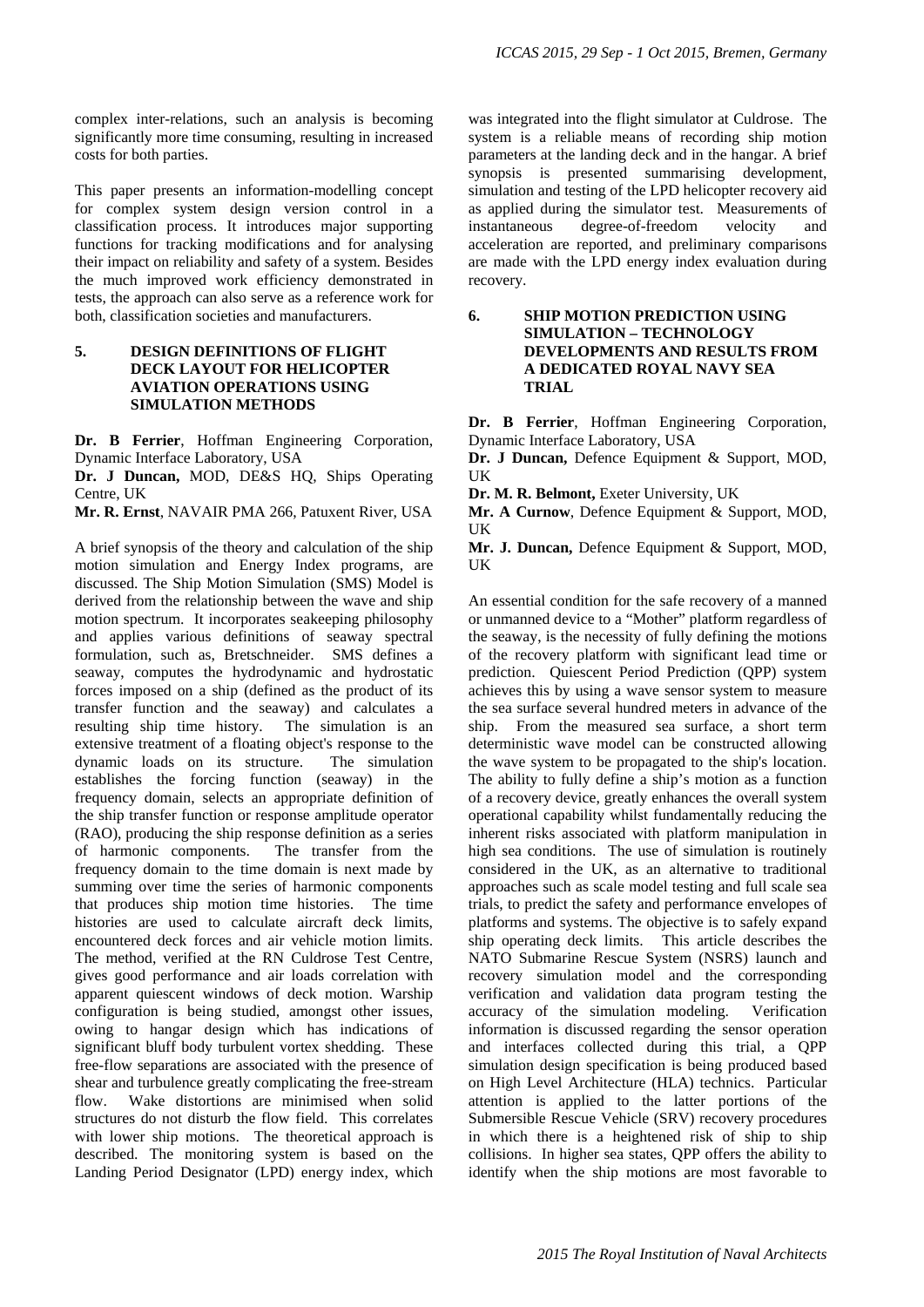bring the vehicle into the dangerous recovery zone. In the development of the report topic, an overview of the theory and application is provided concerning dynamic interface analysis with the focus on encountered forces and vehicle to platform response stability.

## **7. DETERMINING SHIP OUTFITTING TASK PRIORITIES USING LATEST FINISH TIME DISTRIBUTIONS**

**Christopher Rose**, TU Delft, Netherlands **Jenny Coenen**, 3ME, Netherlands

The outfitting process has become increasingly more important in recent years for shipyards building outfitting intense complex ship types, such as cruise ships, dredgers and offshore vessels due to the ever increasing complexity of such vessels. The outfitting process is often defined by disorganization, a lack of transparency and sub-optimization, all of which result in an inefficient outfitting process filled with unnecessary rework. These problems are worsened by an inherent difficulty in transferring the necessary skills to a new workforce. One proposed solution to alleviating these problems is to codify the outfitting process and develop methods which can enhance the abilities of existing outfitting personnel by automatically performing some portion of the required planning tasks. This paper examines the relationships constraining the different mounting tasks of the outfitting process to systematically develop task priorities. The task priorities are selected with the goal in increasing the controllability of the outfitting process and minimizing the potential for rework. To develop these priorities, the complex network of precedence relationships governing the outfitting process is first defined, and then priorities are assigned based on Latest Finish Time distributions created using Monte Carlo simulation. A test case of an auxiliary machinery room section of a recently delivered pipelaying vessel from Royal IHC is also presented to show the feasibility of the developed method. This paper is part of a larger effort to model the outfitting process of shipbuilding to facilitate efficient production and effective knowledge transfer.

## **8. OPTIMIZATION OF BALLAST WATER MANAGEMENT SYSTEM INSTALLATION PROCESS BY 3D ENGINEERING TECHNOLOGY**

**Junichi Hirata** Practical R&D Promotion Division, ClassNK, Tokyo, Japan

To meet IMO's "International Convention for the control and management of Ships' Ballast Water and Sediments, 2014" that is expected to come into force in next few years, ship owners will be required to equip their new and existing vessels with BWMS (Ballast Water Management System) usually inside the engine room that

is already very crowded with a number of pipes and machinery equipment. Currently, shipbuilding engineers have no choice but to visit the vessel several times in advance to understand the latest arrangement in the engine room and conduct 3D engineering using generic modeling software they are not familiar with.

The authors and other maritime stakeholders in Japan have developed a completely new system that supports smooth and effective installation of BWMS. In the new system, once the engineers scan the exact arrangement in the engine room with 3D laser scanners as a huge point cloud, a modeling software reproduces the situation of the engine room as a 3D model quickly. Since the software applies the standard rules of various ship components, such as pipes, valves or ladders, as constraint conditions in performing the data processing using least squares method, ICP, RANSAC or down sampling filter, the 3D model is created with high accuracy and less working load. And the 3D data is converted to the CAD format for the detailed engineering. This system is already used by major shipyards and designing companies and proved to be capable of shortening the installation term of BWMS drastically.

## **9. GENERATION AND SUPPRESSION OF DIMPLES IN MULTI-SQUARE-PUNCH FORMING PROCESS FOR DOUBLY CURVED SHIP HULL PLATE FORMING**

## **Yijie Cai,** Wuhan University of Technology, China

 Multi-square-punch forming (MSPF) has been introduced into doubly curved ship hull plate forming industry as a novel kind of reconfigurable die. Traditional reconfigurable die employs height-adjustable hemisphere punches distributed in matrix style in pair to approach continuous upper and lower solid dies. The contact between die and workpiece is point-to-surface which lead to generating dimples and wrinkles on the workpiece. MSPF technology adopts rotary-squarepunch (RSP) to construct the die surface transforming the contact to surface-to-surface avoiding those defects. RSP is constructed by a cuboid part directly contacts workpiece can approximate a more continuous and compact die surface with other cuboid parts and a hemisphere part can maintain a constant rotation center when RSP rotating in the base. Meanwhile the distribution of punches in upper and lower die are changed from symmetric to asymmetric. But there are still some dimples after experiment. To suppress dimples, numerical simulations on MSPF for fabricating pillow and saddle-shaped parts are bring about through Ansys LS/DYNA. In the forming system, upper and lower die are consisted by  $21*21=441$  and  $22*22=484$  RSP with a 125mm\*125mm cuboid part contacting the workpiece separately. The height matrix of RSPs is calculated by software. The simulation result adopting dynamicexplicit algorithm shows dimples are caused by sharp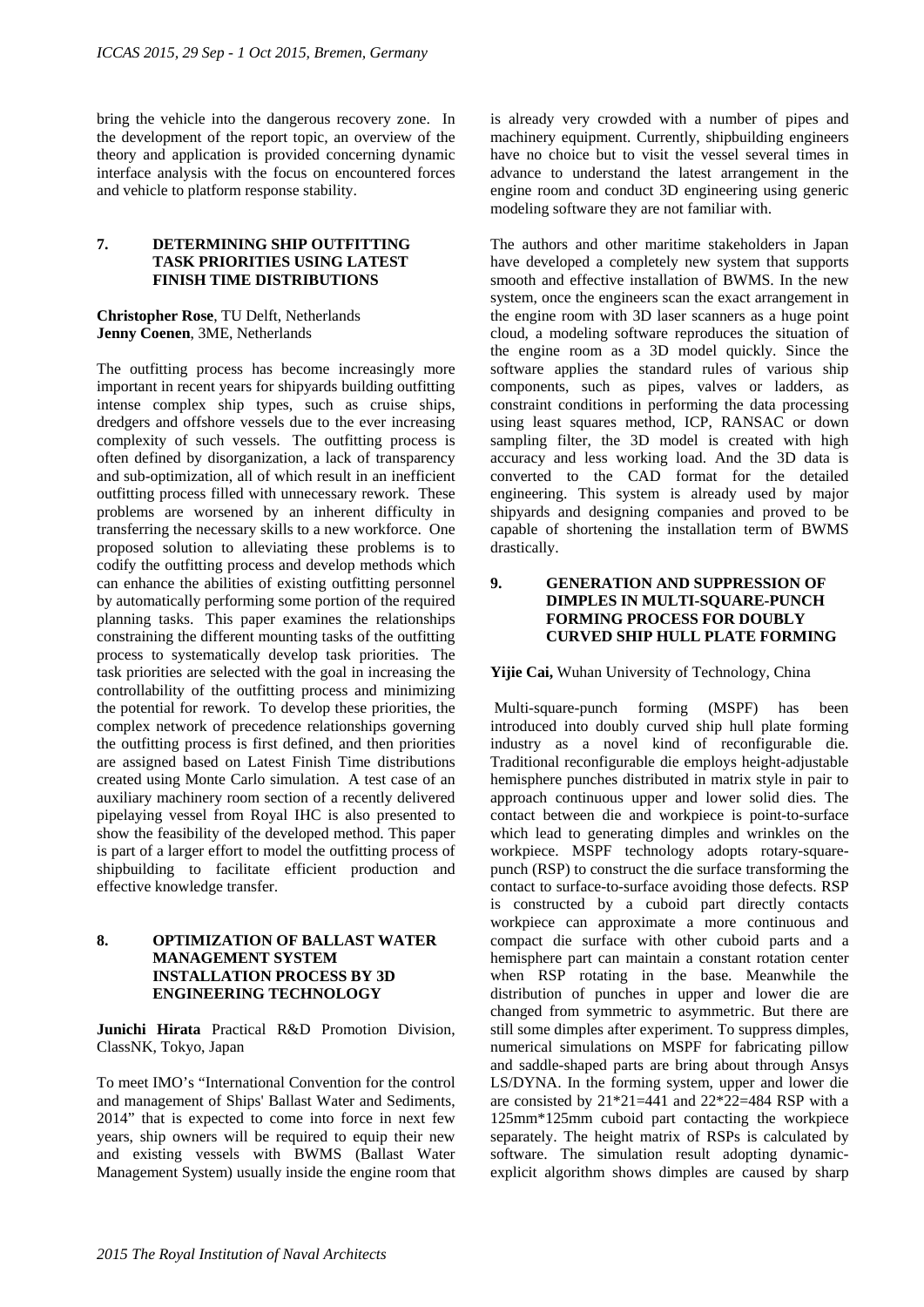corners on cuboid part of RSP. Therefore, new simulations using the corrected RSP been chamfered are carried out. Result of those simulation shows generation of dimples are obviously suppressed. Finally, experiment shows adopting corrected RSP can suppress defects in MSPF process excellently.

## **10. COMPUTER AIDED STRUCTURAL DESIGN OPTIMIZATION IN SELECTION OF A T**‐**SECTION WITH UNIFORM STRENGTH**

**Joseph Praful Tomy**, B.Tech (Naval Architecture & Ship Building), Cochin University of Science & Technology

Assistant Manager (Design/Hull), Goa Shipyard Limited, India.

The structural design procedure followed by most designers revolves around the Classification Society requirements of section modulus, moment of inertia or shear area of the structural member under consideration. This paper describes a computer-aided method, which uses advanced features of Microsoft Excel, to arrive at an optimum scantling of a T-section, for a required section modulus and/or moment of inertia. The parameter of optimization is the sectional area (and hence the weight); incorporating principles which regulate the proportions and forms of sections to ensure uniform strength of the section; i.e. both shearing strain and bending strain are considered and the web and flange begin to yield simultaneously.



The program uses in-built features of Microsoft Excel, vis-à-vis the basic functions of computation and the powerful Solver Add-in for optimizing the selection of the T-section stiffener. The automation and iteration procedure has been programmed using Excel Visual

Basic for Applications (Excel VBA) and has been integrated into the program to perform iterative selection with the click of a radio button.

In many instances, the designer would want to impose a minimum/maximum restriction on the web height, flange length and/or web/flange thickness. The program also incorporates an optional input of these data from the user. On click of the radio button, the solver algorithm is run, incorporating the user-imposed restrictions, computing the scantlings for a T-section with uniform strength and minimum weight. A screenshot of the program, customized for the structural design of a specific vessel, is shown above.

# **11. ENERGY SIMULATION FOR WASTE HEAT RECOVERY SYSTEMS**

#### **Jörg Lampe**, DNV GL SE, Germany

Traditionally, energy efficiency approaches were based on the optimization of individual components of the energy system. More recently, with the rapid evolution of numerical simulation for energy flow on ships, design and operational solutions can be assessed by considering the complete energy system. In this paper, the authors present an updated version of the Ship Energy Systems library within the software SimulationX - a Waste Heat Recovery (WHR) system has now been integrated. The goal of the library is to model the thermodynamic behaviour of the entire on-board energy system, including e.g. main and auxiliary engines, pumps, turbines and heat exchangers. The WHR elements include a single- or dual-level Heat Recovery Steam Generator (HRSG), a power turbine, steam turbine, and combined power and steam turbine among others. The energy recovered by the WHR can be used to meet electrical demands, and/or added to the powertrain via a shaft motor. The main characteristics and benefits of the WHR tool are illustrated via simulations and results. Total extra power produced, fuel consumption and costs will be compared for a standard energy system with and without heat recovery.

### **12. ANALYSIS OF PROPELLER WAKE FIELD FOR TWISTED RUDDER DESIGN**

**YoungEe Shon, BongJun Chang, JiMyoung You, BumWoo Han**, Hyundai Maritime Research Institute, Hyundai Heavy Industries Co.,Ltd, Korea

Interest in high fuel-efficiency is growing because of new environment regulations. Consequently, many kinds of energy saving devices (ESDs) have been developed and applied in order to reduce hydrodynamic resistance of hull or increase propeller efficiency. Since such performances are highly related to a flow around a hull and its appendages, it is essential to predict the flow characteristics around hull precisely in the early design stage.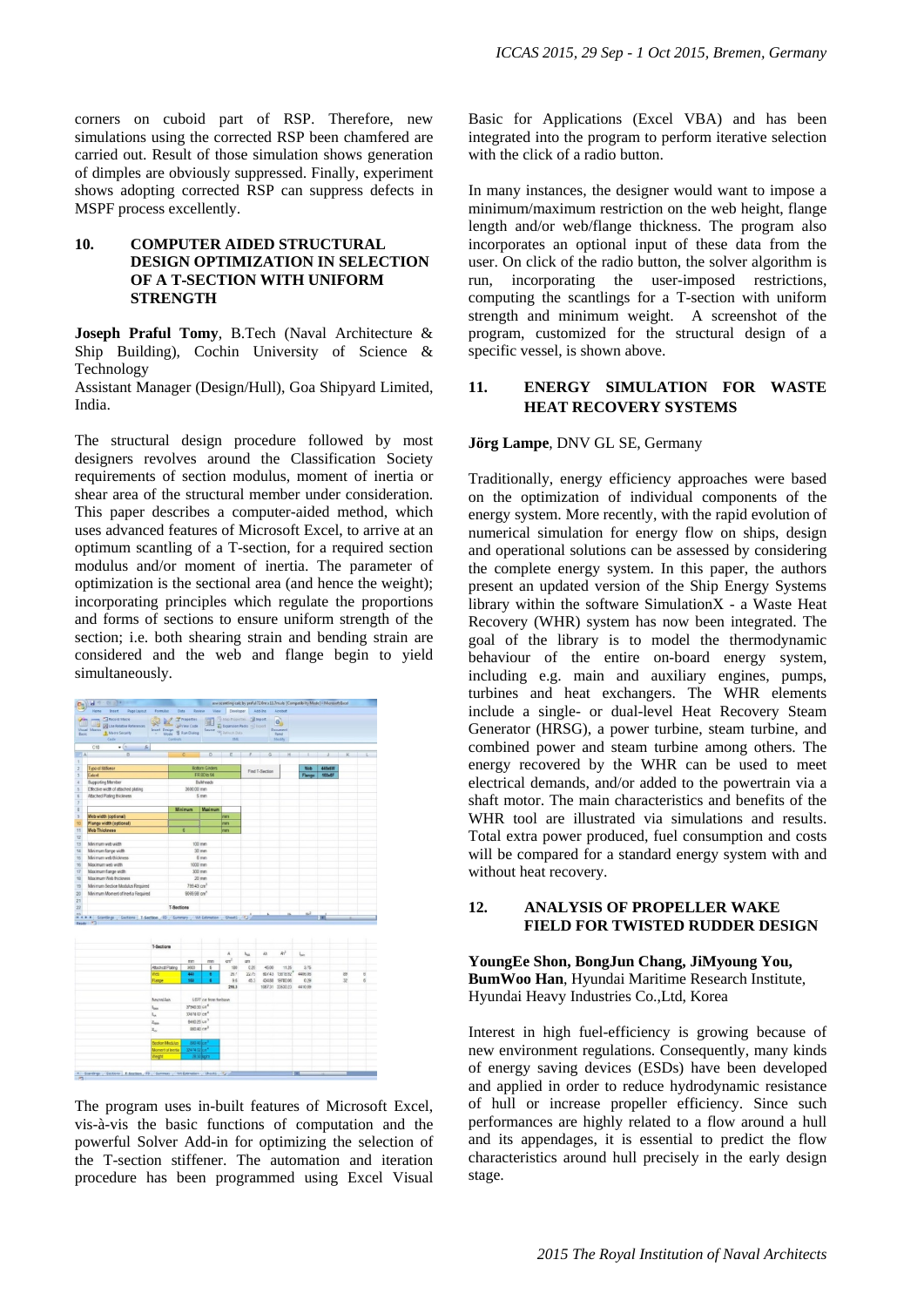This paper examines hydrodynamic characteristics, especially propeller wake field, based on CFD (Computational Fluid Dynamics). To validate the computational method, the CFD results were compared to an experimental data which measured the propeller wake field of 174,000 CBM twin skeg type LNG carrier model ship by using stereoscopic particle image velocimetry (SPIV) system in Hyundai Maritime Research Institute (HMRI) and we found that the present CFD method provided reliable results. A twisted rudder was designed in consideration of the propeller wake field flow by using the CFD technique.

A CFD analysis on the designed twisted rudder has been carried out and the results were compared to an experimental data which was conducted at the towing tank in HMRI. We found that the designed twisted rudder showed improved efficiency of about 1% relative to a symmetry rudder.

## **14. REMANUFACTURING IN SHIP REPAIR – A REVIEW OF POSSIBILITIES.**

**Kim Jansson**, VTT Technical Research Centre of Finland, Finland

Remanufacturing is an industrial process in which used products are restored to "*like new"* condition. This means that the remanufacturers claim that the remanufactured product or component should meet the specifications of a new product or component, both in performance and appearance.

Ship repair is an industry branch not very often addressed in the "Remanufacturing" community. A complete ship cannot be remanufactured; it is too large a unit. However a ship contains a very large amount of different types of components and structures that very well can be the object for remanufacturing activities. There are many forms of ship repair activities, starting from small scale voyage repairs and on-board repair to planned drydocking, ship overvault, large scale retrofit and refurbishment, all the way to complete ship conversion. Additionally in some occasions emergency and damage repair on short notice may be needed. The ship repair business domain involves various special characteristics, it is to a large scale labour intensive, with short delivery times involving a variety of products, working methods and partners. Additionally ship repair sometimes involves environmentally hazardous material usage.

The presentation discusses how remanufacturing could be applied in the different types of ship repair activities. The yard can take different roles in the remanufacturing value chain and reverse logistics operations, for example collector of part to be remanufactured, independent remanufacturer involving disassembly, cleaning, reconditioning etc., and the role of customer for remanufactured products. The presentation reviews challenges and opportunities of applying the

remanufacturing concept in the domain. The paper also elaborates on the forms of networked remanufacturing organisations.

### **15. TOOL FOR EVALUATION OF OPERATING ECONOMY AND ECOLOGY IN SHIP CONCEPT DESIGN**

### *Saara Hänninen, Risto Tuominen, Susanna Kunttu (VTT Technical Research Centre of Finland Ltd) and Mia Elg (Deltamarin Ltd)*

Alongside the pure economic performance, the ecological performance has become an important aspect of interest that needs to be accounted in ship design. This reflects both the environmental regulations in the maritime sector getting more demanding, as well as the positive marketing value of the more sustainable technology and operation perceived by the shipping industry. Consequently, there is a need to consider both economic and ecological aspects early on in the vessel design process to effectively guide the selections that are made between technical design and operating alternatives in each particular ship project.

In this paper, we introduce a simple tool aimed to support ship concept design and discussions between a shipping company and the ship designers on alternative solutions for ship machinery. The tool supports systematic comparisons and informed trade-offs between design and operating alternatives considering both economic and ecological impacts of the decisions. The effects of these alternatives on vessel performance, fuel-economy, and ecological impacts in terms of exhaust gas emissions can be quickly simulated to find the best valued solutions. The present tool implementation allows *preliminary analyses* with initially available data and estimates regarding the considered case, as well as *advanced analyses* when more specific data are available to facilitate more detailed views.

Tool functionality and usage will be described and demonstrated with examples based on real vessels. Finally, directions for potential future tool developments are briefly discussed.

### **16. RESEARCH ON INFORMATION MATCHING CORRELATION TECHNOLOGY FOR THE MANUFACTURING ASSEMBLY OF HULL ASSEMBLAGE**

**ZhiChao Chen**, Jiangsu University of Science and Technology, China

In order to meet the requirements of fine management in shipfitting, change the manual importing mode of ship companies in the process of production management about man-hour and production quota, improve accuracy of the management about man-hour and production quota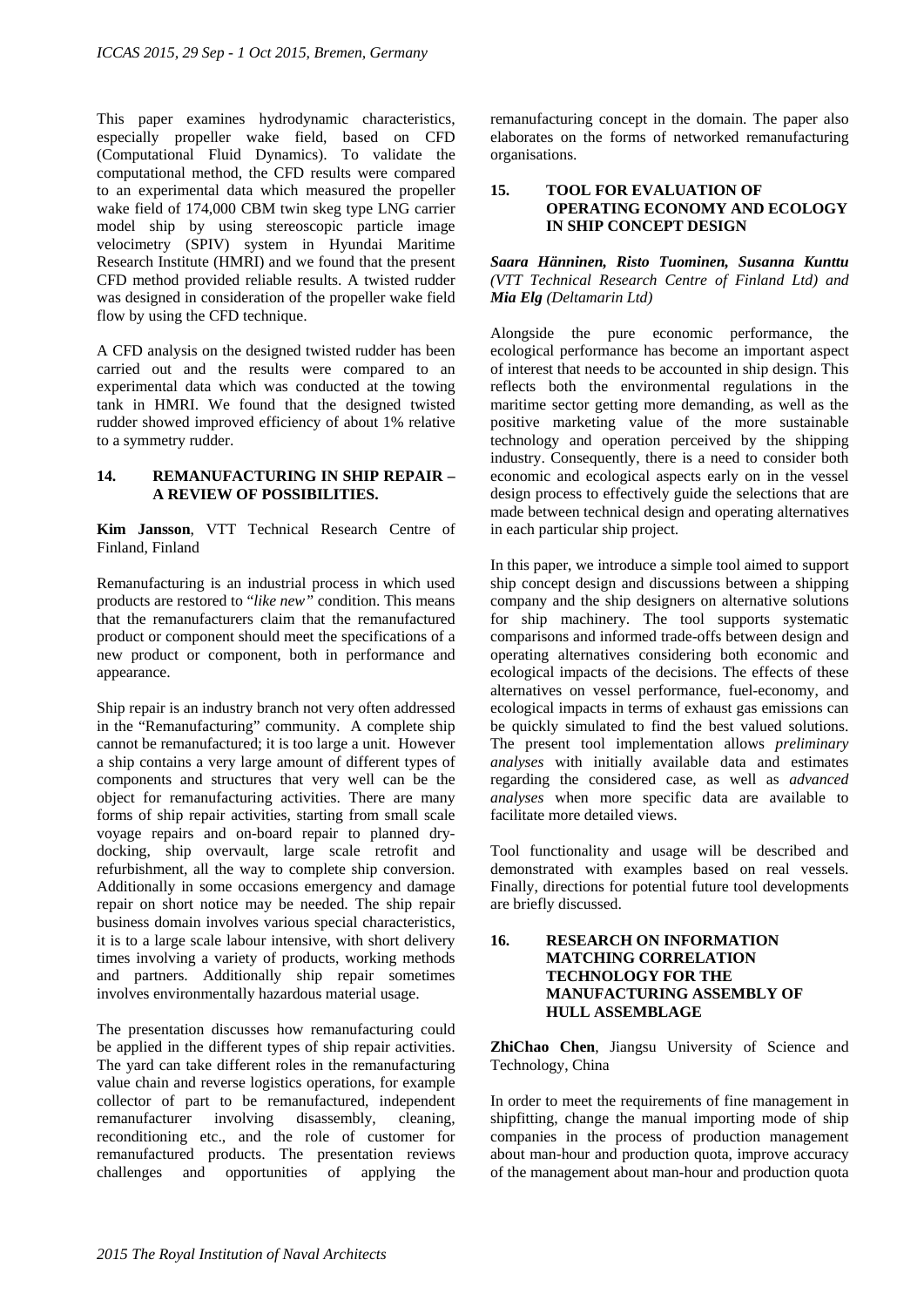in shipfitting and achieve a reasonable tasking. By using the data of ship structure and outfitting in TRIBON M3, meanwhile develop and set up the correlation between the assembly information of the parts that were defined by assembly planning and the data of man-hour and production quota which were defined in the external database, to achieve the goal that the formation of manhour list and work card include the class of assembly planning tree、the matching attribute information between assemblage and the parts as well as quota information, to avoid the extensive management of the manual importing mode about man-hour and production quota, at the same time increase efficiency and precision of production management in shipyard.

**Key words:** Block Assembly; Hull Structure; Outfitting; Production Management; Data Correlation; TRIBON M3.

## **17. 3D PRODUCTION PLANNING SYSTEMS AND THE DATABASE**

**Kenji DOI**, Japan Marine United Corporation, Information Systems Group, Technology Administration Department, Japan

During the past 5 years, 3D models which CAD systems create have been increasingly utilized for various production planning and management tasks in the author's several shipyards, needless to say for design activities. The concept that the 3D models of CAD systems could be and should be useful and effective for production as well as design has been recognized, since many Japanese shipyards started to develop their original shipbuilding CAD systems in 80's, but it has been just a dream for long time.

This paper roughly reads the history of the shipbuilding CAD systems that the company has as well as the data which the system create and shows the reason why it took long period until the application of 3D models has reached from design to production. And then, it introduces recent examples of computer aided production planning (CAPP) systems used in the author's shipyards, which are applied to assembly planning, paint planning, scaffolding planning and so on.

Through the actual usage of those systems, the author obtained some of important knowledge about the effectiveness of 3D models used for production planning and the relationships among the data of CAPP systems.

Finally, based on the knowledge, the paper tries to discuss the necessity of a database for CAPP systems that is inconsistent with that for CAD systems.

**Key word:** CIM, 3D model, database, production planning

## **18. DIGITAL MOCK-UPS AND WORKING SIMULATION ON MIXED REALITY**.

**Motochika NAGANO**, Japan Marine United Corporation, Tsu Systems Team, Technology Administration Department, Japan

Mixed Reality (MR) technology is the one of the virtual reality technologies that seamlessly merges the real and virtual world in real time to produce a new environment where physical and digital objects can co-exist and interact.

Needless to say, it is very important for manufacturing industries that their manufacturing sections check and review the design information and then feed their requests back to their design sections to improve the productivity, usability and customer's satisfaction before construction starts. For this purpose, they have traditionally used 2D drawings, scale models, partial mock-ups. And recently new computer technologies such as digital mock-ups, 3D viewers and virtual reality can be utilized for 3D CAD systems with computer hardware advanced.

In shipbuilding industries, however, these brand-new 3D technologies, excepted 3D viewing at design review, have not been usually applied on practical use yet. One of the reasons is that because the technologies allow users only to see but not to manipulate 3D models interactively, the knowledge from them is as almost same as that from CAD systems. On the other hand, MR Systems let the users go into 360 degrees full-scale CG image worlds merged with real world that are responsive to their position and orientation. In addition, they can interactively react to 3D models by their hands.

We tried to apply an MR system as digital mock-ups and simulation of working procedure in our TSU Shipyard. This article shows some of knowledge and effectiveness of MR obtained through the trial.

**Key word:** Mixed Reality, digital mock-up, frontloading, interactive operation, simulation

## **19. A NEW INTEGRATION METHOD TO COMPOSE A SINGLE VIRTUAL SHIP DESIGN SYSTEM FROM INDEPENDENT COMPONENTS**

**Herbert Koelman,** SARC, The Netherlands **Jan van der Zee,** CONOSHIP, The Netherlands **Theodoor de Jonge,** NUPAS-CADMATIC, The **Netherlands** 

Since long time software developers and the users of software have searched for a workable way to exchange data between different software systems. Many attempts have been made to create solutions based on dictionaries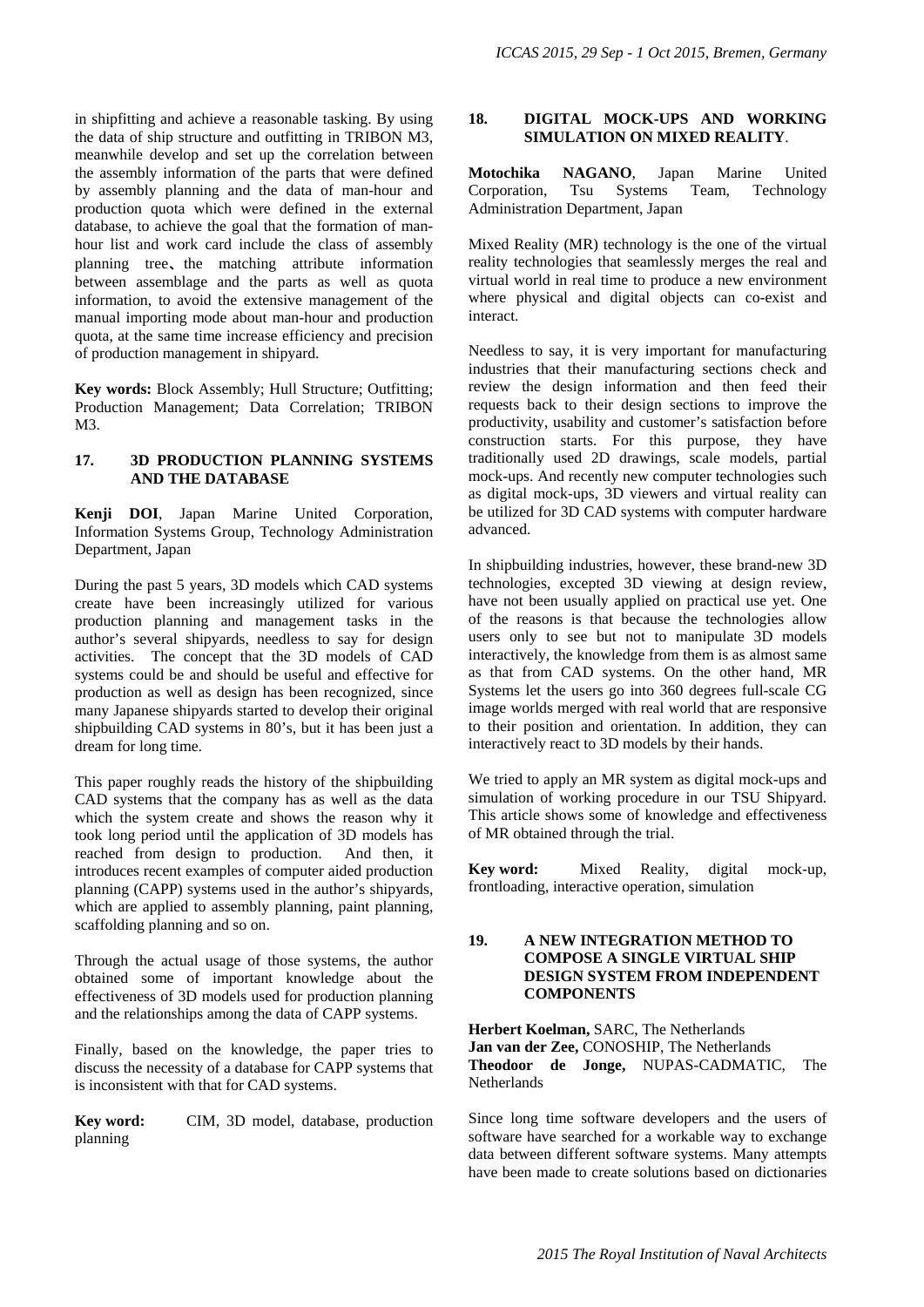which try to include all there can be existent. One example is STEP but there are several others as well. The idea of creating a neutral model itself seems great, but in practice it is hardly used.

Conoship, SARC and NUPAS-CADMATIC have been investigating solutions to overcome the hurdles that are included in the neutral model interfacing. This group developed a concept and prototype in which each software systems uses each other's capacities, but at the same time stay independent. Not only data sharing but also reply/request mechanisms were designed to facilitate asking questions from one application to the other.

A jointly developed paper by Conoship, SARC and NUPAS-CADMATIC on this topic can be presented at ICCAS 2015 by NUPAS-CADMATIC.

## **20. THE INTEGRATION OF HUMAN FACTORS INTO PRELIMINARY RISK-BASED SHIP DESIGN**

**A. Piperakis, R. Pawling, D. Andrews**, UCL Design Research Centre, UK

FAROS is a three year EC funded multinational research project investigating the relationship between ship design and human performance. The motivation behind the project is the fact that the majority of maritime incidents occur due to human error. The projects main objectives are to develop an approach incorporating human factors into Risk-Based Design of ships and propose design improvements to both cargo and passenger ships to mitigate risk. Human performance can be effected by a range of global design factors, such as ship motions, noise, whole body vibration, deck layout and equipment arrangement and a series of experiments has been carried out to evaluate their influence.

The project consortium consists of 12 members, including industry, academia and research institutes, one of which is the Design Research Centre (DRC), a part of the Marine Research Group of the Department of Mechanical Engineering of UCL. The main tasks of the DRC within FAROS involve the development of parametric cargo ship models, the integration of the design and evaluation tools, and the exploration and optimisation of the cargo ship designs using those tools.

This paper will illustrate the development of the parametric ship models and their integration with various design evaluation tools. These tools include those developed specifically for FAROS to represent the human element and attempt to bring human factors into the early ship design stages. Finally, preliminary results collected during the exploration and optimisation phase of FAROS, using the suite of analysis tools, will be presented.

## **21. INTEGRATED SYSTEM SIMULATION AND DEPENDABILITY ANALYSIS IN MARITIME INDUSTRY**

# **Erich Rüde**, DNV GL, Germany

The design of ship systems faces an increasing number of challenges such as tightening environmental regulations and rising fuel costs. There is strong motivation to search for efficient methods of energy conversion and - at the same time - keep operational and total costs as low as possible.

Conventional systems are well known and proven in terms of safety and dependability. To achieve at least the same safety standards using alternative, more efficient system layouts and to anticipate costs due to breakdown, safety and reliability analyses are essential. This paper shows an efficient method of executing such analyses on the basis of physical system simulation models using a single platform. All stakeholders participating in the system design benefit from the integration of energy and dependability analysis. Efficient implementation of design changes or updates, better communication between system designer and safety/dependability analyst as well as the reusability of component libraries and models are only a few of the benefits.

The dependability and cost analysis is carried out with HiP-HOPS, a semi-automatic fault tree analysis tool integrated in the simulation platform of SimulationX. The example used is of a waste heat recovery system (WHRS) that was analysed through simulations in the same platform and is described in the paper [citation here]. The resulting estimates of system availability and costs of different design modifications and potential system breakdown, together with the energy efficiency, build a set of decision criteria for choosing the best system design.

## **22. PARAMETRIC CALCULATIONS IN PRODUCTION DESIGN OF THE PROPULSION MACHINERY**

**Yuriy Batrak, Roman Batrak, Dmytro Berin**, Intellectual Maritime Technologies, Ukraine

Computer applications for engineering usually aim to solve certain classes of problems. As a rule it is implicitly assumed that the initial data for such calculations are well defined and unambiguous. However, in those cases where there is a set of equally acceptable input data combinations or the specific data ranges are only known, the problem arises how to set the initial data and evaluate their influence on the design parameters. In such cases, designers are forced to use an approach, which is realized as a sequence of calculations based on the variation of input data, i.e., implement socalled parametric calculations. This approach is officially recommended by Classification societies in those cases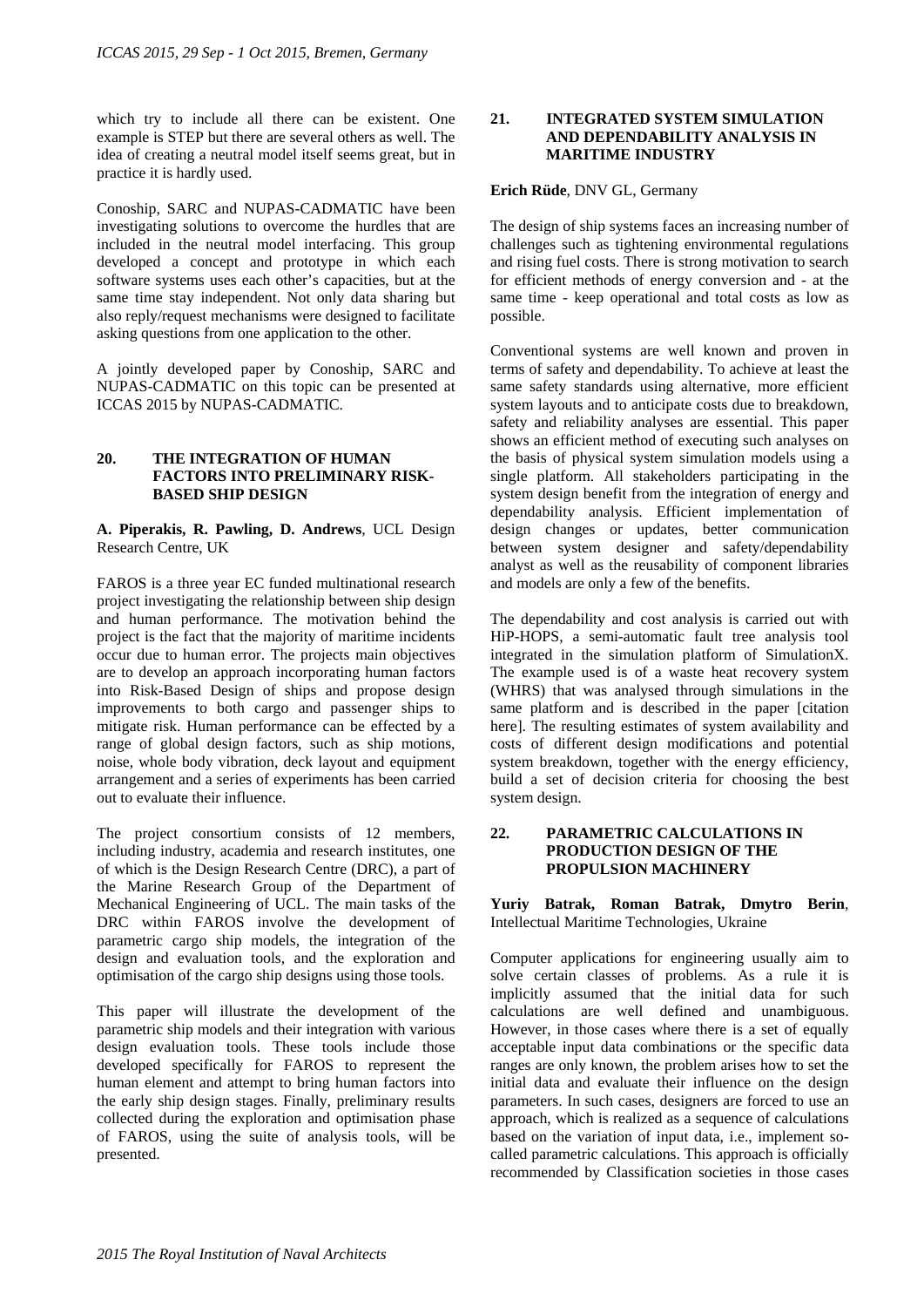where the designer needs to assess the impact of uncertain factors. Taking this into account the developers of ShaftDesigner software have implemented special feature to enable parametric calculations for automatic assessing of the impact of various parameters. Currently three modules based on parametric calculations are used at the ship production stage to select the suitable propulsion shafting alignment plan. These include a module for defining of the acceptable bearing offsets space, a module for defining of the permissible ranges of propeller hydrodynamic loads variation, as well as a module for defining of the loads ranges that can be applied to the gearbox flange without violation of gear box shaft alignment criteria. The subject of this article is how these modules based on the parametric calculations are helping the software users to ensure reliable and trouble-free machinery operation.

## **23. HIGH QUALITY HULL FORM REPRESENTATION BASED ON SUBDIVISION SURFACES**

#### **Sebastian H. Greshake, Robert Bronsart,** University of Rostock, Germany

Usually, a hull form is represented by tensor-product spline surfaces. Due to the topological limitation of tensor-product splines to quadrilateral surfaces, hull forms are composed of several patches. This results in discontinuities of different order between neighboring patches. Indeed, this is known to be error-prone in practice. Additionally, the quality of a hull surface measured in terms of fairness is limited due to discontinuities. Hence, the goal of this work is to represent a hull form as single spline surface, which is the natural solution to avoid discontinuities.

First, subdivision surfaces are introduced. Initially, subdivision is just another mathematical approach to define tensor-product splines, but in contrast it allows for a generalization of spline surfaces to arbitrary topology. Furthermore, surface features, such as knuckles, are easily defined based on subdivision.

Second, the application of subdivision surfaces is shown. The hull form of a typical container vessel is represented by a single, generalized cubic spline surface. The surface is basically G² everywhere, which enables a high-quality representation of the hull form. The application of surface features is demonstrated to define common hull components, for example the flat transom or the flat side and bottom, along with its appropriate transitions within a single surface.

### **24. AUTOMATIC DESIGN METHOD AND APPLICATION FOR COMPLEX SHIP BLOCK LIFTING**

**Rui Li**, PhD, Lecturer, School of Naval Architechture, Dalian University of Technology, China

Numerous problems are existing in traditional block lifting scheme, such as complex process, low degree of automatic, lack of theoretical guidance and so on. To improve the deficiencies, this paper develops an automatic design system for complicated block lifting. The data extraction method of Tribon was used to distinguish the characteristic area of blocks, and the lugs were laid out rapidly at right places. Besides, using Matlab and 3ds Max, it could effectively forecast the potential problems by analyzing the lifting wires stress and simulating the lifting process. The system improves the efficiency greatly and is convenient for designers to modify the lifting scheme and make the design more safe and reliable.

## **25. INTEGRATED SOFTWARE APPLICATION FOR E-APPROVAL OF SHIP & OFFSHORE CLASSIFICATION**

**Triyan Indrawan and Topan Firmandha,** Researcher at Biro Klasifikasi Indonesia

BIRO KLASIFIKASI INDONESIA (BKI) is a stateowned classification society that develops and maintains technical rules and regulations for the construction and operation of ships as well as the offshore structures. One of the main business activities is the plan approval for both new-building design and existing. The plan approval was conducted by using conventional and manual method which focused on the hardcopies storage and exchange system. Consequently, it is found out that the system is time consuming and needs a huge document's storage spaces in the office. DEWARUCI was developed by BKI-R&D and introduced as an electronic-based plan approval in order to overcome those challenges. The electronic plan approval processes through Dewaruci would be shortened up to 50 per cent compared with the conventional means, thus make it more effective and efficient. To support the system, Dewaruci is equipped with a set of technical calculation application system and proved to be able to integrate data amongst clients (i.e between field surveyor and technical surveyor) as well as between client and DCC server (Dewaruci Control Centre). Moreover, Dewaruci provides verification and validation of the data from the client's computer. Further these data will be collected and used as a data bank in the DCC server.

Keyword : Dewaruci, e-approval, software, technical requirement, BKI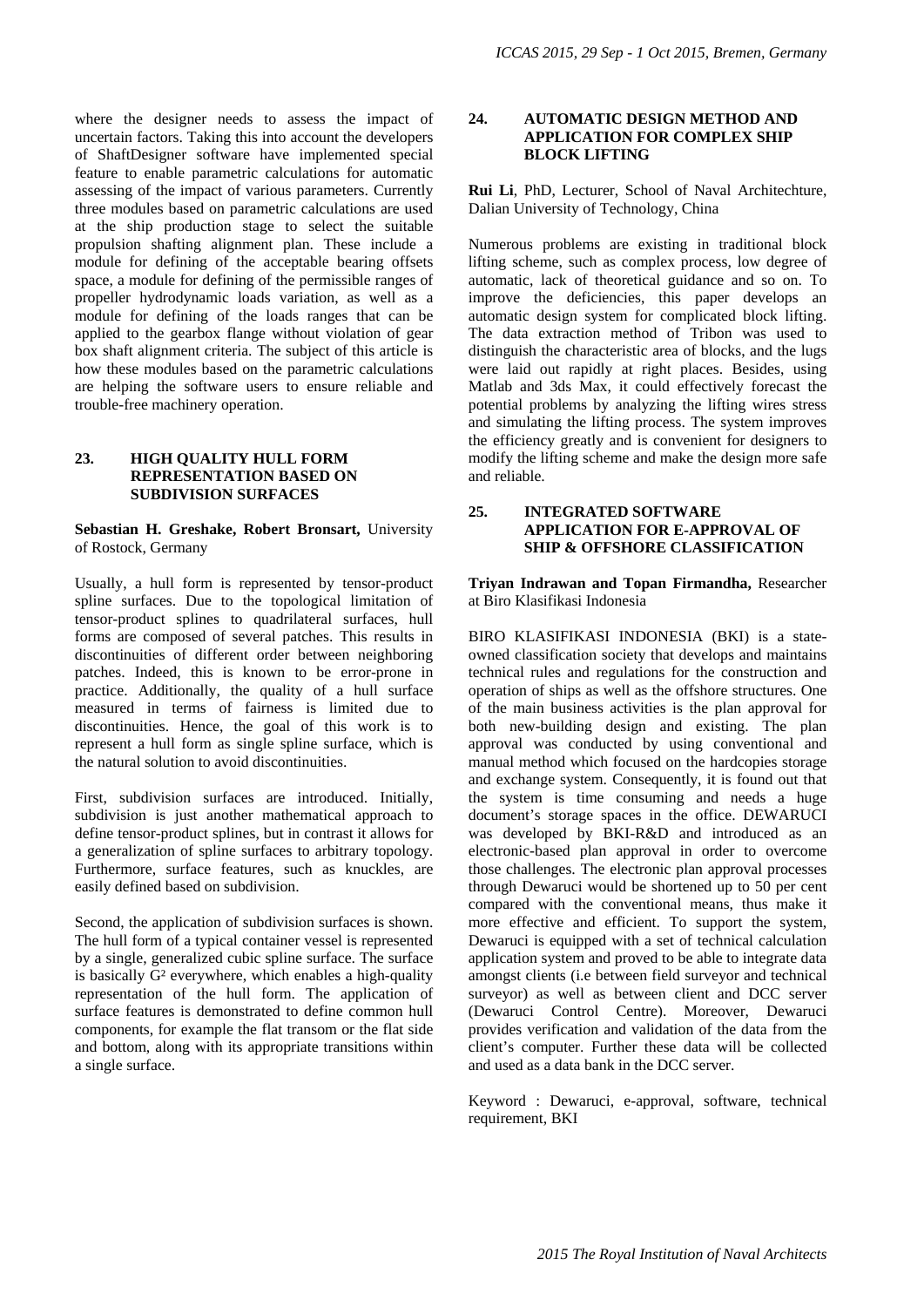## **26. RESEARCH OF CHARACTERISTIC OF WRINKLING IN COLD FORMING PROCESS FOR SHIP FRAME PART BASED ON NUMERICAL SIMULATION**

**LIPei-yong, SongJun-jie, WANGCheng-fang, MAOYun-sheng, Zhouyongqing, Xiangzuquan,**  Wuhan University of Technology, China

**Abstract**: Frame parts of civilian ships, such as transverse and longitudinal, generally are formed with cool forming method. In the forming process, winkling is one kind of defectness that occur commonly. Wrinkling will lead to waste of material and even damage of forming equipment mould and the production will be affected. So prediction and control of wrinkling in cool froming process are key technique for profile forming work. Nonlinear finite element method has been used to the numerical simulation of profil cool forming process and the calculation results are used to analyse the characteristic of wrinkling in the of forming process in this paper.

According to the characteristic of profile cool forming process, this paper presents the key technology in the numerical simulation briefly, including: material constitutive relation, contact and friction boundary condition between profile and forming mould, load and boundary condition. Then this paper introduces the modeling method for finite element model of mould and profile according to the structure characteristic of the bender and working principle of cold forming process. The numerical simulation results have been compared with the experiments results and they show that the calculation results are correct and this method can be used to study the cool forming process of profile.

Based on the calculation results the effect of some parameters, such as forming technical parameters and specification of the profile, have been studied and some useful results have been obtained. Analyses show that the main factors affecting on wrinkling includes the distance between two side moulds, the height and thickness of profile web. So rules for the factors affect on wrinkling are studied and some significant results have been got. The rules of wrinkling occurred in cool forming process can be used to guide the forming work.

**Key words**: profile parts; cool forming; wrinkling; numerical simulation

## **27. ACCURACY CONTROL OF HATCH COVER USING PRECISE MEASUREMENT TECHNIQUE**

**Ryogo Abe,** Kokusai Kogyo Co., Ltd., Japan

**Kunihiro Hamada, Noritaka Hirata,** Hiroshima University, Japan

**Ryotaro Tamura and Nobuaki Nishi**, Tsuneishi Shipbuilding Co., Ltd. Japan

Generally, understanding shape deformation and the precise amount of three dimensional deformation at manufacturing processes is a critical issue in accuracy control. Since ships are very large products, three dimensional deformation measurements are very difficult to conduct during ship manufacturing process, and for that reason only few cases have been reported.

In this research, a hatch cover is selected as a target structure and the three dimensional welding deformations observed in each manufacturing process were measured by "total station". As a result, welding deformations of each process are made cleared with their distributions. Moreover, the actual accuracy of the three dimensional measurements in the shipbuilding process is examined.

In the paper, overview of the three dimensional measurements is introduced and the measurement results and the welding deformation in each process are examined. Moreover, actual accuracy of the three dimensional measurements in shipbuilding are discussed in consideration of the important points to secure the accuracy.

### **28. DEVELOPMENT OF PRODUCT MODEL DATA EXCHANGE BETWEEN DIFFERENT 3D CAD SYSTEMS IN JAPANESE SHIPYARDS**

**Tokimasa Hiraki** ,Mitsubishi Heavy Industries, Ltd. **Yoichi Nakao**, Oshima Shipbuilding Co.,Ltd. **Yasuaki Ohtsuki**, Tuneishi Shipbuilding Co.,Ltd. **Kohki Maeda** , SEA Soken **Mitsuhiko Kidogawa**, Class NK **Ken Itoh**, CIM Creation

The maximum use of integrated 3D-CAD system, which covers from basic design to production design, is crucial for the shipyard to design competitive ships and to improve design/production efficiency. Especially in Japanese shipyards, the number of production design experts is decreasing, therefore dependence on the 3D-CAD system, which can generate precise parts data automatically, is increasing.

Commercial 3D-CAD system is a good tool which covers wide area of design stage, but the requirements of 3D-CAD system differ at each design stage. At the upstream design stage, the function to support the design spiral is required. At the downstream one, the function to generate precise parts data and detailed production information is essential. It will be possible that one 3D-CAD system has a strong point at upstream design stage, while another one has advantage at downstream design stage.

There is a possibility of applying different 3D-CAD systems optimum at each design stage for further improvement in design quality and efficiency. This challenge is being made in some shipyards in Japan.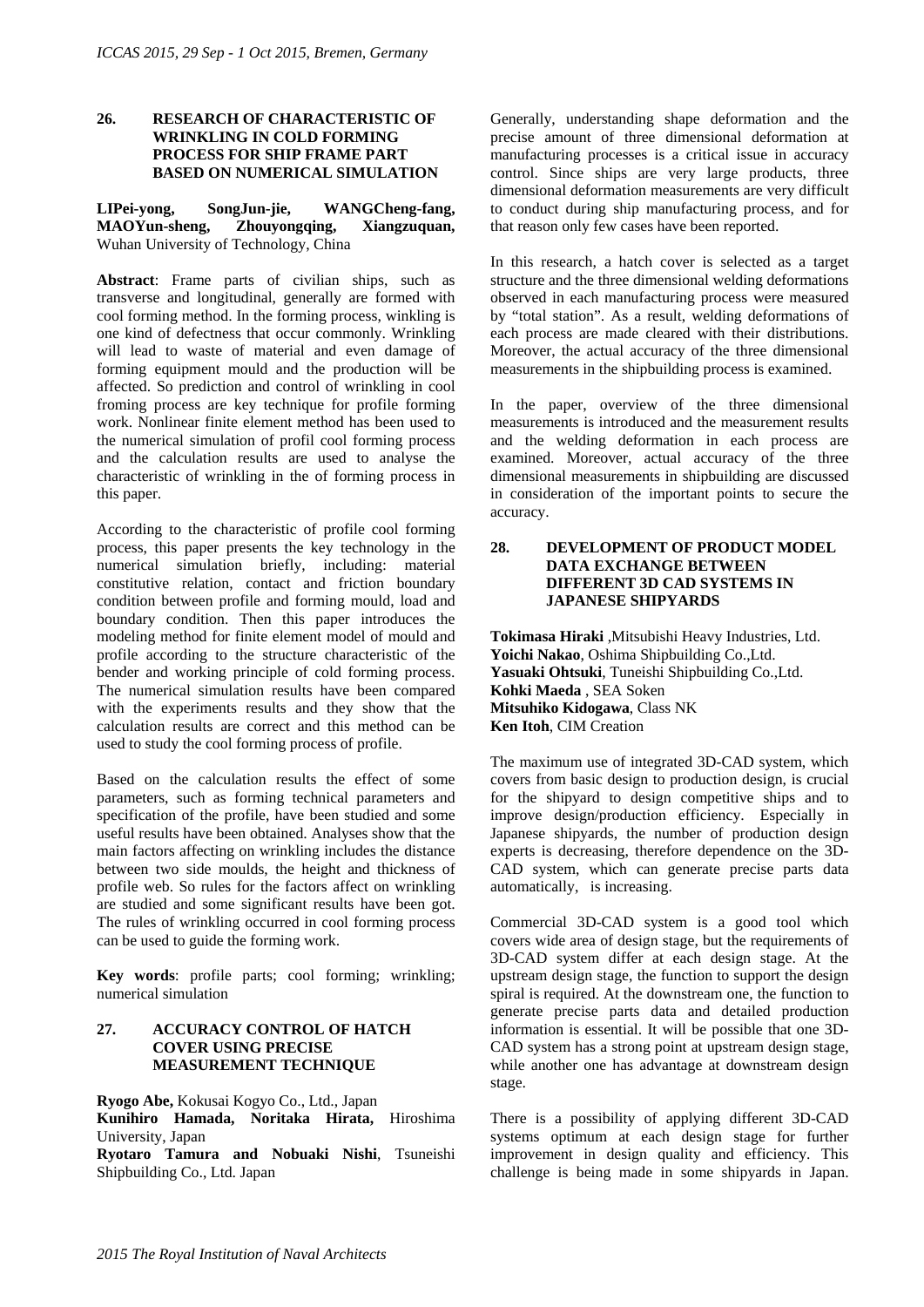Thus there is a strong demand for data exchange between different 3D-CAD Systems.

In general, data exchange at the level of product model is a challenging task because each 3D-CAD system has each design philosophy and implementation of data model. To solve this problem, cooperative R&D is being carried out with ClassNK and Japanese shipyards.

In this paper, authors present the fruit of R&D and introduce examples of practical application to the actual design process with successful results.

## **29. DIGITAL MANUFACTURING BASED ON 3D DESIGN INFORMATION**

**Tokimasa Hiraki**, Mitsubishi Heavy Industries, Ltd. **Yuji Mimori**, Mitsubishi Heavy Industries, Ltd.

In recent years Digital Manufacturing, the extensive use of digital information from initial design through detailed design and production to maintenance, has been accelerating in many industries, and the continuous renovation of manufacturing process by effective use of ICT is crucial for manufacturers to keep competitiveness in the global market.

In the shipbuilding divison of Mitsubishi, we have been developing in-house 3D-CAD system MATES since 1980's and continuous improvement has been carried out to realize CIM for shipbuilding. The 3D design and manufacturing information created by MATES is transferred to manufacturing department via factory LAN and is used in every production stage.

 MATES covers wide area of design process from basic design stage to production design stage. MATES is a practical and proven 3D-CAD system and has a strong point at downstream production design stage with the function of generating precise parts data and detailed production information.

The 3D design information created in the designing department is widely used in the manufacturing department.

 We also have been developing in-hose 3D-Viewer since 2000's. It has useful functions equipped exclusively to support designing and manufacturing process of shipbuilding. Over 500 sheets are deployed in the yard and used as a portal of 3D design information.

 In this paper, authors focus on the renovation of manufacturing process by use of ICT, and present the examples applied to the actual manufacturing process as follows: (1) 3D-Viewer, (2) Steel plate printer, (3) Other NC equipment and devices, welding robots and so forth.

## **30. INTERNATIONAL SIMULATION OF REPLENISHMENT AT SEA USING VIRTUAL SHIP STANDARDS**

Dr **Gary Henry**, Other co-authors will be from Canada, Germany, Italy and the UK, SEA, UK

This paper describes the design, development and testing of a real-time Replenishment-At-Sea (RAS) simulation. The project was undertaken by five contributing nations, Canada, France, Germany, Italy and the United Kingdom, collaborating under an international Project Arrangement (PA). The simulation itself is a High Level Architecture (HLA) distributed federation, demonstrating a simulation standard known as the Virtual Ship. This standard supports the rapid development and re-use of federates for simulating interacting ships at sea with their on-board equipment, while demanding only a small subset of the HLA functionality. To keep costs down, the federation implementation maximised the use of existing simulation software, while successfully avoiding the need to use commercial of-the-shelf software. The paper describes the Virtual Ship Federation Object Model (FOM), which is a small extension to the Real-time Platform Reference (RPR) FOM, and a novel method for implementing time management. The internationally contributing ship motion and hydrodynamic interaction federates and their data preparation activities are presented, together with the methods used for validating the federation, using tank test data and data gathered from at-sea trials. The presentation includes movies of the running simulation that illustrate various aspects of the simulation implementation.

#### **31. A BILL OF MATERIAL OF INTEGRITY: ALIGNING CAD AND PDM**

#### **Stephen Cattanach**, BAE Systems Naval Ships, UK

BAE Systems Naval Ships has experienced significant challenges on both the Type 45 and Queen Elizabeth Carrier Programmes in aligning Engineering Bill of Material (BOM) related data across its Product Data Management (PDM) and Computer Aided Design (CAD) Platforms. This can be attributed to a lack of a master data philosophy which has created significant data integrity / alignment issues and a lack of confidence in the BOM. Substantial manual effort (and cost) has been expended on each project to remedy this issue.

BAE Systems is currently in the assessment phase of the Type 26 Global Ship Combatant programme. This programme has tight schedule and cost constraints. A repeat of the alignment issues experienced on previous programmes will impact the ability to deliver the programme. An exercise of integrating the FORAN CAD and Windchill PDM Applications has been undertaken to provide a preventive solution. This integration will rely on the use of both COTS and new functionality.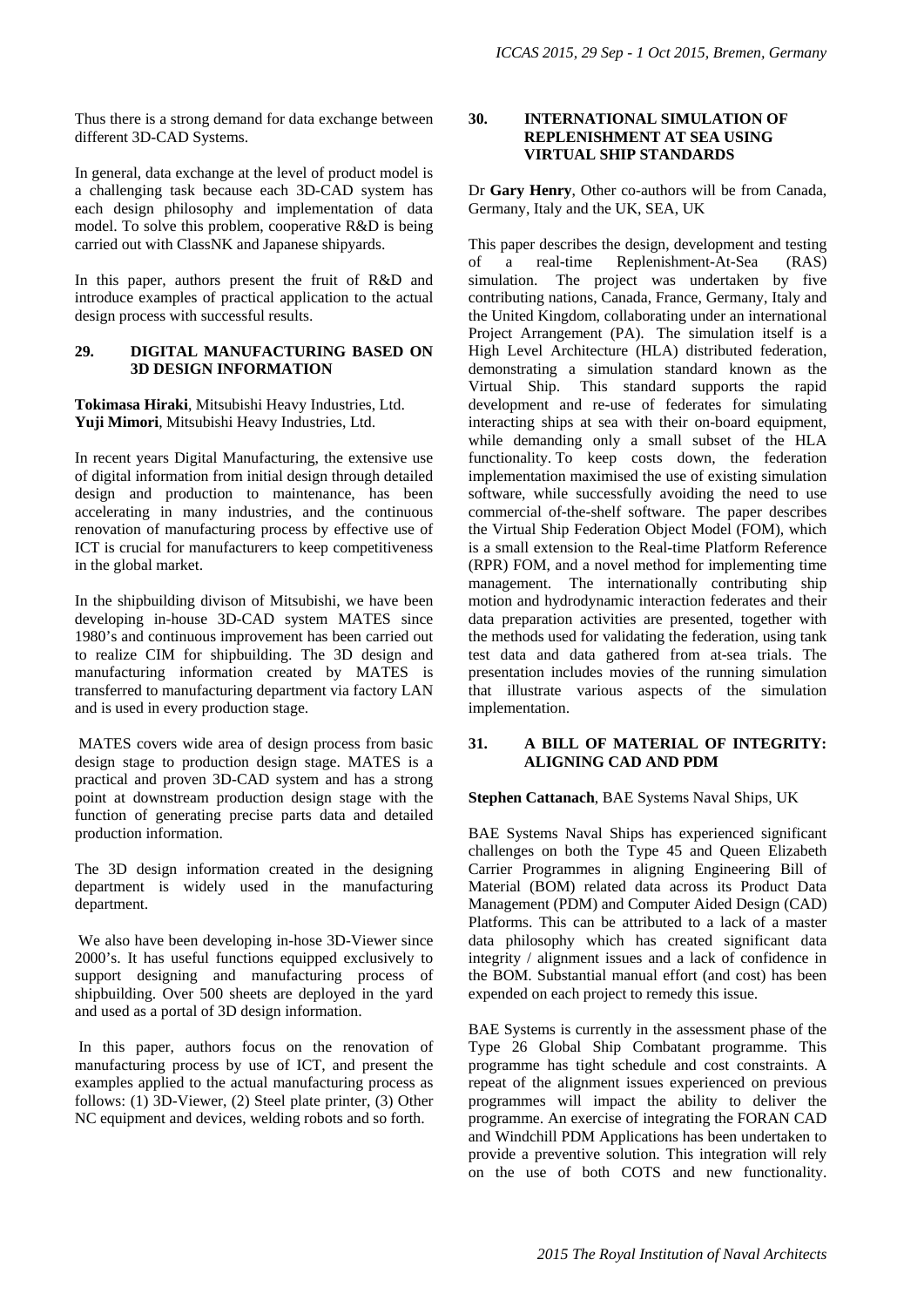Therefore a 15 month, 2 phase development programme in partnership with the application vendors has been agreed and initiated. This programme will deliver:

- A coherent Master Data policy is implemented
- Elimination of data integrity issues across the two applications, ensuring previous nugatory effort is eradicated
- Reduction of amount change and rework by up to 40%

In terms of approach a close partnership with each vendor has been established with agreed milestone activities in place with delivery of required capability aligned to programme need.

This paper will explain the approach, challenges and success experienced during this programme.

#### **32. DATA GOVERNANCE AND DESIGNING WARSHIPS**

#### **Tony Wallis,** BAE Systems Naval Ships, UK

In 2012 BAE Systems Maritime - Naval Ships were challenged to improve their data management in order to drive out as much unnecessary cost as possible from their ship building programme, anticipating savings of tens of millions of pounds. The basis for this was more rigorous identification and control of engineering data. The challenge was that the true value of data wasn't appreciated across the workforce which could lead to costly rework downstream. Governance was required to bring in the controls required to manage data as an asset. This laid the foundations for subsequent Master Data Management activity, which would catalogue all of the data used, and Data Quality activity which would deliver tools and techniques to automatically characterise the data. The net result was that engineers spend less time finding and validating the data they needed to do their jobs. This enab led them to focus on using that data immediately, as well as rapidly identifying any of their own bad data for correction.

Naval Ships have developed and delivered a programme in around eighteen months, by adapting tools and techniques originally designed for the commercial banking, retail, and service sectors. This paper describe how the techniques were discovered, adapted and implemented, and the lessons learned along the way. In particular:

- How to successfully scope out a realistic plan for implementing Data Quality and Data Governance
- What the unique challenges for managing engineering data are
- How engineers learned to value their data
- What can be achieved within a limited budget.

## **33. CABLE ROUTING IN CRUISE SHIP DESIGN**

#### **Matti Juntunen,** NUPAS-CADMATIC, Finland

NUPAS-CADMATIC has since 2009 been developing a user friendly and very powerful tool to manage electrical cable routing together with a shipyard building cruise ships. First ship, which were designed with the new cable routing tool was M/S Viking Grace with about 10 000 individual cables. Currently the cable routing tool is used e.g. in Main Schiff 4 project to TUI-Cruises, which have more than 20 000 individual cables routed with the cable routing tool. Idea in the presentation is explain lessons learned and next development steps like real time feedback from the production (e.g. barcode…). Also main principles of cable control will be explained. See picture below about the new cable routing tool:



Some features which are included in the cable routing tool:

- Gives automatically e.g. penetration fill rate level
- Cable tray network and device placement in 3D model
- Cables have 45 attribute to define cables status in control chain
- Roxtec fill rate tool (www.roxtec.com)
- Etc…

# **34. BUSINESS AND INFORMATION MANAGEMENT ARCHITECTURES FOR DELIVERING PRODUCT LIFECYCLE MANAGEMENT (PLM)**

**Daniel McKendry**, BAE Systems Naval Ships, UK **Ian Whitfield** and **Alex Duffy**, University of Strathclyde, UK

In order to achieve effective through-life product management, the relevant information has to be identified at key points throughout the products lifecycle. It then has to be presented in a way which is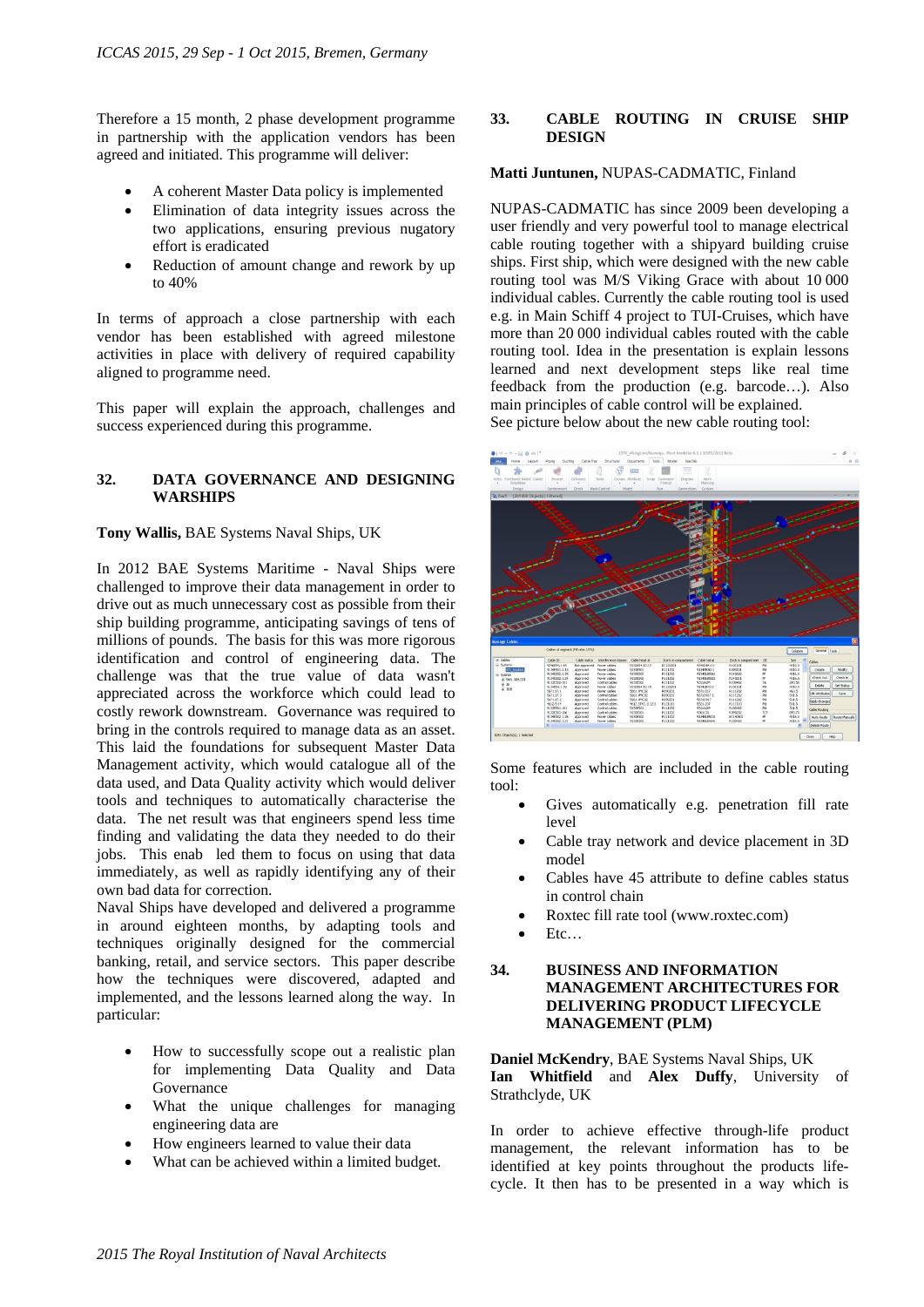useful, configured, controlled and reusable. It is recognised that the Information Management environments must provide the means to capture, integrate and evolve information throughout the entire life cycle of a product based on the organisational objectives. Product Life Cycle Management (PLM) is the de facto means for a complex design programmes to ensure the robustness of its information. Critical to the success of PLM are the relationships between the Business Architecture (vision, strategy, process, etc.) and the Information Management Technology Architecture. The gap between these environments must be understood and bridged to ensure the success of first of class Naval Shi ps. This paper will describe specific challenges of first of class Naval Ships relating to product management and why specific mechanisms must be used when implementing PLM. This paper will propose a framework for implementing PLM as part of a joint PhD sponsored research programme between BAE Systems Maritime Naval Ships and the University of Strathclyde.

### **36. COST REDUCTION IN BASIC SHIP DESIGN SUPPORTED BY A SINGLE STRUCTURAL MODEL – A PRACTICAL APPROACH**

**Augusto Gómez, Francisco José Regueira**, SENER INGENIERÍA Y SISTEMAS, Spain **George Korbetis,** BETA CAE Systems SA, Greece

The use of 3D models in the basic design stage is today a reasonably extended practice. Some examples may be the idealized models for FEM calculations, today mandatory for meeting the new regulations by the class societies (HCR), the surface models used for stability calculations, CFDs or GA drawings, or the photorealistic models created for marketing and promotion.

In general, 3D models created in these early stages, maybe with the only exception of the main surfaces model, are created for one particular purpose with the specific modeling tools of each software application, highly customized for such use, and with limited possibilities for reusing in other disciplines or steps of the project.

Other aspects of the basic design, like traditional class steel drawings, are still created in 2D.

Some years ago, as part of a collaborative R&D action, a consortium of European companies comprising shipyards, designers and software developers carried out a research for the use of ship manufacturing detailed CAD models for FEM analysis, via automatic idealization, aimed to remove the time and resources required for FEM modeling from the overall design budget.

This paper presents an evolution of such approach, in terms of practical use-cases. In particular, it is described the use of the modeling tools of one marine CAD vendor, specifically configured for early structural modeling, combined with one FEM preprocessing application, one of the market standards in the automotive and aircraft industries.

## **37. AUTOMATED INTEROPERABILITY FROM CONCEPT DESIGN TO MULTIDISCIPLINARY FE ANALYSIS**

**George Korbetis, Serafim Chatzimoisiadis, Dimitrios Drougkas,** BETA CAE Systems S.A., Thessaloniki/Greece

As the need for more competitive performance, design and safety arises in marine and offshore products development, the use of Computer Aided Design and Computer Aided Engineering becomes a standard process.

Results from CAE simulations provide feedback to the CAD department which has to update the design in order to achieve the required product's performance characteristics. The updated models have to be reanalyzed to validate their behavior. In most cases, this iteration requires to redefine the intermediate steps, such as the FE model set-up, which leads to considerable time consumption.

This paper, presents a method through the ANSA preprocessor to define multiple FE models which can serve different simulation analyses. The process exploits the ability of the ship design software to output CAD models of varying detail level to create a model database which contains the whole history of design. The Task Manager tool of ANSA defines automatically, different representations of the ship model according to the FE analysis that will be performed. Additionally, this method allows the automatic update of the FE model when a new version of a geometrical part or assembly arises.

## **38. RESEARCH OF THE PLASTIC DEFORMATION ZONE FOR SHIP FRAME COLD FORMING**

**ZhouYong-qing, LIPei-yong, SongJun-jie, WANGCheng-fang, MAOYun-sheng, XiangZuquan,**  Wuhan University of Technology, China

This article studies the problem of plastic deformation zone in the ship profile cold forming process. The theoretical method is applied to discuss the changes of the neutral axis during the forming process, and the formulas of ultimate bending moment for elastic and plastic deformation are deduced. The range of plastic deformation zone is discussed for three pivot bending method. The finite element model of cold forming process of ship profile is established using the software ANSYS LS-DYNA, and the following contents are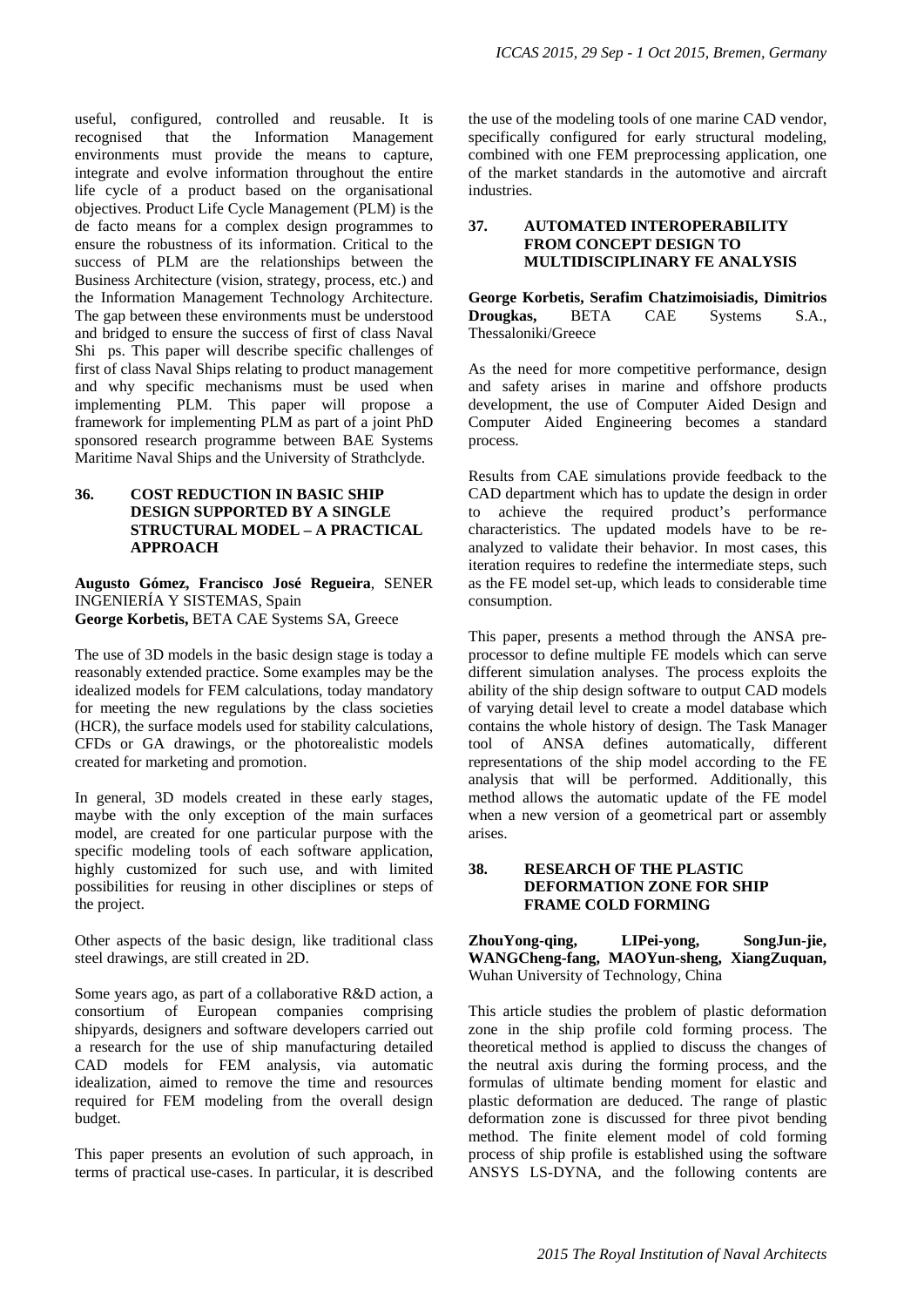studied that including the material constitutive relation, the contact and friction problem between material and mould, the definition of the loading and boundary conditions, the selection of element type and the method of mesh. Both the results of theoretical method and numerical simulation show that the prediction of plastic deformation zone in the state of plastic instability is relatively close. The characteristics of plastic deformation zone in the process of bending can be obtained with the results of finite element numerical simulation. The results of this article are of certain guidance for ship profile cold forming work.

**Key words:** ship frame part; cold forming; plastic deformation zone; numerical simulation; finite element method.

### **39. PROJECT INNOVATION FOR HULL DESIGN AT SAMSUNG HEAVY INDUSTRIES**

Mr. **Byeong**‐**Seog Kang**, Samsung Heavy Industries, Mr **Mutsuhito Kidogawa**, ClassNK **Christian Cabos**, DNV‐GL, **Bernd Tietgen**, DNV‐GL **Tapio Hulkkonen**, NAPA Ltd

In 2011 Samsung Heavy Industries (SHI) established an R&D project for improving the hull design process for plan approval of ship structures. The primary intention was to look for benefits in improving the process and communication between different state of the art software tools used in practical ship design work.

At the outset of this customer confidential project, SHI invited two major class societies and one software company to participate. ClassNK, DNV‐GL and NAPA joined the project late 2011 and continue to work together successfully.

The project work was initiated by the customer's practical development needs and a major improvement was required for the most critical design phases and the interfaces between those. The agreed core elements of the R&D project were 3D modelling in early structural design phases, Interfaces to class society rule check software, automatic FEM meshing and also feeding the results back to the 3D structural model.

The project was able to show clearly measurable savings in man-hours throughout the different phases of plan approval in comparison to the traditional way of working. The results are a remarkable improvement to SHI's structural design process. The saved man-hours also provide increased flexibility in project scheduling, allowing shorter throughput time and more possibilities for structural optimisation.

### **40. DEVELOPMENT OF AUTOMATIC CONTROL SYSTEM FOR WELDING DEFORMATION IN DESIGN PHASE OF SHIP AND OCEAN PLANT PRODUCTION**

**Hojung Kim, Heeyoung Heo, Junggoo Park and Seokhee Won,** IT Based Production Research Part, Central Research Institute, SAMSUNG Heavy Industries, Co. Ltd.

**Youngdeok Park,** Accuracy & Engineering Part, Hull Fabrication Team, SAMSUNG Heavy Industries, Co. Ltd.

Shrinkage and angular distortion are mostly caused by welding in ship construction. When these two phenomena occurred in every stage, the dimensional accuracy is gradually degraded. To control both of these two phenomena, compensation concept is normally being applied in the design phase. This research aims to develop and apply an exclusive solver based on CAE (Computer Aided Engineering) technology for welding distortion to the commercial CAD (Computer Aided Design) program with re-designing method and Shrinkage compensation method. Automatic margin calculating system is operated with CAD information such as geometries, properties and welding locations. Upgraded automatic re-designing system covers a property of offshore plant and that of construction method. The proposed method was successfully developed and applied to the design phase and was found to enhance the dimensional quality as well as the productivity of shipbuilding.

## **41. RESEARCH ON SHIPBUILDING INDUSTRY VENDOR EVALUATION METHOD BASED ON DATA MINING**

**Kai Li, Ming Chen, Yan Lin,** School of Naval Architecture and Ocean Engineering and Ship CAD Engineering Center, Dalian University of Technology, China

Abstract: There exist many uncertain factors, shipbuilding enterprises must have strong ability to resist risk, which indicates that choosing reliable vendors is a key problem to enhance the overall supply chain operation efficiency. It is meaningful to form a supplier selection mechanism, for the enterprises, to make better use of and optimize resources, adapt to the change of market environment, and achieve the objectives that include reducing product development time, improving product quality, minimizing production cost, shortening delivery time, and rapid response to clients.This paper proposed a method of shipbuilding industry vendor evaluation based on data mining, built the shipbuilding industry vendor evaluation model using C5.0 algorithm, and proceeded the case study. This work provided a new thought to shipbuilding industry vendor management.

**Keywords:** data mining; shipbuilding supply chain; vendor evaluation; decision tree; C5.0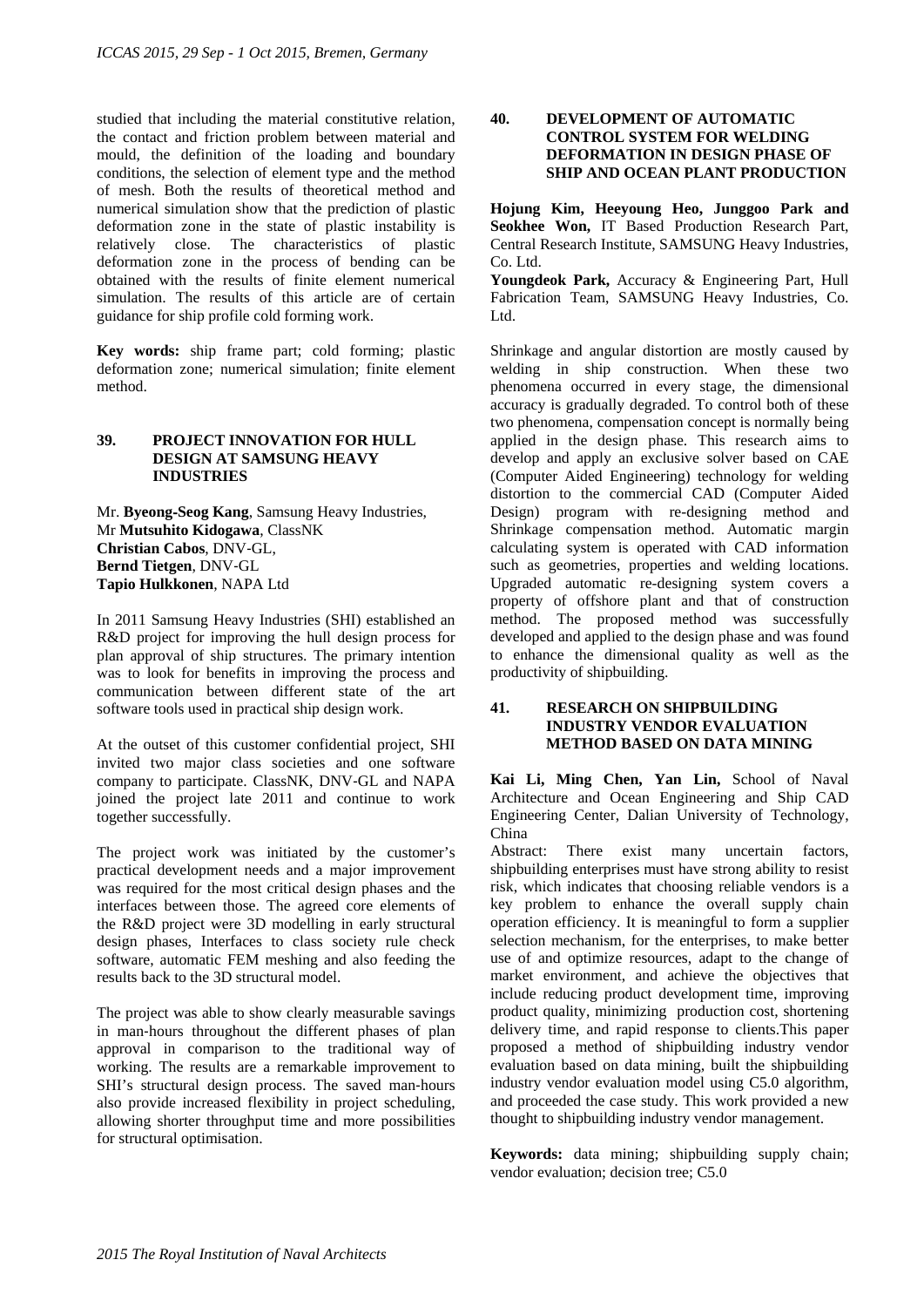### **42. HOW MOBILE DEVICE TECHNOLOGY CAN INCREASE PRODUCTIVITY IN SHIPBUILDING**

**Stéphane Neuvéglise**, Head of Solution Business Strategy, AVEVA Solutions Ltd,

Affordable, high-performance tablet computers, combined with ubiquitous WiFi internet access, have created new capabilities by providing key project decision makers with direct access to live 3D design models, anywhere, any time. This newly emerged technology is being rapidly adopted in the plant industries, where it can de-bottleneck critical decision points in a project schedule.

Shipbuilding, while also being a project-oriented process, has many unique characteristics and involves different stakeholders, creating different requirements if this technology is to provide it with comparable benefits.

This paper begins by describing how mobile technology is being used to visualise, inspect, comment on and approve design. Analysing real customers' feedback and experience, it then goes on to explore some typical usage scenarios by the various participants in a shipbuilding project, and the developments required to make such usage best practice in the marine and offshore industries.

#### **43. REGENERATING HULL SURFACE DEFINITION FROM LASER POINT CLOUDS**

**Marcus Bole**, Naval Architect, AVEVA Solutions Ltd, **Guiseppe Tringali (TBC)**, General Manager, Knud E. Hansen A/S

Laser scanning and other optical survey techniques offer an efficient method of electronically capturing the geometry of physical objects for use within CAD. For ship hulls, laser scanning offer an excellent method of capturing shape where plans are unavailable or deformation has occurred due to, for example, collision where a rapid repair must be designed and fabricated.

However, point cloud datasets are usually very large and can contain areas where the hull is obscured or not captured. This creates a challenge when creating geometry using automatic surface fitting methods, as gaps or features not part of the surface will cause the representation to diverge from the expected position. Furthermore, the definition produced will have many coordinates making it time consuming to correct or change.

This paper presents an alternative approach which augments an existing surface definition process by introducing fitting methods to generate definition where the hull is cleanly visible in the survey. In other areas, the user provides definition based on experience and any additional resources that may be available. As fitting is

used selectively, there is no need to significantly clean the point cloud. Case studies of use of the technology in a shipbuilding environment are presented highlighting methods of validating the accuracy of the surface with respect to the point cloud.

### **44. DESIGN IN CONTEXT- AUGMENTED DESIGN**

**David Thomson**, Solution Strategy Manager, AVEVA Solutions Ltd

Instant access to information is no longer the stuff of science fiction. With the arrival of ubiquitous high-speed WiFi and a proliferation of mobile devices it is a daily reality. But it comes at a price; constantly switching between the virtual realities created by multiple digital sources of information and 'real reality' has been proved to erode our ability to concentrate on the task in hand.

Today's ship designers are faced with just this problem. They have access to more information than ever before but must continually switch between their main 3D design application and numerous different sources of information. Individual contexts (for example, the designer's role, the system they currently have active, or the area of the vessel or equipment items on which they are working) require only small subsets of all the available project information. How can we bring relevant information directly into a designer's world in such a way as to reduce information overload and maintain their productivity?

This paper describes AVEVA's latest Design in Context capability, which brings reference documentation and information into a designer's main design application according to the context in which they are working. It examines some key prerequisites, including the related life cycle information management practices, and introduces the concept of the living Digital Asset before previewing this new capability and outlining its possible extensions into a vessel's construction and operational phases.

## **45. DESIGN INTEGRATION – WHY A GOOD LONG-TERM STRATEGY IS ALSO A GOOD SHORT-TERM GROWTH TACTIC**

**Steve Insley,** Solution Business Manager, AVEVA Solutions Ltd

Today's marine marketplace is a challenging and uncertain environment; in such times, strategic aims like design integration may seem like a luxury compared to pressing tactical priorities to win and execute sufficient profitable business.

But in this paper we explore how current opportunities to integrate engineering with hull, outfitting and structural steel design not only provide long-term gains in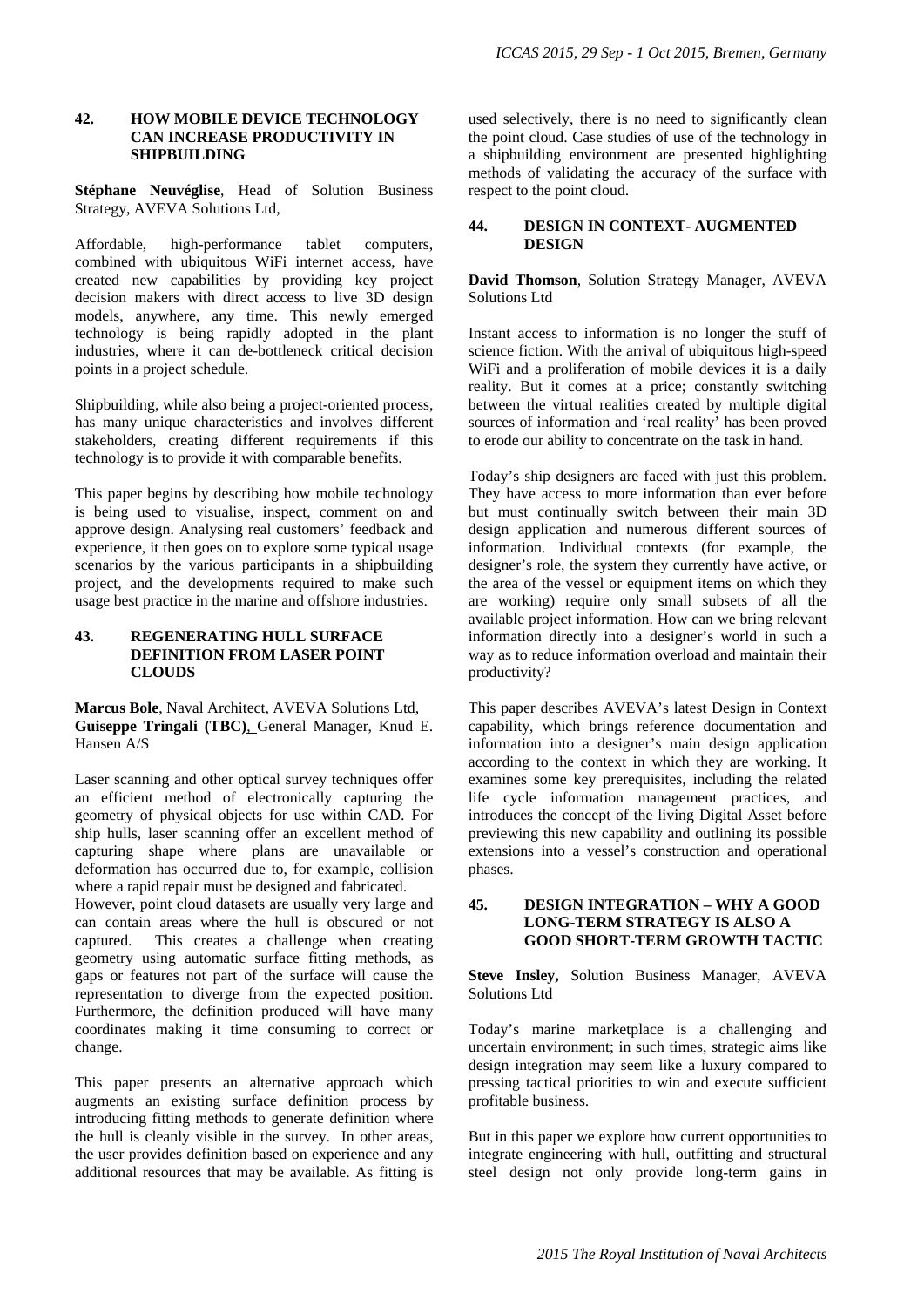capability and productivity, but also increase a shipyard's agility to diversify into adjacent markets. It becomes easier to apply existing skills and facilities to new types of project while retaining the productivity and specialised skills essential for efficient shipbuilding.

Particular reference will be made to recent technology developments that integrate state-of-the-art structural steel solutions with outfitting design to enable users to respond more effectively to opportunities in markets such as offshore wind energy or oil & gas production. By adopting such technologies, not only can shipyards apply their skills and resources confidently across a wider variety of projects, they become better able to compete for high value-added shipbuilding projects when markets recover. To support this we will share our experience of some proof of concept sessions we have had with some of our clients and how we were able to demonstrate how shipyards using different design systems can successfully and profitably executed similar diversification projects.

### **46. INTUITIVE WELD MANAGEMENT: LEVERAGING 3D MODELS AND VISUALIZATION**

#### **D Morais, M Waldie,** and **D Larkins**, SSI, Canada

Tracking and managing welds via rudimentary spreadsheets is the typical method used in the shipbuilding industry. It is notoriously inefficient and error-prone. It is laborious, unintuitive, and disconnected from other processes. This is significant because welding can account for 20-30% of production hours and approximately 10% of total cost. With shipbuilders expanding into the offshore market where weld standards are tougher, addressing this deficiency is critical.

The weakness is rooted in the non-pictorial aspect of the process. Therefore, SSI has completely rethought weld management by tightly integrating it with an associative 3D product data model generated from its AutoCAD based ShipConstructor application in conjunction with Autodesk Navisworks. This provides data-rich intuitive visualizations that can be easily generated and utilized by anyone in an organization using familiar tools, thereby improving communication and enhancing understanding.

## **47. PHYSICS-BASED SIMULATION FOR PRODUCTION AND INSTALLATION OF SHIPS AND OFFSHORE PLANTS**

## **Myung-Il Roh, Sol Ha, Namkug Ku, Seung-Ho Ham**, Seoul National University

As the weight and size of the erected block and module of the offshore project are increased, new lifting plans by using floating cranes have been tried to enhance the production efficiency in the shipbuilding area. . In this situation, a physics-based simulation is required to

manage potential risk of lifting plan in advance. Similar requirements have been arisen in the installation of the offshore plants such as float-over and launching. Therefore a physics-based simulation system for production and installation of ships and offshore plants was developed in this study. The developed simulation system is based on six kernels: multibody system dynamics kernel, force calculation kernel, numerical analysis kernel, hybrid simulation kernel, scenario management kernel, and collision detection kernel. Based on these kernels, we develop a simulator including following graphic user inter faces (GUIs): modeling, visualization, and report GUI. In addition, the geometry properties of the block and facilities in shipyards are necessary to configure the simulation for production and installation of ships and offshore plants, so these are managed in the database and connected to specific commercial CAD system in shipyards. The developed simulation system was applied to various examples for production and installation of ships and offshore plants. The results show that the simulator is useful for various simulations of the operations in shipyards and offshore industries.

#### **48. A SINGLE 3D PRODUCT DATA MODEL: A CONSISTENT SOURCE OF TRUTH THROUGHOUT THE SHIP DESIGN PROCESS**

#### **Darren Larkins, M Waldie,** and **D Morais**, SSI, Canada

A key to promoting efficiency and quality in ship building, design and engineering is to have a single "source of truth" for data throughout the entire process. Contrary to common belief, drawings are not a source of truth. Indeed, they are not even truly a source since they are disconnected and frequently outdated representations of aspects of the actual design.

In reality, a comprehensive 3D product data model (PDM) is the most accurate reference point but to be a single source of truth, there can only be one, not many competing PDMs.

By utilizing a single 3D product data model that can be utilized starting in basic design and then through all other ship design phases, organizations can reduce errors and lower cost by maintaining information at various handoff stages. The information preserved is not only the obvious geometric and attribute data, but also the critical design intent that is incrementally built into the product data model.

This paper will show the advantages gained by companies such as BMT Nigel Gee, Vripack, and Gibbs & Cox who have utilized this approach by leveraging the Marine Information Model (MIM) as found in SSI's Autodesk based ShipConstructor software.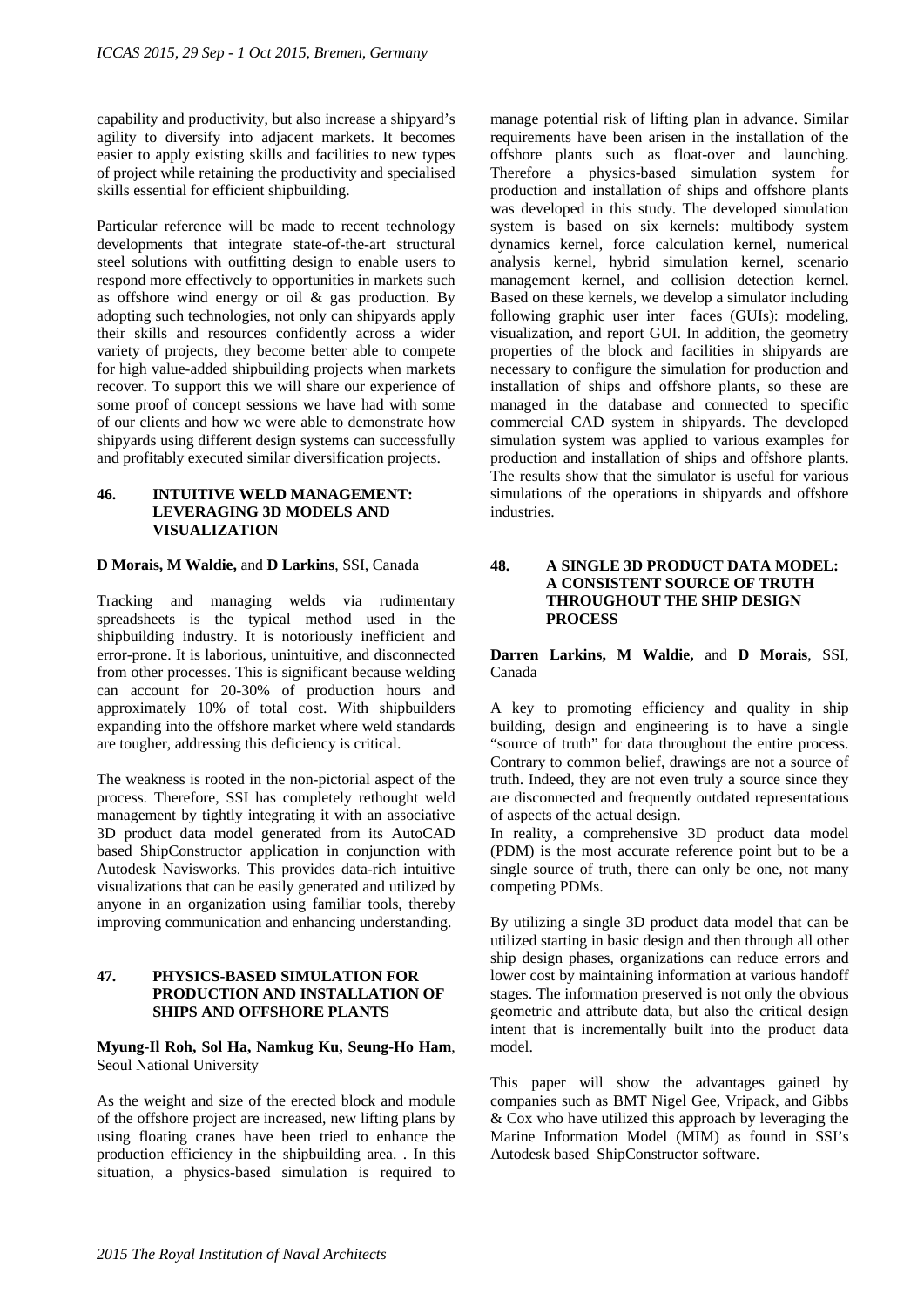### **49. SHIP WORK BREAKDOWN STRUCTURES THROUGH DIFFERENT SHIP LIFE CYCLE STAGES**

**Malay Pal**, Director – Shipbuilding, Siemens Industry Software

Definition of complete and accurate work breakdown structures of a ship is an important and critical activity in every shipbuilding project. This is required in every stage of a ship project, right from the inquiry and concept design stage, to basic, detail and production design, and continues through definition of as-built structure, maintenance work breakdown structure, etc., right up to defining work breakdown structures for decommissioning (for ship and offshore structures).

While the need is well understood, many shipyards and ship design organizations find it challenging to define these work breakdown structures across all stages of a project, and to understand the linkages between these work breakdown structures through the various phases of a design and build project. Things become more difficult when the ship or offshore structure enters its service life, when the maintenance (and later the decommissioning) organizations are different.

One key challenge in the definition of ship work breakdown structures is how to represent the same entity in different structures as it moves through its lifecycle, e.g., from concept design to basic design to detail design to production design. A new component based approach based on 4th generation of design (4GD) technology built into a PLM system to manage ship data allows for the definition of different but linked work breakdown structures of a ship through its different lifecycle stages.

This paper explains in detail the different work breakdown structures in shipbuilding and how 4GD technology can be used to define and manage the same.

#### **50. AUTO-GENERATION OF HULL STRUCTURE DRAWINGS FOR CLASS APPROVAL**

**Alfonso Cebollero**, Sener Ingeniería y Sistemas S.A., Spain

**Min-Bong Park**, Sener Korea Engineering and Systems Co., Ltd., Korea

Without a doubt, the use of 3D CAD/CAM software was a revolution in the ship design and construction processes in multiple aspects, but most applications still address production design only. In the near future, however, vendors should provide solutions to support all design phases in a single 3D environment, according to strong users' requirements.

On the basis of said requirements, this paper presents our procedures to use single 3D models from basic to production design, including in particular the generation of 3D-model-driven hull drawings for class approval.

Several actual cases are presented in detail, which serve well to illustrate the advantages of an all-phases, integrated approach.

## **51. APPLICATION OF 3D TOOLS TO BALLAST WATER MANAGEMENT SYSTEM RETROFIT**

**Shigeru Kasai**, Sener Japan Engineering and Systems K.K., Japan

**Koji Kawamura**, Sener Japan Engineering and Systems K.K., Japan

The Ballast Water Management Convention applies to all vessels greater than 400 gross tons. According to IMO's Marine Environment Protection Committee, about 40,000 vessels will need to be retrofitted with an approved Ballast Water Management System (BWMS) within several years once the Convention comes into effect.

BWMS Retrofit is not a standard ship repair work, but a major scale construction work. The most important factor to make it successful is advanced preparation, by which we understand recognition of as-build existing engine room and 3D representation of its structures.

This paper describes first why laser scanner, point-cloud processing and 3D CAD are essential tools for that advanced preparation, as drawings of ships subject to BWMS Retrofit usually do not exist. We will then show how the quick creation of a complete 3D model optimizes the design, production and assembly stages, reducing the rework and costs.

## **52. RESEARCH ON 3-DIMENSIONAL STABILITY CALCULATION BASED ON CATIA**

**Zhang Mingxia, Chen Ming, Cui Yang, Lin Yan,** Ship CAD Engineering Center, Dalian University of Technology, China

3-dimensional design is becoming indispensable for ship design, especially in initial design which is vivid to evaluate its hull form qualitatively and then assess its performance such as stability including both intact and damage stability quantitatively quickly. Traditional ship design is still based on 2-Dimension lines and performance calculation based on offset table using numerical integration which is time-consuming and often tough work. The paper mainly includes:

(1) The method of 3-Dimensonal hull form based on CATIA is researched and 3-D geometrical model will be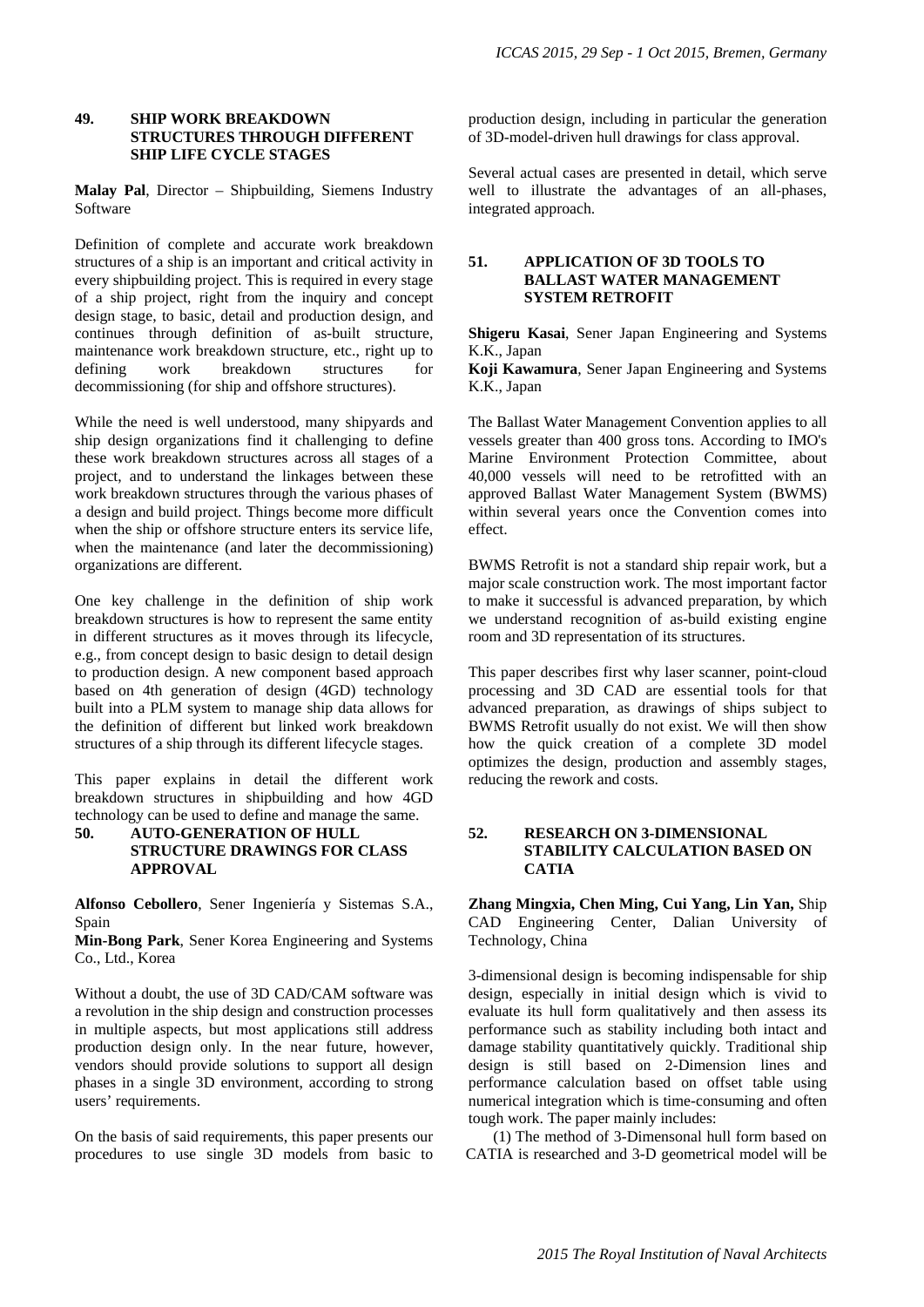generated quickly according to the traditional body lines in 2-Dimension and then subdivision could be carried out.

(2) Intersection algorithm for 3-D hull model with arbitrary waterline surface is developed, in which, geometrical performance under certain waterline surface such as displacement, center of buoyancy, capacity of tanks and center of tanks can be obtained afterwards.

(3) Stability calculation algorithm based on the above 3-D geometrical model is studied which will simplify the procedures of traditional performance calculation and improve the calculation precision consequently during the initial design.

The initial design 3-D software based on CATIA will be developed and facilitate integration of design and performance calculation.

**Key Words**: Ship initial design; CATIA; 3-Dimensional geometrical model; Hull form; Subdivision; Damage stability

### **53. STEREO 3D PRESENTATION OF SHIP STRUCTURES USING LOW COST HARDWARE**

**Gordan Sikic**, Head of development, USCS doo, Croatia

During last couple of years, as low cost hardware devices become more and more powerful, new approach in presenting ship structures become feasible. This allowed usage of technologies, previously reserved for high end simulation systems, to be incorporated into applications running on mid range hardware found in shipyards. In this paper alternative approach in data manipulation will be presented, using stereo 3D extensions to our ShipExplorer system. Experience in developing those extensions will be presented, as well as problems that had to be solved, including discussion to solutions used to solve them.

## **54. LIFECYCLE DESIGN SYSTEM FOR A FLOATING PRODUCTION STORAGE AND OFFLOADING VESSEL (FPSO) BY PLANNING OF UPGRADING WITH CONSIDERATION OF LIFECYCLE SCENARIO**

**Duseok Jeong, Yasushi Ueda, Kazuya Oizumi** and **Kazuhiro Aoyama**, University of Tokyo, Japan

This paper aims to support early stage product design that then maximizes the lifecycle value of the product. Product systems with long lifecycles such as FPSO undergo many changes in their operational environment across their entire lifecycle as such in some cases, the systems will need to be upgraded. Because of these changes the resulting systems may become inefficient or even inoperative. Because of long lifecycles, these changes have high uncertainties, because they will occur

in the remote future. This makes counteracting undesirable effects in design stage more difficult. One feasible approach to address the uncertainties is the marginal design of each component. However, such an approach can be inadequate if conducted without adequate consideration of the lifecycle of the product system, because of the additional resources required for setting the margin. Further, design impact grows with each passing design phase, so that it is necessary to fix design policy at an as early stage as possible. Furthermore, environmental change in the future leads to challenges that have to be met within the design of product system in early design stage.

This paper proposes a component upgrade plan based on the lifecycle scenario for counteracting the uncertainties. The plan consists of initial design and upgrade timing of each component. To deduce the plan, this paper also proposes a model that describes how the changes of operation environment effect on the lifecycle value of product system. The lifecycle value of the plan is evaluated from perspectives of cost and utility. The method was based on the case study of a FPSO and validated by using a prototype system.

### **55. MONITORING SYSTEM FOR ADVANCED SHIPBUILDING CONSTRUCTION MANAGEMENT: EXTRACTING AND UTILIZING MONITORING DATA BY CONSIDERING THE RELIABILITY OF MONITORED DATA**

**Yusei Hiro, Jie Liu, Kohei Ara**i and **Kazuhiro Aoyama**, University of Tokyo, Japan

In order to enhance productivity in shipyards, it's very important to obtain work records. Extracted work result information will help managers to better perceive and understand the current work situation on construction shop floors. We have been developing a monitoring system for sub-assembly job shop construction management by the image processing of video data and we reported this system at ICCAS 2013. However, some problems remained including:

- Noise data is generated in the work records due to the highly complex environment
- Specific worker names cannot be identified by only utilizing video data

This paper describes attempts to solve these problems and refine our monitoring system, by the introduction of two additional monitoring technologies: RFID and accelerometers. By the use of these technologies, we can obtain data of the specific worker's name, which enables us to match image-processed data to worker's name. Furthermore, we propose an extraction method for operation information by considering the reliability of each type of monitoring data. By comparing monitoring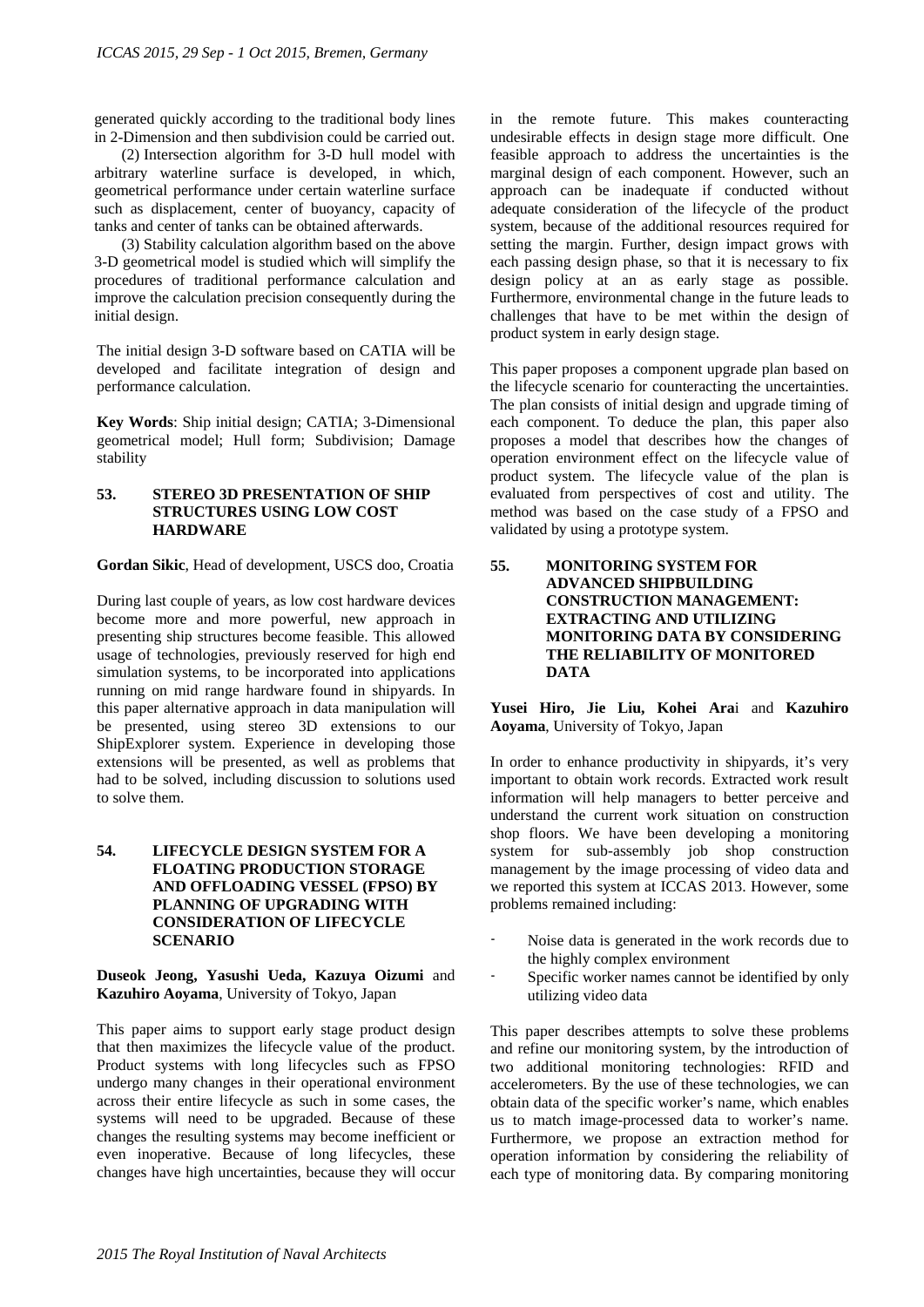data adequately, we can evaluate the reliability of each data set.

By this method, we were able to exclude 75% of a whole noise data, and judge worker's name 65% of the time correctly. These results indicate that this method considering the reliability of data is useful for obtaining detailed work records. As about 20% of the recorded data is excluded due to in adequate reliability, the paper discusses possible improvements for the future. Further, the utilization of the acquired work records for process improvement is explored.

### **56. INITIAL DESIGN AND SHAPE OPTIMISATION OF A FPSO HULL IN VIEW OF HYDRODYNAMIC CHARACTERISTICS**

#### **Bo-Young Chung,** Hyundai Heavy Industries, Korea

This paper presents a process to optimise the main dimensions and the shape of a FPSO hull with process integration and design optimisation tools. Hydrodynamic characteristics in a specific ocean environment are crucial drivers to design a FPSO hull. In the process, a hull shape and a mass distribution were parametrically modelled and its hydrodynamic characteristics such as natural period of roll motion and relative wave elevation were analysed by the well proven commercial software tools. To determine the initial design, we first automated their execution and integrated them in a framework, and explored the design space with Latin hypercube sampling and optimisation algorithms. We evaluated the design alternatives with uncertainty in the mass, since it is reasonable to assume that the topside weight and its distribution of offshore structures are given but somewhat changeable during detailed engineering and construction.

Key words: process integration and design optimisation, hydrodynamic characteristics, initial design of offshore structures, FPSO, Latin hypercube sampling

### **57. THE DIGITALIZATION OF SHIPBUILDING, LAUNCHING A NEW ERA IN PRODUCTIVITY AND SHIP PERFORMANCE**

**Tim Nichols**, Siemens PLM Software [LCDR, USN], USA

**Glenn Ashe**, President, American Society of Naval Engineers [CAPT, USN (ret.)]., USA

The digitalization of shipbuilding is transforming the way advanced, complex ships and offshore platforms are being designed, constructed and sustained. Driven by the demand for more adaptable, affordable, efficient, and reliability ships, all critical functions and operations in a shipyard, i.e., designers, engineers, parts suppliers, back

shops, and waterfront personnel have been integrated into a seamless enterprise. Additionally competition in the shipbuilding industry has further accelerated this trend as leaders seek to protect their position while challengers seek to overcome them through innovation and efficiency breakthroughs.

The value of digitalization is evident in all phases of shipbuilding, e.g., systems designers and engineers work concurrently on 3D simulations of every system and compartment layout while construction planners can use the same 3D models to optimize material flow through the shipyard as well as final assembly and testing of all systems before the very first pieces of steel are ever welded. From concept and detailed design and then on through construction, system by system alignment with ship specifications, budget and schedules is rigorously management while the continuous flow of configuration changes are processed. For the most advanced shipyard, this digital synchronization extends to the key sub-system and parts suppliers to optimize the total enterprise.

The digitalization of shipbuilding is well underway in Korea and leading shipyards in Europe and is growing in importance in the US where new ship classes with modular systems and standardized platforms is a top priority to lower the total ownership cost of future fleets.

### **58. AR APPLICATION DEVELOPMENT FOR PIPE INSTALLING ASSISTANCE**

**Kohei Matsuo**, National Maritime Research Institute, Japan

The paper introduces our recent research activities on a development of the AR application for pipe installation in a shop floor in shipyards. The application in the paper assists a worker by indicating various information on pipe installation through AR technologies. Once the worker points a camera with a tablet PC to a marker which is attached on a pipe, the AR system guides the worker which the pipe corresponds to one in the drawing paper, or where the pipe should be installed in the ship by visualizing its 3D image through AR technologies. As the worker retrieves information on the pipe from the ship floor in real-time, the application also realizes realtime work monitoring and management of outfitting works in shipyards.

The paper explains general information on AR technologies and its introduction to shipbuilding at first. The paper summarizes benefits and technical components for the practical introduction on AR technologies in shipbuilding by considering various characteristic properties of shipbuilding. Then, a concrete system development on the AR system mentioned above is particularly explained with indicating the system diagram of the system. Some demonstration of the system is also be shown in the paper, and the paper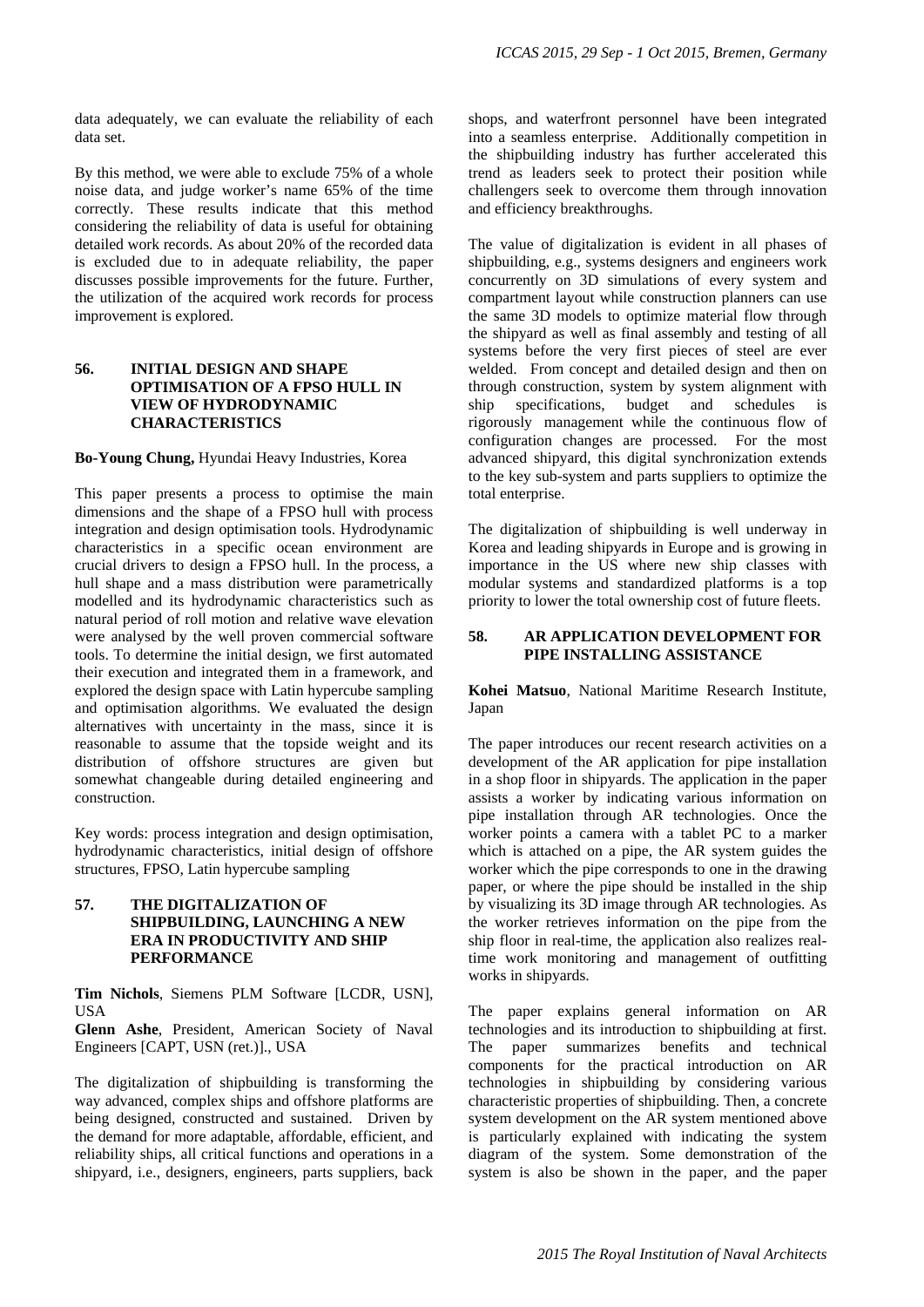finally concludes with a brief review of future perspective on our AR applications development for shipbuilding.

### **59. SHIP LIFE CYCLE VALUE MAXIMIZATION WITH FLEXIBLE DESIGN FOR RETROFIT AND MODIFICATION**

**Kazuo Hiekata , Taiga Mitsuyuki, Hiroyuki Yamato, Kyohei Koyama, Tomoki Saito** and **Sinnosuke Wanaka,** The University of Tokyo, Japan

In ship building, the design objective is based on the performance in terms of technological aspects such as fuel oil consumption rate, maximum speed and etc at given operational profile. This research proposes an evaluation method for ship design to maximize life cycle value in the operation by means of design extensions for retrofit and hull modification in response to market fluctuation.

The method is consisted of following two major parts.

The first deterministic part is the detailed performance model of a vessel. This newly developed model represents the technological part and simulates the performance based on traditional ship theory.

The second part of the method is the life cycle value evaluation model in terms of NPV(net present value). This model includes the uncertain market model. The market model is based on the oil price or market fluctuation in every step. The market projection is conducted by binomial distribution based on the historical data. This method can consider repairs of the ship in a dockyard to obtain the optimized performance for long term depending on the oil price fluctuation.

The proposed method finally evaluates a ship design in terms of NPV with Monte Carlo simulation. This method is applied to selection of design options for a VLCC for Arabian Gulf and Asia, and shows that the design for optimizing the technological performance is different from the design for maximizing the NPV.

## **60. DEVELOPMENT OF SHIP PERFORMANCE DATA MANAGEMENT SYSTEM COMBINING EXPERIMENT DATA AND MEASURED DATA IN ACTUAL SEA**

**Taiga Mitsuyuki, Hiroyuki Yamato, Kazuo Hiekata, Shinnosuke Wanaka** and **Masakazu Enomoto** The University of Tokyo, Japan

According to the introduction of Energy Efficiency Design Index (EEDI), accurate tank testing is desirable. Moreover, the estimation of ship performance in actual sea, as well as that in ordinary water, has the important role for designing a ship.

This paper proposes the concept of new ship performance data management system with database of towing tank test data, measured data in actual sea and CFD data. On proposed system, researchers can refer to those three kinds of data, compare with each other, and generate new knowledge for more accurate tank testing or design plan considering the performance of ship in actual sea.

In addition, this paper deals with a part of proposed concept. Concretely, developed system makes towing tank test data measurement efficiently and enables to associate towing tank test data with measured data in actual sea by utilizing RDF (Resource Description Framework). An experiment data in towing tank test is analyzed automatically and sent to database via wireless LAN in real time. The developed system enables users simultaneous playback of data through web browser. Towing tank test data can be compared to the performance data of similar ship in towing tank and actual sea by utilizing semantic search engine in developed system.

Case studies indicate that this system facilitates towing tank test from the viewpoint of analysis of tank test data by using measured data in actual sea. In addition, this system helps to obtain knowledge derived from various ship performance data.

## **62. PROCESS AND KNOWLEDGE INTEGRATION VIA PORTALS IN SHIP BUILDING**

#### **Bhavik Thakker, Jeroen Kaarsemaker, Andi Asmara,**  Royal IHC, The Netherlands **Jenny Coenen,** TU Delft, The Netherlands

Ship building projects are realized by co-operation of several processes such as sales, engineering, production, purchase, logistics, project management, operations management and other support processes etc. carried out by different units within or outside one company. In many such instances the processes and data used to build the same ship are not in sync at different ship building unit because of the isolation created due to the geographical locations, partnerships, acquisitions, mergers, sub-contracting etc. Engineering processes for instance relies heavily on PDM and CAD applications, but an engineering sub-contractor does not necessarily use the same CAD applications and will have different process. In addition, engineers need information from the ERP system as well, but are not very familiar with terminology and interface of that logistic application. Communication and information retrieval becomes complicated in such scenarios where data is spread over different places resulting in loss of working hours. In order to address this issue, a concept of information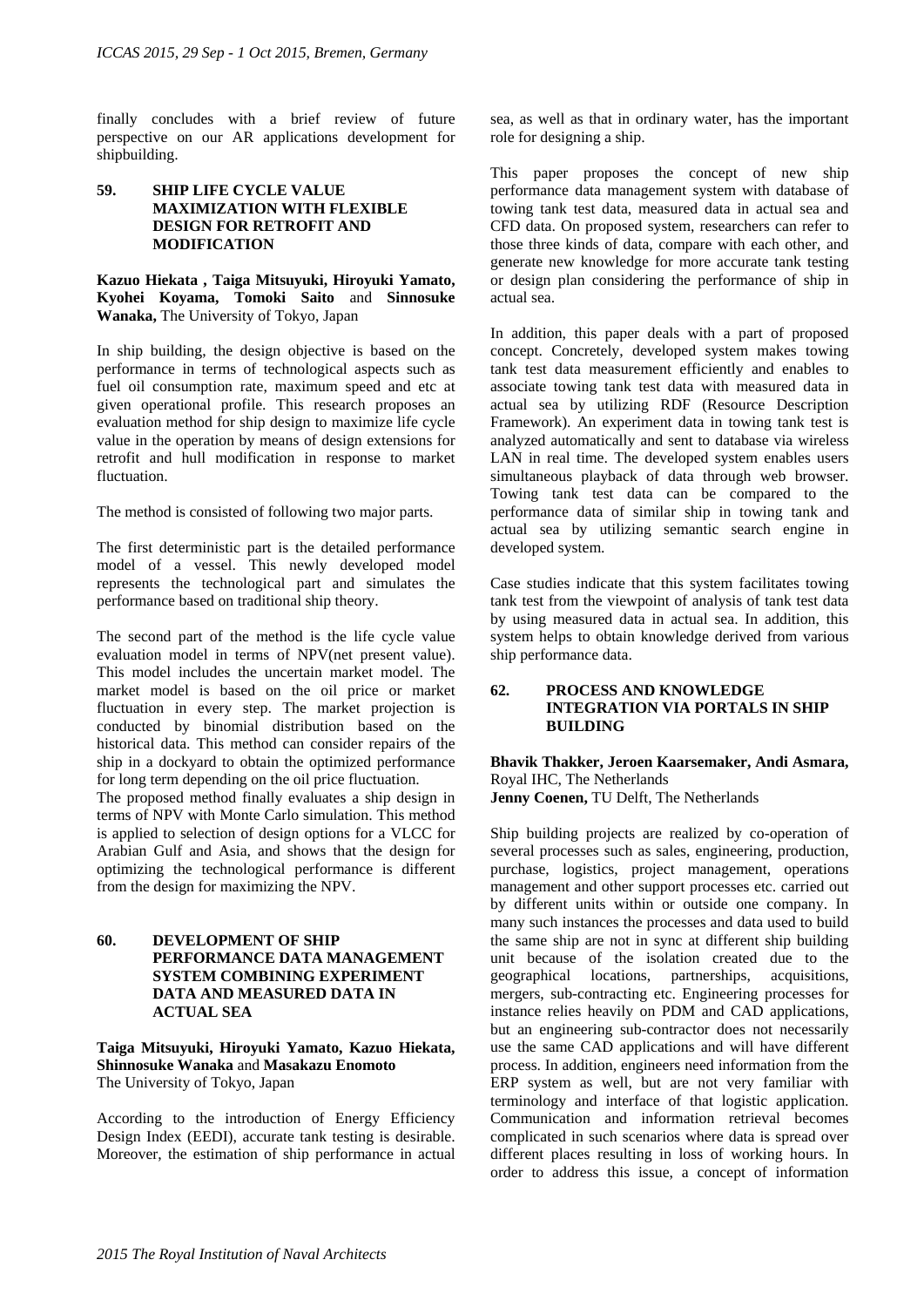retrieval & communication via One Portal was envisaged which could facilitate all the searching and communication of information related to product and processes from different sources. The intention of such a portal is thus twofold: It should facilitate an employee entering or working in an organization to exactly zoom in to or search for the processes which are relevant to him/her and go through the work instructions and training material relevant to their process tasks; It should allow for searching the physical details, logistical details, planning details etc. of products and orders required for work on a day-to-day basis. Such information, which is spread across different applications, will become available within few steps (or clicks). This paper is focused on providing the conceptual arrangement of structuring such portals as a single source for all information and the insights into challenges faced till the final implementation.

## **63. SHIP SCALE CFD FREE SINK&TRIM SELF-PROPULSION SIMULATION AND IT'S DIRECT COMPARISON TO SEA TRIALS**

**Constantinos Zegos, Dr. Dmitriy Ponkratov,**  Technical Investigation Department (TID), Lloyd's Register, UK

Lloyd's Register (LR) is the eldest classification society and one of the leaders in hydrodynamic research. In testament to this unique legacy, LR has conducted and validated Computational Fluid Dynamic (CFD) predictions of self-propulsion both at model and ship scale. Model scale data was recorded at a reputable facility and sea trials data was obtained by the author of this paper who conducted the measurements of ship speed, engine power, shaft speed, propeller thrust and torque.

Propeller thrust and torque was measured using high precision sensors also used in Formula 1 car testing for measurements including wheel axis moment.

Prior to departure for the sea trials the hull was cleaned by removing the fouling and the propeller surface polished. The performance quantities were measured for all runs, however this paper will focus on one set of runs during which the weather was exceptionally good. As a result, the ship showed almost identical shaft speed, power, thrust and torque for the forth and back runs. Therefore it was assumed that the environmental impact due to waves and wind was negligible for this particular test.

Commercial CFD software was used to carry out simulations of the ship at the same conditions as the sea trails. In this paper all presented CFD results are calculated both for fixed and free sink and trim condition.

Since the model scale test data was available for this vessel, a comparison of open water, resistance and propulsion tests against the model scale CFD investigation was performed. This showed a satisfactory agreement in all characteristics so the work progressed to the second stage which consisted of full scale simulations of sea trials.

In ship scale all appendages were included, i.e. the bilge keels, propeller and rudder. Furthermore the superstructure was included to accurately model the air resistance. The thrust and torque coefficients predicted by CFD agreed well with coefficients measured during the sea trials by two independent gauges.

## **64. DATA MINING TO PREDICT HYBRID LASER ARC WELDING IMPROVEMENTS IN SHIP ASSEMBLY**

#### **Damir Kolich**, University of Rijeka, Croatia

Most shipyards use submerged arc welding (SAW) or gas metal arc welding (GMAW) technologies in their steel panel line assembly processes. Since the welding work on panel lines make up to 50 percent of total ship welds, improving the process by decreasing the duration time as well as energy use and filler materials will decrease production costs. The advent of lasers in production yields advantages in faster speed and smaller distortions and the shortcomings of using just lasers in welding is the lack of filler material which is necessary to weld steel plates for shipbuilding. Hybrid laser arc welding (HLAW) takes advantage of the positive sides of both laser and gas metal arc welding to produce panels with shorter duration times. Much data exists about assembling panels with conventional welding means. Therefore a data mining methodology using an interpretable regression method for accurately predicting the duration time outcomes of panels assembled with HLAW technology will allow shipyard management to make better decisions to transform their assembly lines by integrating laser technology in order to become more competitive through reduction of production costs.

**Keywords:** Hybrid laser arc welding, gas metal arc welding, data mining, multivariate adaptive regression splines, ship assembly

### **65. ASSESSMENT OF INTERMEDIATE BENDING MOMENTS FOR DAMAGED HULL GIRDERS USING A PROGRESSIVE FLOODING ALGORITHM**

**José Miguel Rodrigues, Carlos Guedes Soares**, Centre for Marine Technology and Engineering, Portugal

Knowledge, or an estimate, of the global loads a ship will be subjected to is a key issue in the design spiral and its calculation, regarding damaged vessels, should be an important factor on ship subdivision scheme design. The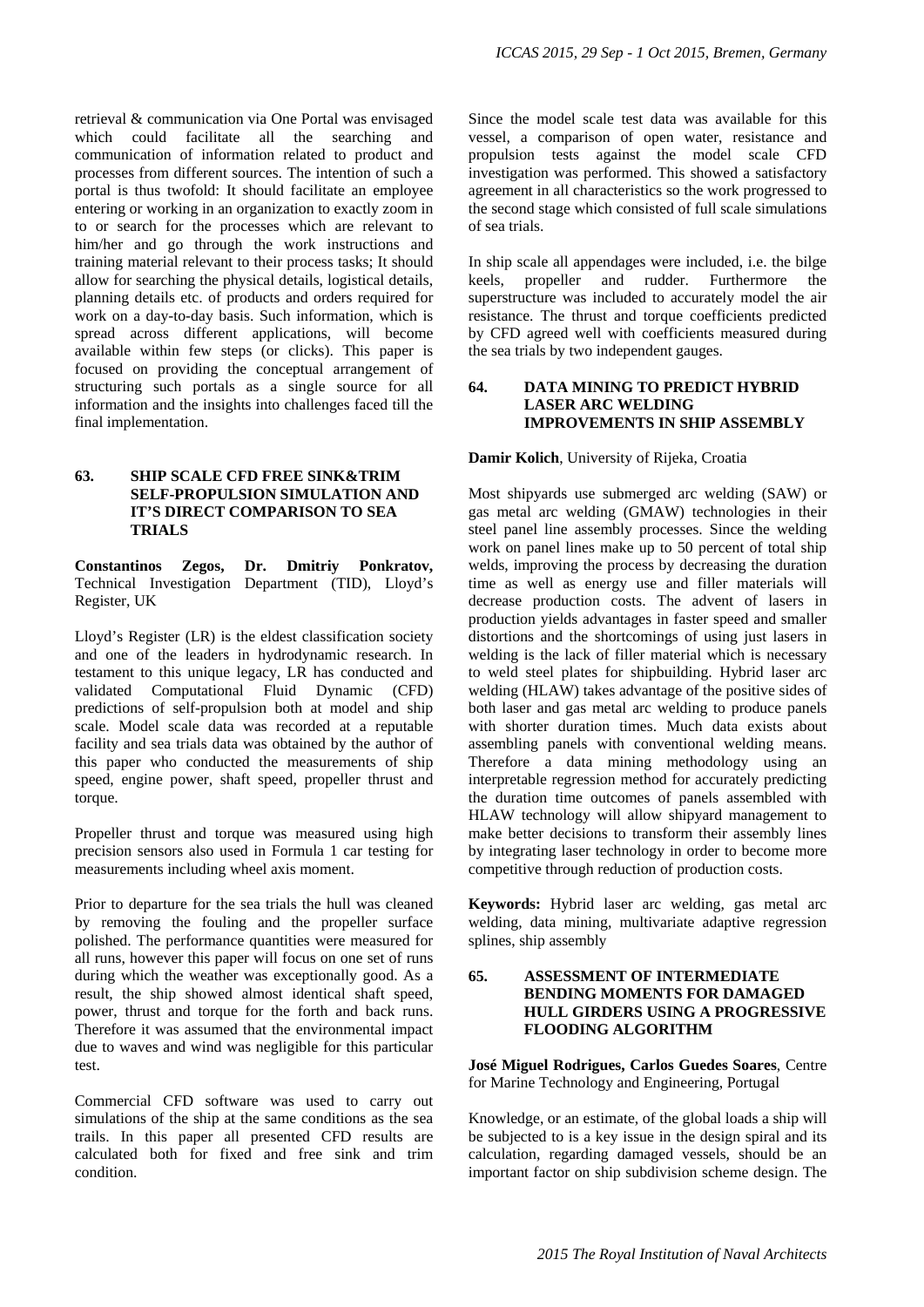traditional, deterministic, damage stability requirements are seeing a change in paradigm where the focus is now on the demonstration of a given design to achieve a prescribed level of reliability. This paradigm relies on the assumption of probabilistically defined scenarios distribution. In what damage occurrence relates, the Marine Environment Protection Committee of the International Maritime Organization (MEPC-IMO) damage configuration probability distributions, accounting for damage location, extension and penetration, is one such assumption and the resulting loads obtained from these serves as a base for hull-girder reliability studies. In this work, a subset of the MEPC-IMO distribution is applied to the case of a shuttle tanker in full cargo condition, damaged in way of its waterline, which is then subjected to flooding. Previous studies have been focusing on the final value for the vertical bending moment, yet, significant loads may arise during the intermediate stages. A generalized adaptive mesh pressure integration technique algorithm is used, implementing a quad-tree mesh scheme with exact pressure integration capabilities, in order to compute the coupled flooding progression and ship motion under a quasi-static approach and loads recording on each instant. Comparisons between intact, intermediate and final obtained maximum still water vertical bending moments, the location these occur and their value amidships are carried out and analyzed.

#### **66. INFLUENCE OF BLOCK BUILDING METHOD ON OUTFITTING EFFICIENCY AT AN ASSEMBLY SHIPYARD**

**Lauri Kujala, Matti Nallikari,** Arctech Helsinki Shipyard Oy, Finland

**Henri Tokola, Heikki Remes,** Aalto University, School of Engineering, Finland

In shipbuilding industry, the shipyards are constantly striving to develop their production strategies for increasing the production efficiency. One possibility to increase the production efficiency is to execute the outfitting work of a ship as early as possible for example in the block outfitting stage.

This paper investigates five different block delivery models and their influence on outfitting efficiency in an assembly shipyard. For all the five models, the individual building method is generated. In addition, a method to measure the efficiency of block outfitting and outfitting process has been developed.

The developed calculation model for outfitting process is based on the time relation between different outfitting stages i.e. modular outfitting, flat block outfitting, block outfitting and onboard outfitting. The time relations between different outfitting stages are defined based on literature and experience of experts from Arctech Helsinki shipyard. According to the literature this kind of analytical modelling has never been done before in

assembly shipyard concept. The created calculation model gives good overview of the reduction of direct outfitting working hours when applying different block delivery models. The model can be applied in all kind of shipyards providing that the shipyard has outfitting statistics from the previous projects.

### **67. HULL FORM DESIGN OPTIMISATION FOR IMPROVED EFFICIENCY AND HYDRODYNAMIC PERFORMANCE OF 'SHIP-SHAPED' OFFSHORE VESSELS**

 **Joo Hock ANG,** Sembawang Shipyard Pte Ltd (A subsidiary of Sembcorp Marine), Singapore and University of Glasgow, School of Engineering, UK **Cindy GOH, Yun LI,** University of Glasgow, School of Engineering, UK

It is well known that the shape of the hull plays an important role in the overall performance, efficiency and stability of ships. It is therefore crucial to obtain optimal design of the ship hull right from the conceptual design stage. 'Eco-friendly shipping' and fuel efficiency are important issues and challenges faced by marine and offshore industry today, in view of fuel prices volatility and more stringent environmental regulations. To add to this, the demand and technical requirements of offshore vessels have increased significantly as oil exploration ventures into deeper waters and hasher environments. Spurred by these factors, there is now an ever-increasing interest in hull form design optimisation to improve overall efficiency and hydrodynamic performance of 'ship-shaped' offshore vessels. Recent developments in advance optimisation techniques and high performance computing are key enablers for simulation based design (SBD) in ship and offshore applications where overall efficiency of design process as well as hydrodynamic performance can be improved greatly. This paper will integrate a hull shape modification technique with advance optimisation and evaluation algorithms, with the aim to improve the overall efficiency and hydrodynamic performance of 'ship-shaped' offshore vessels. By incorporating concepts from free form deformation and computational intelligence, we demonstrate through a case study the optimisation process of the hull form design of offshore vessel for reduced resistance and improved sea-keeping. Our results demonstrate an improvement in the performance as well as efficiency of the design process.

# **68. OPTIMIZATION OF SHIP DESIGN AND PRODUCTION IN A US SHIPYARD BY USING AN ADVANCED CAD/CAM SYSTEM**

**Fernando Malabet,** EASTERN SHIPBUILDING GROUP, Florida/USA **Zanesar Islam,** EASTERN SHIPBUILDING GROUP, Florida/USA **Veronica Alonso,** SENER, Madrid/Spain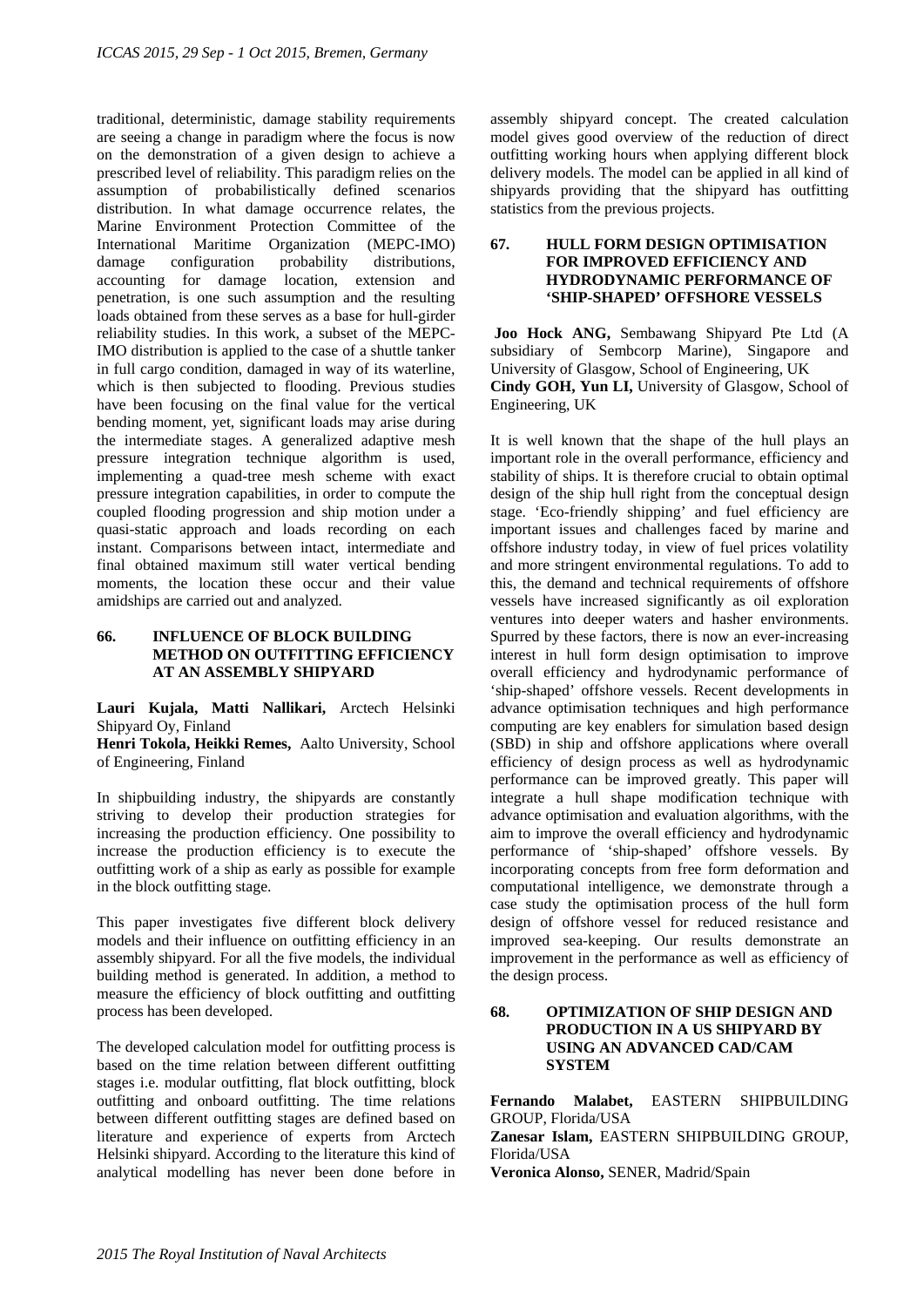#### **Rodrigo Perez,** SENER, Madrid/Spain **Samuel Martinez,** EASTERN SHIPBUILDING GROUP, Florida/USA

Shipbuilding in the USA is characterized by some singularities in comparison with other countries, regarding the design, production and the technologies applied: early design stage is based in drawings in 2D environments, detail design incorporates the use of general 3D CAD systems but with very little integration between disciplines, while the production process is organized around simple block drawings without assembly drawings or any symbolic representation for manufacturing.

Not having a seamless transition between basic and detail design stages, in addition with the lack of integration between the hull structure, outfitting and electrical disciplines, lead to very costly errors and inconsistencies in production, with the consequent waste of material and man-hours. In commercial shipyards the delivery time is a critical issue, so sometimes production workers have to take decisions on the fly when such errors arise.

The only way to change this situation is by using an advanced and integrated CAD/CAM System from early design through detail and production stages. The single true of information with innovative and automatedoriented capabilities for modelling and generation of outputs allow for the optimization of the overall process. This paper describes how the use of FORAN, developed by SENER, has improved the design and production in a US shipyard with features such as a seamless transition between basic and detail design, the integration of all disciplines, the fast generation of a complete ship 3D model, and the automatic generation of customized drawings.

### **69. RAPID MESH GENERATION FOR HYDRODYNAMIC ASSESSMENTS**

**Michael Johnson, Nigel White, Neil Southall,** Lloyd's Register, Southampton UK

**Tom Macadam, Yibo Li, Frank Lin**, Lloyd's Register Martec, Halifax, Canada

A typical difficulty for users of panel-based hydrodynamic assessment methods is to establish a suitable hydrodynamic mesh. Modern hull design trends such as twin propellers and hooked bulbs are highly curved or 're-entrant' features which may be impossible for existing mesh generation tools to handle. Furthermore, designers may generate a body plan of 2D sections, rather than the 3D mesh required for hydrodynamic analysis, or only Finite Element models may be available; the shell of such a model might provide a basis for the hydrodynamic mesh but it is usually unsuitable for direct use in hydrodynamic analysis. Even when 3D mesh files are directly available, they are often unsuitable for use directly for hydrodynamic assessment due to being triangledominant, with high aspect ratio panels, and/or with large local variations in panel size.

This paper describes a new application 'HydroModeller' developed by Lloyd's Register which overcomes these problems and allows the rapid creation of good hydrodynamic mesh meshes suitable for use in hydrodynamic analysis. Panels generated are close to unity aspect ratio and the user may define the fineness. The waterplane 'lid' is also meshed. The algorithm for 2D to 3D conversion is described and examples of the meshing of a wide range of hulls and structures are shown. At the same time, some design capability is included, such as the creation of geosim hulls and the insertion of mid-bodies; the methods are described. The paper also discusses the effect of mesh accuracy and fineness on hydrostatics, use of mesh sections for slamming assessment, and the need for finer mesh when modelling higher speed ships.

# **70. INTEGRATED SYSTEM COMPLETION: A MOBILE PERSPECTIVE**

#### **Mike Montgomery,** Intergraph, United States**, Marcel Veldhuizen,** Intergraph, Netherlands

Before a vessel is handed over to the owner to start its operational life, a process of checking needs to be completed and documented to ensure that no blocking issues are left and that the vessel conforms to owner expectations. Particularly in very complex projects like an FPSO, this process can easily result in millions of man-hours. Increasing efficiency through the use of engineering information and a standardized workflow approach, it is possible for shipyards to significantly reduce the number of man-hours significantly while increasing the quality of the survey.

In this paper, the authors address the utilization of a data centric Design Solutions CAD system, from the design phase through final construction, to manage the collaboration with materials availability, bill of materials management, managing as-built drawings and scheduling of the block assembly construction process. The authors will discuss how an integrated system concept can drive an efficient system completion process using an integrated and mobile approach. Additionally, the authors will examine how a design-to-production CAD model can provide better ways to optimize the system completion and handover process.

## **71. HOW INTERGRAPH SMART™ YARD LEVERAGES THE ENGINEERING DESIGN BASIS TO IMPROVE WORK PROCESSES ACROSS THE PROJECT LIFE CYCLE**

**Jeff Bashir** Intergraph, Singapore **Charlotte Hughes,** Intergraph, United States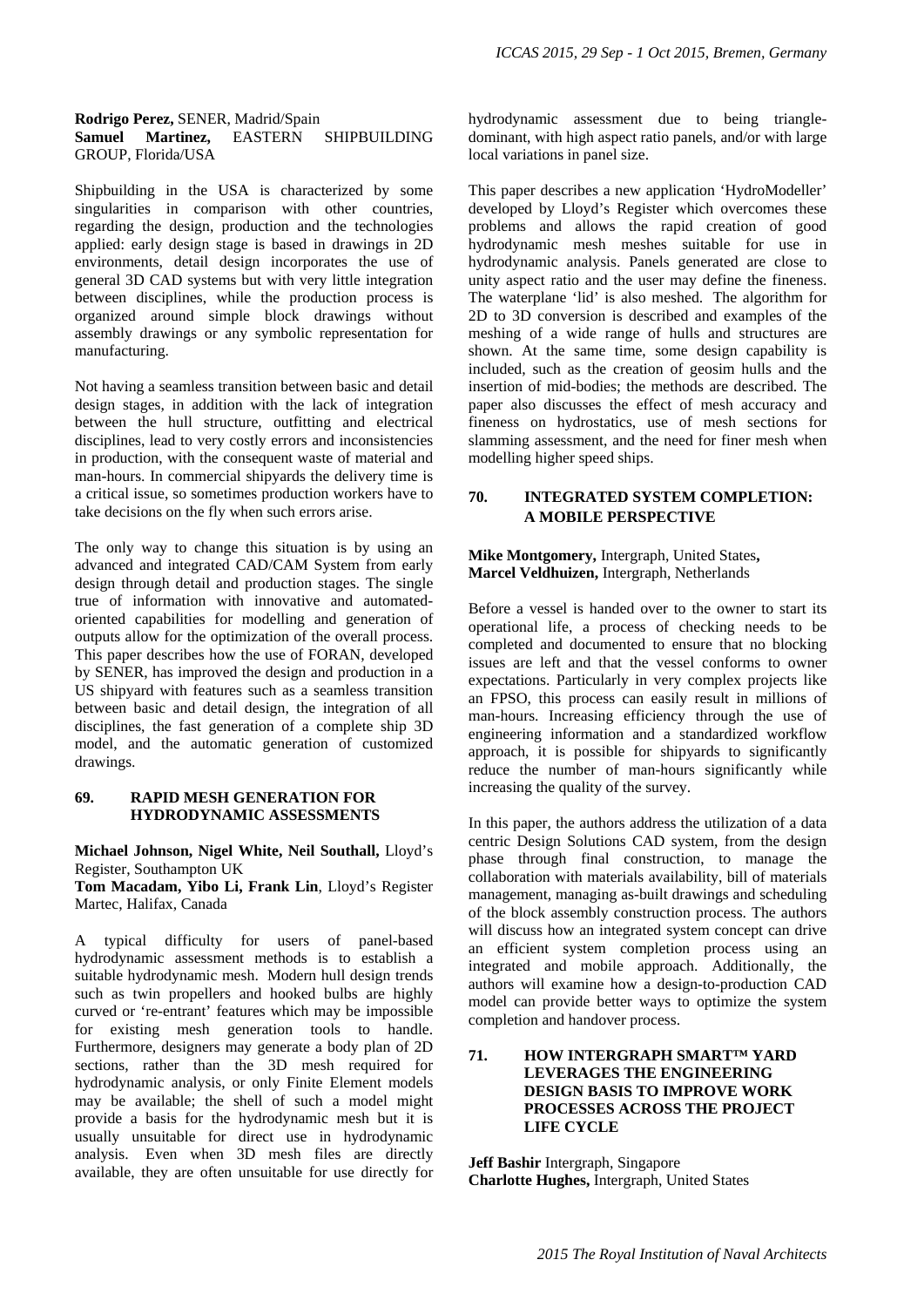Intergraph Smart™ Yard leverages the engineering design basis to provide an extensive portfolio of integrated, preconfigured solutions addressing yards' key work processes. The purpose of this paper is to examine the methods and benefits of consolidating project's engineering design basis information and processes to reduce total cost and improve productivity and quality across the fabrication yard project life cycle. Yards can bring together engineering, procurement, project planning, fabrication, and construction within a single, collaborative knowledge management environment that leverages a portfolio of integrated, preconfigured solutions. Working in unison with yards' advanced automation production lines to meet industry challenges and timely deliveries, Smart™ Yard capabilities help yards develop new and more productive ways of working, minimizing risks, and delivering projects in a timely fashion for maximum construction readiness.

In this paper and presentation, the authors will provide a detailed walk-through of Smart™ Yard solutions within the context of the following workflows:

- Yard Engineering
- Data and Document Management for Handover
- Material Supply Chain Management
- Construction Planning
- Shop Floor Management
- Commissioning and Testing
- **73. HOW TO INTEGRATE DESIGN AND MANUFACTURING EFFICIENTLY WITH COMPLETE INSIGHT AND TRACEABILITY OF ALL INFORMATION REQUIRED: CASE STUDY OF THE INTEGRATION OF SMART PRODUCTION INTO SMART™ YARD IMPLEMENTATION FOR PIPING FABRICATION**

**Rachel Yee,** Intergraph, Singapore **Hannu Kakela,** Nestix, Finland

Shop fabrication, an early stage in industrial construction projects, has a significant influence on successful construction project delivery, since it brings higher productivity in a more controlled environment compared to the field. Effective planning and scheduling of industrial fabrication activities become essential to reduce time and cost of construction projects during this stage. However, the fabrication process is always complex and associated with a high degree of uncertainty. Such complexity makes it difficult for most fabricators to produce a reliable project estimation. This is especially true for fabricators using traditional management methods that lack advanced capabilities such as probabilistic branching, resource interaction, and production cycling.

In this paper, the authors will present a framework for optimizing shop planning and scheduling for a pipe

spools workshop in Malaysia. The case study shows how through a tight integration of multi-discipline design, construction, material management, process machines, and heuristic approaches into an integrated system, it is possible to automate shop fabrication and promote the efficient handling of dynamic and complex pipe spools fabrication processes. Additionally, the authors will address how a design-to-production CAD model is used to explore different scenarios to determine possible improvements in the shop based on a complete insight of fabrication sequencing, material optimization and load balancing. Management of change is significantly improved by design information sharing, together with transparent production, real-time status and full traceability on the shop floor.

#### **74. WIYHDRAWN**

### **75. PRODUCTION PLANNING WITH MULTIPLE SOURCES OF DESIGN DATA**

**Hoonsik Jeong,** Intergraph, South Korea

**YunSung Chang/Ph.D.,** Samsung Heavy Industry, South Korea

The large Korean shipyards have focused on getting contracts for large offshore platforms to overcome the shipbuilding slump. However, they face many problems while building those structures due to extensive revisions, inexperience, and the need to improve production scheduling. In this paper, the authors investigate an effective solution for production planning based on integrating the 3D model with multiple sources of design data.

The engineering model from the design team contains much data and information required to generate the accurate drawings and BOM data. So, the engineering model is relatively heavy to be handled by production planners. The authors will discuss the importance of creating a single lightweight 3D model from two or more engineering models. The authors will show how integrating a lightweight 3D model into production planning enables shipyards to achieve accurate estimations of production schedules.

### **76. MODEL REUSE: THE LINK BETWEEN 3D MODELS FOR BASIC DESIGN AND 3D MODELS FOR DETAILED AND PRODUCTION DESIGN**

## **Michael A. Polini,** Intergraph, United States **Tapio Hulkkonen,** Napa, Ltd., Finland

Due to an increased focus on safety and survivability, major projects utilize higher and higher fidelity 3D models developed in the early design stages as the basis for first principles-based analyses and simulations. Many of these solutions offer 3D modeling capabilities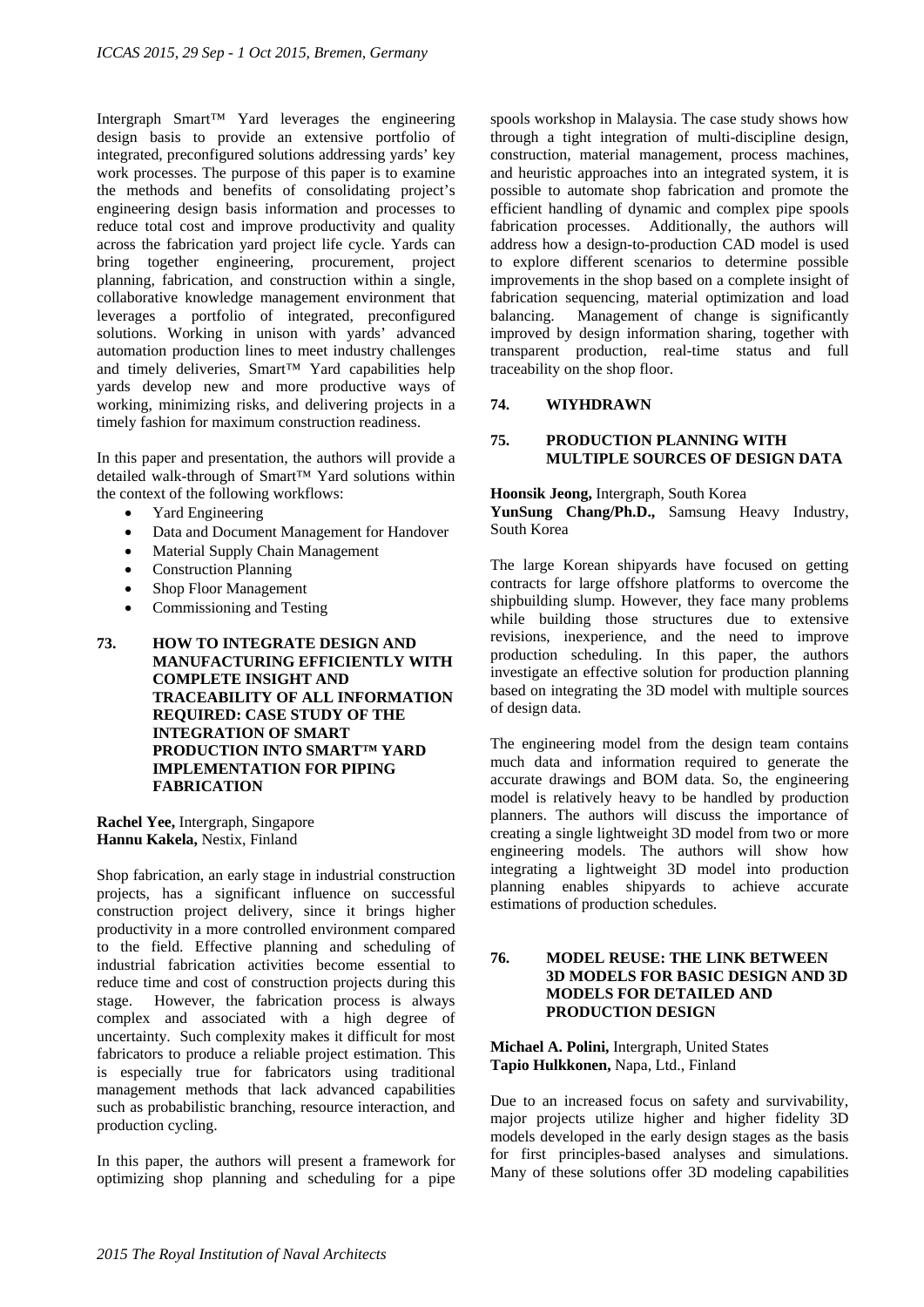that support the rapid development of models with the necessary geometric and properties needed for the analyses. Because of the increased sophistication of these models and analysis tools, the up-front engineering costs and lead-times have increased. While the 3D modeling features of these solutions are getting more and more powerful, they are limited and not on par with state-of-the-art, integrated, lifecycle 3D modeling tools on the market today. Project costs and schedules can benefit from a capability to re-use this 3D model data as the design moves from the early stages where the focus is on the engineering design to the downstream stages where the focus is on construction and production.

The authors have cooperated in the development of an interface between two market-leading solutions with strengths at the different ends of the engineering spectrum--Napa concentrating on the early design phases like stability, ship performance, plan approval, structural FEM analysis and Class Rule Checks and Intergraph Smart™ 3D that provides an integrated, concurrent enterprise solution strong in detail and production design for hull, structure, and outfitting. The authors will present the case that, used together, these tools enable a customer to work with "best of breed" solutions in every design phase that offer a strong integration with modern IT-technology and will provide an effective means of leveraging their investment in 3D modeling and yielding productivity and cost savings for the project. This development project has successfully integrated these two systems and guarantees the continuous design flow of information for the customer without duplicated work. In addition to highlighting key features and functions, they will discuss the benefits of this approach as it relates to several targeted projects in the marine industry.

### **77. PARAMETRIC HULL FORM GENERATION OF MERCHANT SHIPS**

**Manuel Ventura,** Centre for Marine Technology and Ocean Engineering (CENTEC), Instituto Superior Técnico, Universidade de Lisboa, Portugal

In this paper it is presented a procedure for the generation of a parametrically defined hull form of merchant ships. The process is carried in three steps. First, a set of main control curves is generated parametrically. Next these curves are adjusted to obtain the desired hull properties and some additional auxiliary curves are created by querying the existing ones. Finally, from this resulting wireframe model, a number of parametric surfaces are generated. The main curves represent either local shapes, or boundary conditions for the hull surface or the variation of some geometrical property. The defining parameters are geometrical magnitudes associated to hull design variables. All the curves and surfaces created are formulated as Non-Uniform Rational B-Splines (NURBS). In this paper, some examples of application are presented. This procedure is intended to be a component of a multidisciplinary optimization framework for ship design.

*Keywords*: ship design, hull form, parametric generation

#### **78. DESIGN FOR SUPPORT IN THE INITIAL DESIGN OF NAVAL COMBATANTS**

**S Esbati, D J Andrews and R J Pawling**, Design Research Centre, Department of Mechanical Engineering, University College London, UK

Naval ships have traditionally been designed and built with the requirement to achieve a set of performance criteria. These include payload, speed and endurance, stability, structural strength and seakeeping but no or little emphasis on the through-life support aspect in the early, formative stages of the design process. Failing to include Design for Support features at early design phase can result in certain disadvantages, most notably long and expensive overhauls, reduced through-life adaptability and upgradability, and diminished operability.

A genuine implementation of Design for Support features in the early stages of the ship design could be made feasible by the early consideration of the vessel internal arrangement through the UCL originated Design Building Block approach. This paper will describe work on developing an analysis tool which provides the ship designers with a framework for an early stage assessment of various internal arrangements over a range of supportspecific metrics. The research project considers both tool and method development.

The paper will describe UCL studies to investigate the impact of addressing support aspects like maintenance, through-life adaptability and the location preference of various features of the vessel on the design and internal arrangement of conventional combatants. The baseline design for this research project draws on the requirements for a representative  $21<sup>st</sup>$  century general purpose combatant.

#### **79. JOINT OPERATION FOR ULTRA LOW EMISSION SHIPPING**

Dipl.-Ing-MBA **Rolf Nagel,** Project Manager JOULES-Project, Flensburger Schiffbau-Gesellschaft, Germany

The JOULES-project focuses on the integration of energy saving technologies in the early design stage, using advanced simulation models to be developed for the energy grid of the ship. Combinations of all energy consumers aboard a ship will be optimized to achieve the most energy efficient solution. Technology providers, modelling experts and yard partners will work closely together to produce in total 11 application cases in 5 application areas (Ferry, Cruise Ships, Work Boats, Offshore Vessels and Cargo Vessels). The aim is to achieve not only an emission reduction for  $CO<sub>2</sub>$ emissions as stipulated in a short term 2025 scenario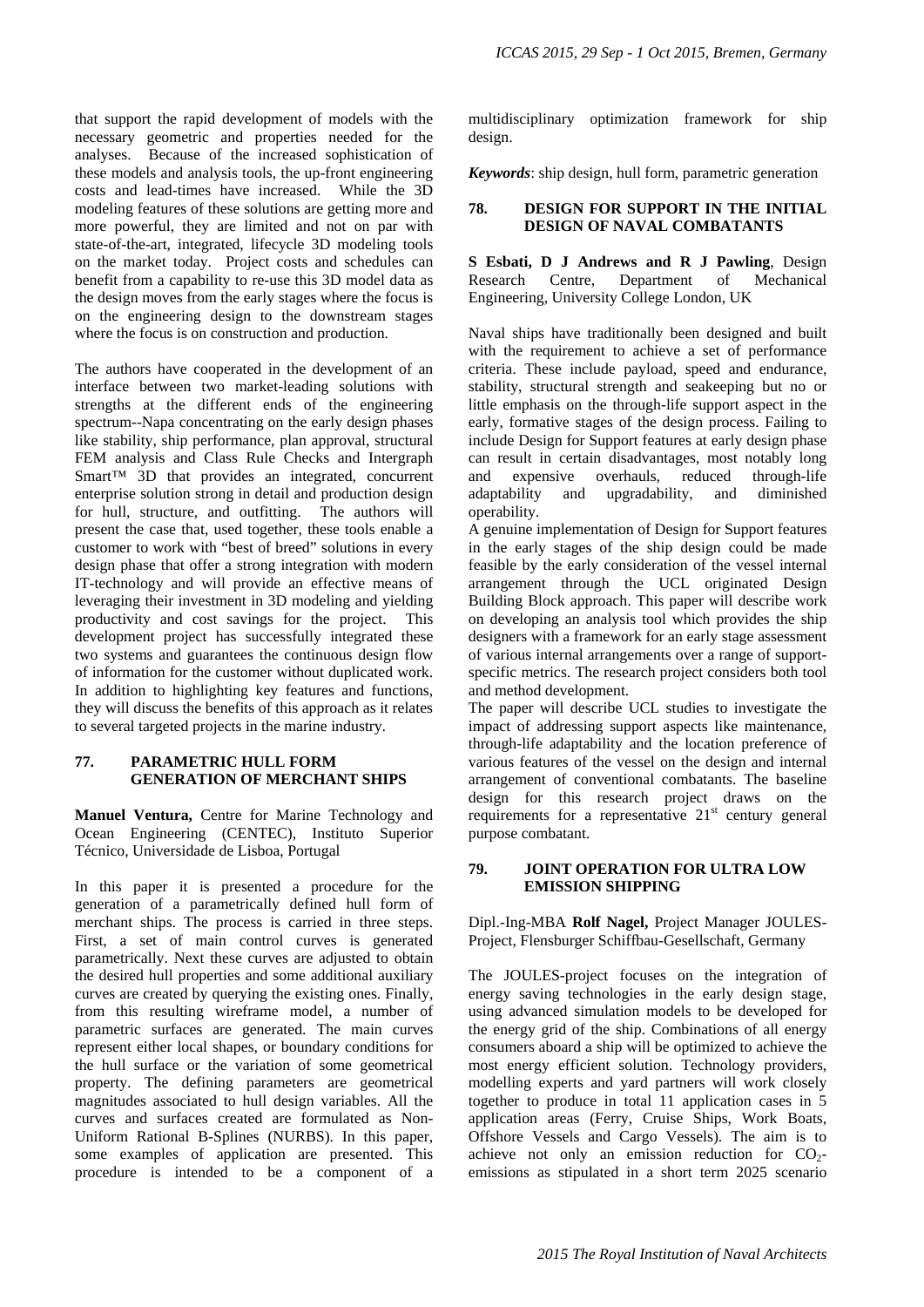(appr. 23% in average for all application cases) and future 2050 scenario (appr. 50% in average for all application cases) but to reduce other air emissions like SOx, NOx and PM as far as practicable at the same time.

The results of the simulation of the ship concepts as developed in the application cases will be used for an assessment of main KPIs like Net Present Value, Cumulated Energy Demand, Global Warming Potential, Acidification Potential, Eutrophication Potential and particulate matter for the life cycle performance, using the LCPA (Life Cycle Performance Assessment)-Tool as developed in the previous EU BESST-project. This tool allows for the comparison of different technical solutions taking into account various financial input parameters like fuel costs, investment costs, discount rate etc. Furthermore, the "well to propeller" concept will be applied in the LCP-Assessment especially when using alternative fuels. A suitable way of representing the external costs of air emissions will be integrated in order to be able to fully compare new technical solutions with existing state of the art technologies.

Finally, using the results from the LCP-Assessment of the eleven different application cases, the most promising technologies will be further studied in up to 4 demonstrator cases. The results of the JOULES project are expected to allow political recommendations for further uptake of energy efficient technology in the maritime industry.

This paper will explain the approach taken by the JOULES consortium to achieve the ambitious goals in emission reduction.

#### **80. CHALLENGES OF EQUIPMENT SUPPLIER MODELLING FOR THE JOULES PROJECT**

**Stefan Hughes**, Lead Engineer – JOULES, Rolls-Royce PLC, UK

The JOULES project comprises tens of marine suppliers from many different European countries, working with different software packages and operating to many different procedures and practices. To create a virtual ship, it is necessary to both concentrate on the intricacies of detailed technical component modelling of each and every energy-producing or energy-consuming device on a future vessel, whilst enabling these models to be exchanged freely between the project partners, all the time keeping intellectual property rights of these suppliers intact.

A wide array of components and systems have been chosen to be included in the holistic ship model, the paper discusses the chosen components such as renewable technologies, prime movers, waste heat recovery and exhaust gas after-treatment, electrical distribution and energy storage, heating, ventilation and

air conditioning, and propulsion systems in order to build a portfolio for ship designers to simulate and assess future vessel designs.

The paper discusses the challenges of gathering model requirements from the vast array of stakeholders within the programme, the choice of the Functional Mock-up Interface (FMI) standard for model exchange between the partners in the consortium, and the challenges of getting multiple companies and competitors collaborating to produce a holistic ship model which ultimately can be used to investigate the effects of combining multiple future technologies and efficiency improvements, and how it affects future vessel designs across their entire lifecycle.

### **81. MEASURES TO ENABLE THE PERFORMING OF SYSTEM SIMULATIONS IN A JOINT RESEARCH PROJECT**

#### Dipl.-Ing. **Christoph Thiem,** TUHH, Germany

The energy system of today's ships can be very complex. By integration of advanced technologies (e.g. fuel cells, solar cells, flywheels, batteries, exhaust gas aftertreatment) complexity will raise significantly during the next years. Thus, leading to an increasing potential for system optimization but also resulting in challenges regarding the number of component models and the complexity of system simulation in general.

Within the JOULES (Joint Operation for Ultra Low Emission Shipping) project the expertise of various equipment manufacturers and research institutes is used for providing component models. These partners make use of different development environments, in particular MATLAB/Simulink and Dymola. The component models are stored in a project internal database from which they can be downloaded for the modelling of ship machinery and systems by ship yards and other model users. For modelling of the application cases to be investigated different software is also used in the project (e.g. MATLAB/Simulink, SimulationX and Dymola). Between model providers and model users model evaluators are installed in the project as a third party.



Since different simulation tools can be found in the project an exchange format is needed. Within JOULES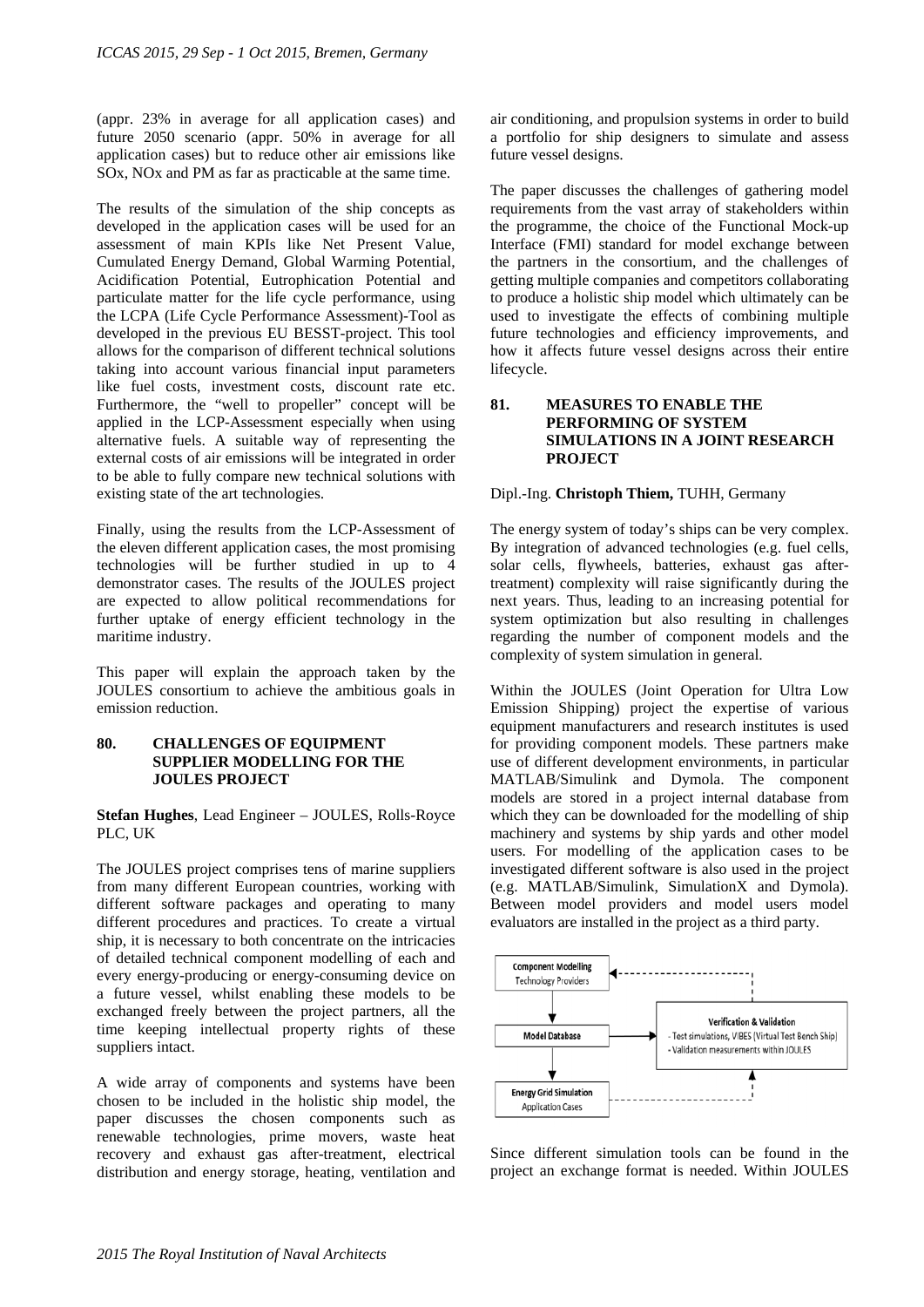the Functional Mock-up Interface (FMI) is used as a standard for model exchange. The standard was developed in the EU project MODELISAR [1]. A model which corresponds to the FMI standard is called Functional Mock-up Unit (FMU). Each FMU contains several files:

- 1. An xml-file which contains the definition of all variables and other model information.
- 2. The model equations can be provided in source and/or binary form (DLL = Dynamic Link Library).
- 3. Further data can be included, e.g. a model icon, documentation files or tables needed by the model.

For JOULES and for the maritime industry in general the FMI standard has the following advantages:

- According to [2] the import of FMUs for model exchange is supported by 27 simulation tools, the export by 20. These tools cover a wide range of CAE applications.
- The details of the computational model can be hidden in a DLL. Resulting from this the knowhow of the technology provider is protected.
- According to simulations of component models in JOULES, FMUs work fast and do not need much memory.

To evaluate the quality of component models a quality assurance (QA) process was introduced to the project and implemented in the component database. Within the QA process robustness, exchangeability, ease of use, plausibility and accuracy are evaluated. The process is divided into different phases in order to use capacity and know-how of evaluators in the best possible way and has proven to be useful for the entire project.

References:

[1] MODELISAR consortium: Functional Mock-up Interface for Model Exchange, 2010-01-26 [2] www.fmi-standard.org (date: 2015-01-13)

### **82. URBAN FERRIES: COMBINING TECHNOLOGIES AND OPERATIONAL PROFILES**

#### **Arthur Vrijdag, Sandor Ivancsics, Deniz de Koningh,**  Damen Shipyards Gorinchem, Netherlands

Today, numerous transport related sectors are engaged in the development of propulsion system components that contribute to a sustainable future. The rapid development of energy storage technologies like batteries, flywheels or supercapacitors is clearly noticeable. These developments are generally made without a clear and direct link to specific industries. In the end, it is the

platform builder (car or airplane manufacturer, shipbuilder) that is responsible for the integration of all these sub-solutions in a full operating sustainable propulsion platform.

For conventional propulsion systems, numerous design methods exist to help with an efficient concept design process. However, once energy storage devices are considered in the system configurations, the existing methods have their shortcomings. It is the experience of Damen that good understanding of the link between energy storage device (ESD) characteristics, the ESD charge/ discharge strategy and the operational profile (route plus timetable) is crucial. To the knowledge of Damen, no proven method exists that helps to reach a sensible system solution including ESDs, in an early stage of the design process, nor one to optimize such a system for maximum efficiency.

Within the EU JOULES project, Damen is looking into possible options for future design of urban ferries. This paper describes the effort to find a holistic approach to the integration and optimization challenge Damen faces as a shipbuilder. As will be shown, it is a complex puzzle involving domain (ship) knowledge, component knowledge (subcontractors), an detailed operational profile, LC(P)A analysis and integration knowledge. The paper describes how simulation is used as a powerful tool to help with the integration of components and how it supports the optimization of such a system. It mainly focuses on the process of selecting and integrating the appropriate energy storage device given a specific operational profile.

## **83. LIFE CYCLE PERFORMANCE ASSESSMENT - METHOD AND TOOL FOR DECISION MAKERS**

**Markus Lehne,** BALance, Germany

**Christian Norden**, BALance Technology Consulting GmbH; Germany

Dr. **Stephan Wurst**, BALance Technology Consulting GmbH; Germany

**Rolf Nagel**, Flensburger Schiffbau-Gesellschaft mbH & Co. KG, Germany

An increasing public awareness and fiercer environmental legislation, like emission taxes, have led to the fact that low emission shipping has become a key competitive factor for shipping companies and European shipbuilders and marine equipment suppliers.

The specific optimal solutions for emission reduction and energy efficiency highly depend on the transport or service task of ships, as well as on their operational profile. While a wide overview and holistic assessment of all available energy and emission saving technologies is necessary, industrial breakthrough can only be achieved if the available solutions are selected, adopted, integrated, assessed and finally demonstrated in realistic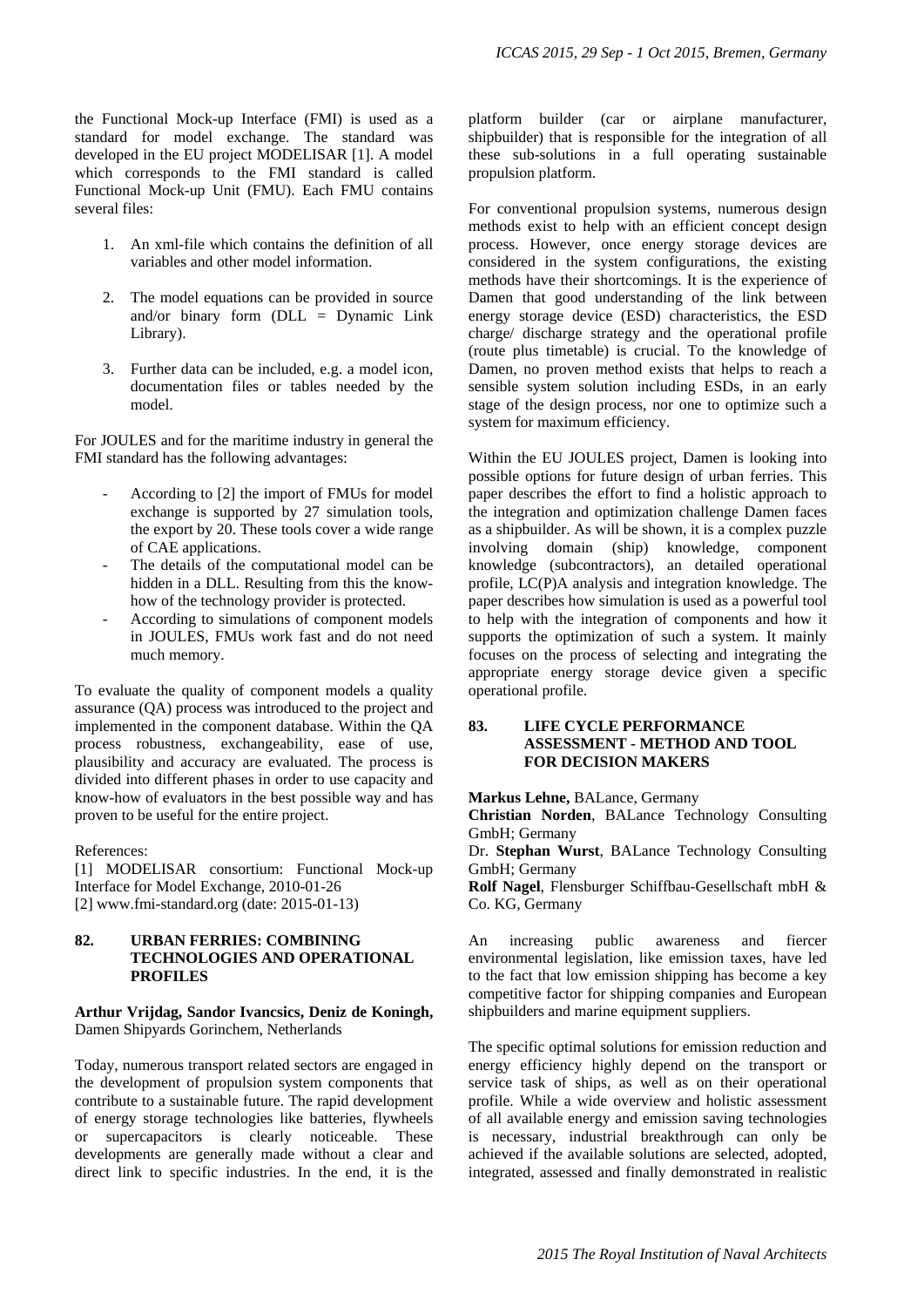application cases. The binding element between technologies and applications are modelling and assessment methods and tools. Those are needed to predict the behaviour of complex energy grids, to manage the energy demand in operation and to assess the performance of optimized energy grids both in view of cost efficiency and environmental impact.

In a comprehensive economic analysis, every cash flow associated with the vessel or one of its components has to be considered. Therefore, investment costs are only the starting point of the analysis. Operating costs and their future development affect the profitability significantly throughout the vessels lifecycle. The impact of emissions from shipping on society, especially SOx, NOX and PM emissions, are considered in terms of external costs. Consequently, a credible life cycle approach is needed to assess the lifecycle costs of green marine technology as well as its environmental footprint and its market potential.

Information about future fuel trends, different cost models, environmental issues and politics are integrated into inter-related time dependent variables spanning up a complex system that allows the simulation of future scenarios. Furthermore, these models allows sensitivity checks to identify the drivers of the complex system to investigate the best suited technology, most promising business strategies and environmental impact at the same time.

As one of the JOULES results an assessment method and tool have been developed allowing the different stakeholders to assess the environmental and economic system performance.

The paper describes the methods and provides a model and calculation example for one of the JOULES ship designs.

## **84. ADVANCED WHOLE SHIP ANALYSIS - A NEW GENERATION OF FE BASED STRENGTH ANALYSIS FOR CONTAINER VESSELS**

#### **O. Doerk, J. Rörup, Christian Cabos**, DNV GL, Germany

Traditionally, cargo hold and global strength analysis in ship design were dealt with two separate Finite Element (FE) models and analysis approaches. Requirements for model generation, in particular regarding mesh size, were significantly different. A new Advanced Whole Ship Analysis procedure was developed which is based on analyzing a global FE model with a mesh based on stiffener spacing. This model can be generated with little effort based on an existing NAPA Steel design model. The new approach reduces time spent for FE modelling and analysis while at the same time increasing the quality of the results. Key success factors for this approach are a

common design model and an adapted tool set automating the analysis tasks. Results from testing of this approach in a new building project for a large container vessel are reported.

#### **85. EASY APPLICATION OF SIMULATION AT SMALL AND MEDIUM SIZED SHIPYARDS' PLANNING PROCESS**

**Deepak Narayanan**, Center of Maritime Technologies e.V , Germany

Simulation has proven to be a powerful tool in aiding planning activities at large shipyards but have seldom been used at SME shipyards due to the complexity, cost and need for simulation expert to integrate the simulation solution in a SME shipyard. Easy application of simulation for the planning of SME Shipyard activities can be achieved by the two stage simulation concept, wherein manual interaction with the simulation environment will be minimal. In the first stage, all the shipyard activities will be simulated only within the planning tool anteSIM developed by CMT. In this stage the shipyard planner needs only to interact with anteSIM to export all the relevant information to Simulation database. Therefore there is no requirement of a simulation model or simulation expert. In the second stage, Simulation model will be modeled in the Plant Simulation environment along with the Simulation Toolset Shipbuilding, wherein detailed simulation studies which were not possible under the constraints of anteSIM will be performed. Even in the second stage, simulation expert is not required as the simulation model could be modeled under a one-time simulation consultant. The anteSIM tool will be utilized in both stages as an interface for data collection, data handling and statistical analysis center for the simulation studies. By integration of Simulation in planning activities, SME shipyards will be able to perform simulation studies for Contract negotiation, short and long term investment planning, shipyard critical path analysis, shipyard utilization analysis and other studies which will aid them with precise and reliable planning in comparison to planning without simulation.

## **87. THE USE OF PRODUCT LIFECYCLE MANAGEMENT IN THE DESIGN AND MAINTENANCE OF COMPLEX NAVAL ASSETS**

#### **Gavin Hamilton,** CHIEF TECHNOLOGY OFFICER**,**  ASC Pty Ltd, Australia

In 2006 ASC embarked on a strategic business initiative based around the use of Product Lifecycle Management (PLM) technologies and approaches in order to ensure that design and maintenance activities of the Collins Class submarines for the Royal Australian Navy could be performed effectively and efficiently given their 30+ year operational lifespan. This paper will provide an insight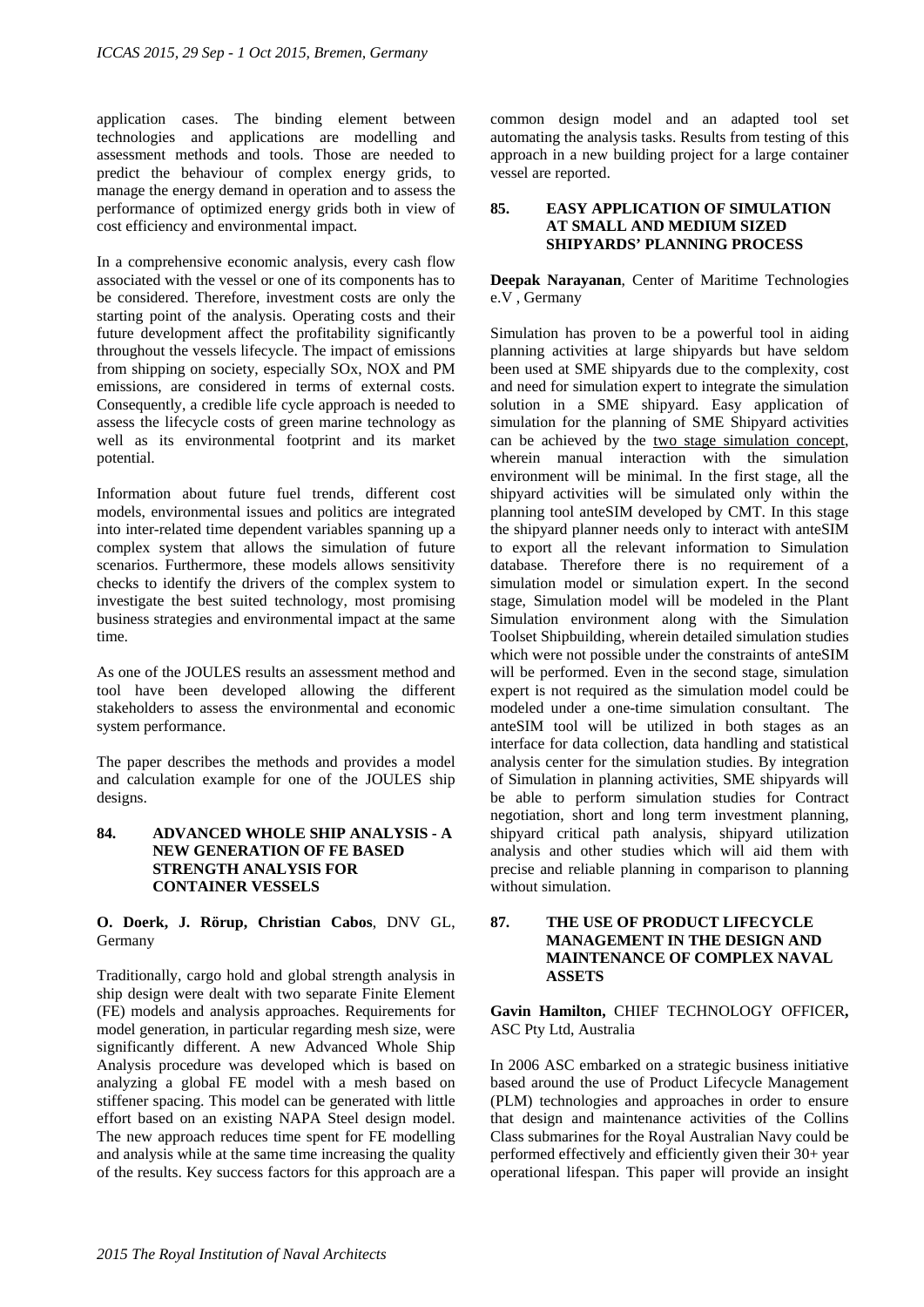into this PLM initiative by detailing the evaluation and selection phase of the technology that underpins the initiative, highlighting the challenges that have been faced, and the solutions that have been implemented. In particular the benefits that the initiative has had on transforming business processes at an enterprise level, improving the accuracy and dissemination of information across the enterprise, supporting the achievement of regulatory requirements, and the repository of information that is being formed as a result of the initiative thereby contributing to ASC's knowledge management objectives. Finally some real life examples and the cost and schedule benefits that have been achieved through this initiative will be provided to demonstrate the value of taking a strategic business approach to solving issues associated with the design and maintenance of complex naval assets.

#### **88. WELDING MANAGEMENT IN SHIPBUILDING & OFFSHORE**

**José Sánchez-Arévalo**, Sener Ingeniería y Sistemas, S.A. - Spain

**Guangwu Liu**, Sener Ingeniería y Sistemas, S.A. – China

**Antonio Valderrama**, Sener Ingeniería y Sistemas, S.A. - Spain

In a day-by-day increasing demand for complete control and monitoring of all the building aspects of critical structures, those from ship construction and offshore units have a special consideration due to the consequences from their collapse. Since raw materials have their own traceability, it is the erection phase -when a major transformation happens- the right time to resume the traceability of the manufactured entities, understanding them as composites from raw material and a new item to stick them together: the welding.

Welding are operations that involve the metal parts, the electrodes, the flux around, the skills from the welder (if manual) and even the atmospheric conditions, among others. And all these parameters have to be addressed properly so that any weld in the ship or the oil rig could be traced afterwards to know exactly its details. Therefore, it is of the utmost importance to keep all those aspects in a fully controlled environment, and it all starts at the time that the welding is required.

3D CAD/CAM tools for structure and piping design should incorporate the features to manage all the welding information as part of the final 3D model, from where to obtain any written report, any attributes as part of the manufacturing drawings and even any interface with the latest technology in automatic welding machines, either for structure parts and for pipes and pipe fittings.

FORAN System has already finished a complete welding management, including the automatic calculation and identification of any weld for structure and outfitting.

#### **89. EFFICIENT MANAGEMENT OF SIMULATIONS IN VIRTUAL REALITY ENVIRONMENTS**

**Luis Sánchez,** Sener Ingeniería y Sistemas S.A., Spain

Simulation in Virtual Reality environments is a powerful tool that can be used in planning, manufacturing, operation and training activities. The immersive experience achieved by the use of Virtual Reality solutions helps the staffs in the interaction with the 3D prototype.

Planning of assembly units must be carefully developed and analysed in all building phases, in order to optimize and improve processes avoiding extra costs. All tasks related to Operations and Planning have an important impact in production activities.

Complex projects in offshore and Naval ships markets makes necessary develop advanced training programs to prepare the operation staffs. In consequence, knowledge of systems, services and their components is essential to perform a high quality maintenance and operation tasks during life service of ships.

In consequence is necessary to manage all simulation tasks developed by different working teams and well organized according to requirements. A ship is a complex product where thousands of components must be assembled and disassembled during the entire life cycle of product: from building process to stage in service and maintenance. Then, a versatile toolkit for definition, management, organization and customization of simulations is useful in virtual reality software. This paper describes the solution based on Foran System, FVIEWER-VR developed by SENER, shows its advantages and explains how it could be applied efficiently in management of simulation tasks in combination with Virtual Reality Technology.

### **90. SCHEDULING FOR ASSEMBLY SITES IN SHIPYARDS USING LINEAR OPTIMIZATION**

**Jan Niklas Sikorra**, Institute of Production Management and Technology (Hamburg University of Technology), Germany

In the early stage of production planning in shipbuilding, the ship is divided into building units called blocks. In order to schedule the production, these blocks are allocated to resources. The allocation of these blocks is done by estimating the operation time of the block on an assembly site and the delivery date of the block to the dock for final assembly. Using the operation time, the delivery date and constraints, a planner manually creates a schedule. The generation of the first plan is time consuming and prone to inconsistencies. The first plan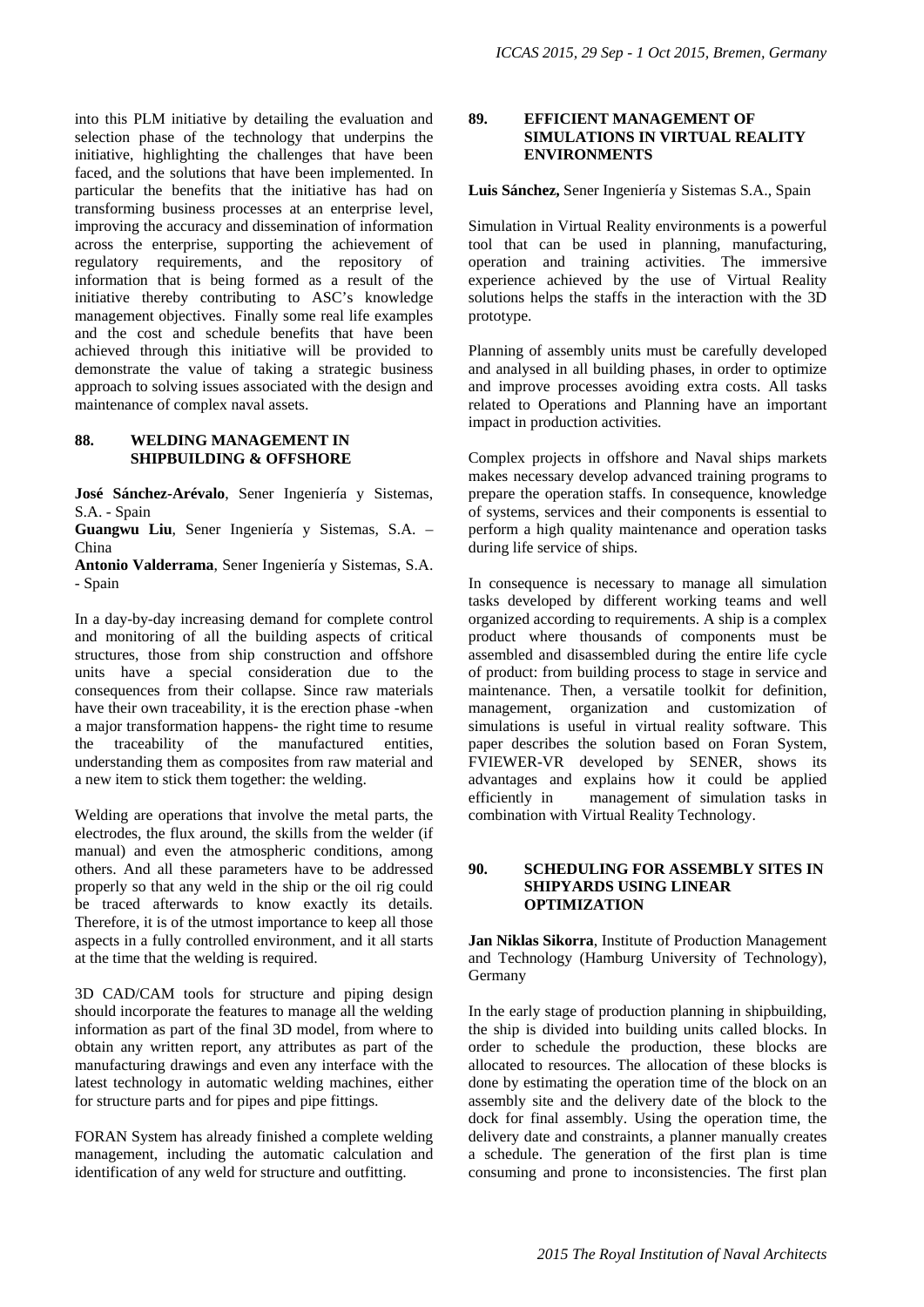often also lacks optimization with regard to the target variables.

The generation of schedules is a common problem in the area of linear optimization in mathematics. There are existing models which can be adapted to the given problem. Adapting a model, focus is set on the ideal level of detail, as a high level of detail is an extensive cast which might lead to a pseudo exact result and could suffer from a lack of acceptance by the planners.

This paper describes an approach to assist the planner with generating production schedules for constructions on assembly sites in shipyards, using linear optimization. The model considers the operation time as well as delivery time as target variables, and capacity restrictions or properties of a specific assembly site as constraints. The focus is set on developing a tool with the ideal level of detail, to assist the planner in creating a better schedule for blocks on assembly sites.

### **91. VIRTUAL SHIP: AN INTEGRATED DESIGN ENVIRONMENT FOR OPTIMAL SHIP ARCHITECTURE**

**Benoit Rafine**, Head of Complex System Modelling Department, DCNS Research, France

Shipbuilders currently have to cope with very high competition and the development of innovative maritime products is a great challenge. The design of new vessels is subject to global trade-offs mainly among the customer needs, a competitive price and a low environmental impact. The need of efficient tools to manage and optimize ship architecture, in relation with all these design requirements, is more and more current. This paper proposes an innovative design framework to help ship designers in the design of optimal ship architecture. This environment, called Virtual Ship, is used in the preliminary ship design steps. It ensures the link between the tools traditionally used to manage design requirements and to estimate global ship performances. Virtual Ship is a software platform which makes easier the estimation of impacts of ship architecture modifications (global ship shape, g eneral arrangement, components...) on both ship technical performances (hydrodynamics, structure, energy consumption...) and design requirements (customer needs, normative rules...). Consistency between design parameters and modelling tools, used to assess ship performances, is a key feature of Virtual Ship that ensures the coherent evolution of the ship. Virtual Ship also integrates multi-objective optimization strategies and decision making tools to help designers in the search for innovative and optimal ship solutions. This new ship design platform is tested on a real world application to measure the contribution of this innovative ship design method in relation to a traditional ship design process.

### **92. ACCESSIBLE IMMERSIVE VISUALISATION FOR SHIPBUILDING.**

**Andrew Connell**, Director of Technology, Virtalis Ltd.  $(IIK)$ 

**John Martin**, Director, SAMOSC Ltd. (UK)

The objectives and requirements for implementing a visualisation system for design and manufacture in a shipbuilding environment are defined. Considerations when installing and integrating the system for use as a day-to-day tool by engineers and production teams are identified and explained. Visualisation techniques and methodologies are explained, together with their advantages and shortfalls and when they should be used. In particular, use of immersive visualisation for design verification, design review and customer acceptance at all stages of the design lifecycle, including collaborative review from remote multi-site locations.

Practical examples and experience of successful and effective use of visualisation techniques and methods for ship and submarine design and manufacture are presented.

The functionality of Interactive 3D visualisation systems is explained, and how they interface with disparate data sources.

Virtalis has worked with numerous massive shipbuilding data sets for almost 20 years, and has development agreements in place with all the industry leaders. The shipbuilding specific visualisation applications they have developed are described, with an overview of how they are being applied successfully in shipyard installations globally.

### **93. RESEARCH ON MPF PROCESS USING PUNCHES WITH HEMISPHERIC HINGE HEAD**

**JIA Bin-bin, WANG Wei-wei, ZHAO Chen,** School of Material Science and Engineering, Harbin Institute of Technology, China

In traditional multi-point forming, surface concave is prone to occur due to the point contact between sheet metal and spherical surface of punch's head. In this paper, a new structure of punch's head with hemispheric hinge is designed to improve the surface contact condition between the head and the sheet metal. To swing follow the deformation of sheet metal and keep the working surface parallel with the sheet metal, the new head avoids the concave and solves the problem that happens when using the traditional punch's head.

The numerical model is established for ABAQUS finite element software to simulate the forming effects of saddle surface when the punch is equipped with the traditional and hemispheric hinge head respectively. The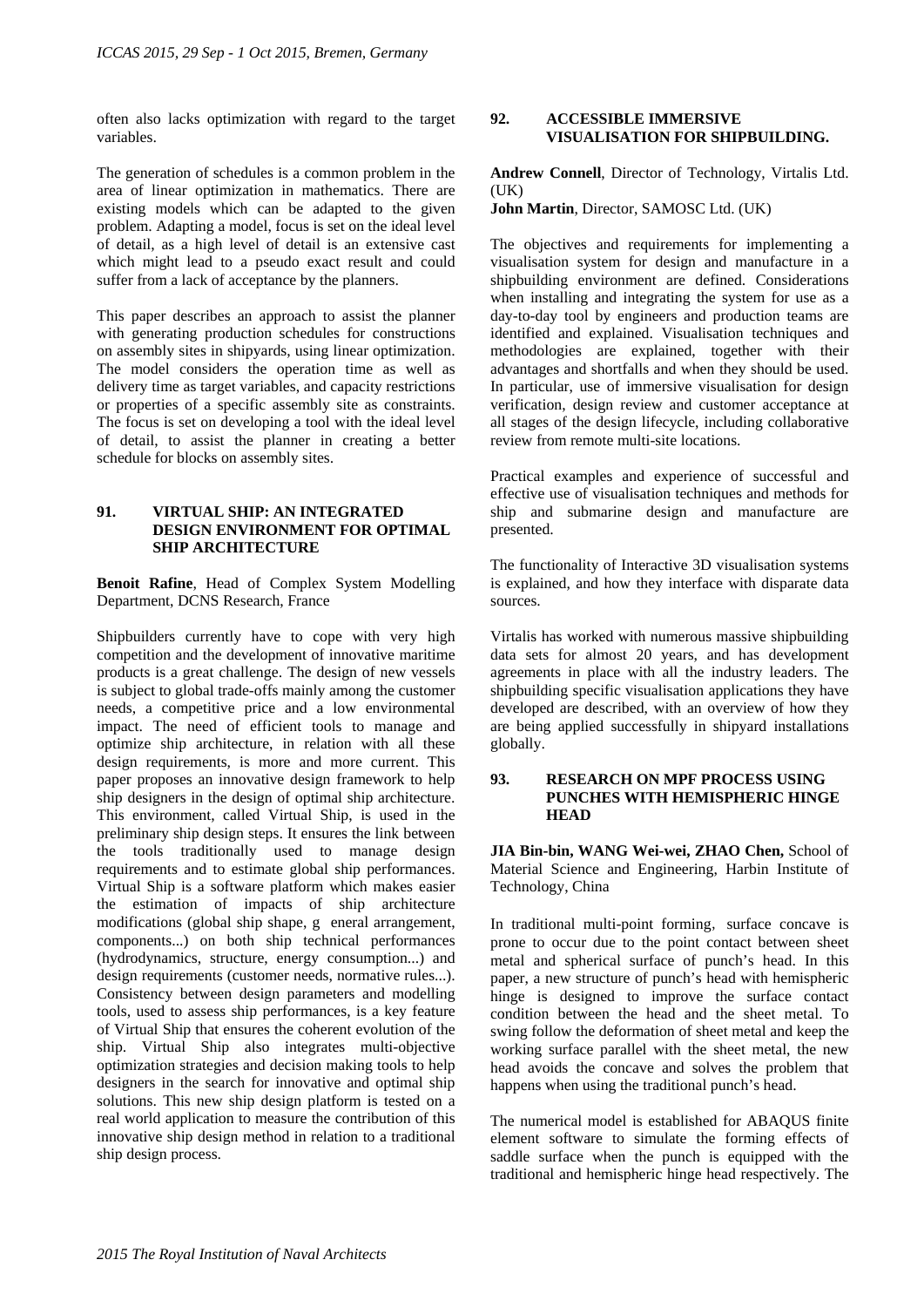results show that the forming result of the hemisphere hinge head is much better than that of the traditional head in the same forming conditions. Due to the point contact between the traditional head and the sheet metal, excessive local deformation and surface concave are tend to appear when forming force is larger. On the contrary, the small forming force is incline to cause insufficient deformation and large amount of springback, in addition, the wrinkling is prone to appear on account of its smaller sheet constraints area in initial forming period. The hemispheric hinge head, which improves sheet stress state through increasing contact area, always maintains planar contact with the sheet metal, so that the surface concave is basically eliminated. Furthermore, the possibility of wrinkling is greatly reduced due to the increase of constraint area.

The numerical simulation method is applied to study the springback of saddle surface multi-point forming. The saddle surfaces where parameter "a" includes 480mm, 720mm and 960mm, and parameter "R" is 300mm are chosen to research the springback value variation law with the parameter "a" changing. The saddle surfaces where parameter "a" is 480mm, and parameter "R" includes 240mm, 260mm, 280mm, 300mm, and 320mm are chosen to research the springback value variation law with the parameter "R" changing. The results are characterized by two center section lines of saddle surface, where the curvature of the section line A-A is parameter "R", and that of the section line B-B is parameter "a". The simulation results show that the springback values of section line A-A and B-B decrease with the "a" value increasing, and increase with the "R" value increasing. Due to bidirectional reverse curvature features, the springback values of section line A-A and B-B are influenced not only by the parameter "a" and "R", also influence each other.

The numerical simulation method is applied to study the thinning of saddle surface in multi-point forming. The parameter settings here are identical with that of springback study. The simulation results show that the variation of thinning rate with the changing of parameter "a" in section line A-A is identical with that in section line B-B. The smaller the "a" value, the more serious the sheet metal thinning in marginal area, the more serious the sheet metal thickening in central area. The thinning rate in section line A-A and B-B decreases with the increase of parameter "R". The thinning rate is less influenced by the "R" when the "R" is small, however, the effect of parameter "R" on thinning rate increases significantly when the "R" is greater than 280 mm.

**Keyword**: multi-point forming, hemispheric hinge punch's head, springback, thinning

### **94. PRODUCT LIFECYCLE MANAGEMENT IN THE SHIPBUILDING AND SHIPPING INDUSTRIES – AN UPDATE**

#### **Matthias Grau, Lars Wagner,** PROSTEP, Germany **Christian Cabos,** DNVGL , Germany

Shipbuilding and shipping industries are characterized by extremely short, highly collaborative and concurrent development processes and the long, maintenanceintensive life of the vessels. Proven in other areas of discrete product manufacturing and operation – namely automotive and aerospace, Product Lifecycle Management (PLM) offers a huge potential for process improvements and cost savings also to the maritime industries.

In our publications at ICCAS in 2011 [1] and 2013 [2] we reported on the approaches of PLM in the shipbuilding and shipping industries, their recognition and status of implementation. This paper updates those findings through evaluation of a new survey carried out in 2015.

As in other industries, information is increasingly becoming an asset also in the maritime field. Valuable knowledge is contained in and could be derived through analysing the large data sets built up over the product lifecycle. Therefore information sharing has the potential to bring benefits to all stakeholders involved in the process. Examples are performance management in shipping or class rulemaking in shipbuilding. Parts of the information created and held by the stakeholders will always be business critical; therefore there are natural limits in what can be disclosed. This paper looks at mechanisms how information sharing can be increased to the benefit of all stakeholders while intellectual property rights are maintained.

[1] Chr. Cabos and W. Grafe, Germanischer Lloyd SE, Germany, M. Grau, PROSTEP, Germany; Product Lifecycle Management in the Shipbuilding and Shipping Industries; ICCAS 2011, 20-22 September 2011, Trieste, Italy

[2] C. Cabos, DNVGL, Germany, M. Grau, Lars Wagner, PROSTEP, Germany; Product Lifecycle Management in the Shipbuilding and Shipping Industries; ICCAS 2013, 24-26 September 2013, Busan, Korea

## **Keywords:**

Product Innovation, Product Lifecycle Management (PLM), Ship Lifecycle Management (SLM), Intellectual Property Protection (IPP), Supply Chain Communication (SCC), Digital Rights Management (DRM), Enterprise Rights Management (ERM)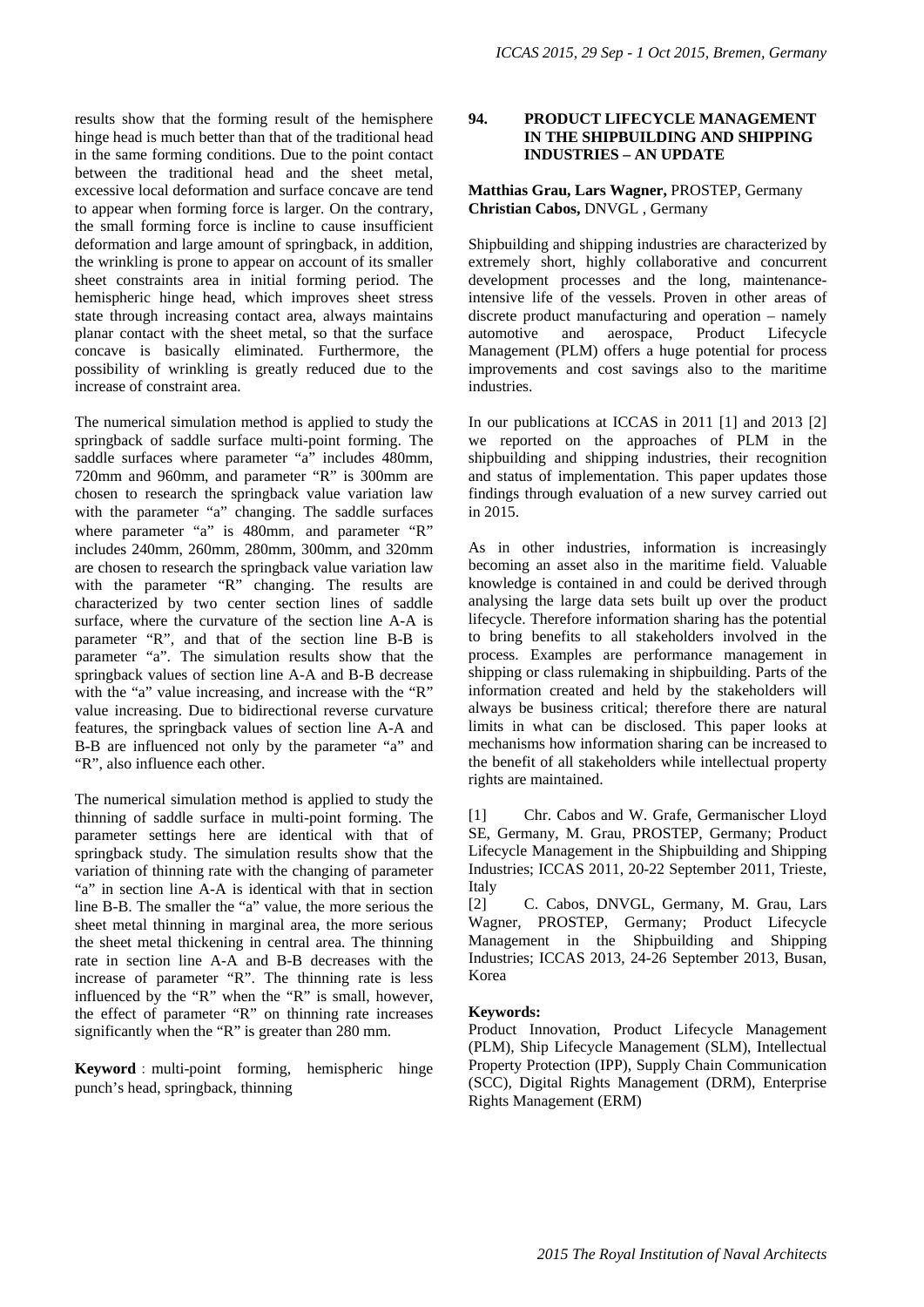#### **95. MODEL BASED STRATEGIES FOR SHIPBUILDING**

LCDR **Randy Langmead** USN (Ret.) and Director - Siemens Industry Software

**Donald Gillikin.** Business Consultant Shipbuilding/Offshore Siemens Industry Software

Today, commercial and naval vessel owners are demanding higher and higher levels of interconnected shipboard automation and sensor systems to increase efficiency and performance of their vessels. Planning, designing, installing and testing these systems requires a much higher level of sophistication and design effort for naval architects and engineers. The "Model Based Enterprise" (MBE) is more than just Model Based Definitions (MBD). It's an Enterprise strategy that leverages MBD defined data to drive Model Based Engineering (MBe), Model Based Manufacturing (MBm) and Model Based Sustainment (MBs). And one that leverages a Model Based Systems Engineering (MBSE) methodology to utilize (and reutilize) interconnected and interdisciplinary computer data models across the ship life cycle. This methodology has been effectively used in the aerospace and automotive industries and the same can be true for shipbuilding. This methodology can enable enhanced schedule (and hence financial) benefits to ship designers, shipyards, and ship owner/operators.

In this discussion, this paper will expound upon the "MBE Maturity Model". It will relate greater levels of maturity to delivering "fit for purpose" data to Interdisciplinary teams through the ship life cycle, and discuss how a shipyard can chart their course to increased productivity and best practices.

## **96. DEVELOPMENT OF SEA TRIAL ANALYSIS SOFTWARE ACCORDING TO THE NEW ISO 15016 AMENDMENTS**

B**eom Jin Park, Myung Soo Shin, Gyung Jung Lee, Min Suk Ki**Korea Research Institute of Ships and Ocean Engineering (KRISO)

ISO is currently revising ISO 15016, which specifies guidelines for the assessment of speed and power by analysis of speed trial data. This guideline is widely used in analyzing speed trial data in order to estimate the performance of newly built ship. The new version of ISO 15016 recently passed DIS (Draft International Standard) stage and is expected to replace old version soon.

The new version includes many major changes and some of the included methods, especially theoretical method used in wave resistance calculation cannot be done by hand or using simple spreadsheet.

This paper discusses development of sea trial analysis software, named i-STAP that can fully support calculations required to apply the new amended ISO

15016. First, brief introduction on ISO 15016 standards and its amendments are given. Then analysis methods included in the amended version are discussed. Main functions and features of i-STAP are also discussed together with its application on actual sea trial data. Using i-STAP, the user can use any method included in the new ISO 15016 in analyzing sea trial data. i-STAP requires speed trial data and model test results as input and output corrected power and speed together with all intermediate calculation results so that the user can validate the results or investigate further.

### **97. HOW TO REALIZE ON-TIME DELIVERY AND COST SAVINGS IN MARINE AND OFFSHORE PROJECTS?**

#### **Tom KALKMAN,** KEONYS, France

From initial proposal to commissioning, Marine and Offshore projects involve **staggering amounts of data**  and documentation, large quantities of materials and resources, which must be **shared among all project participants**. This requires a **coherent and secure information environment** governing all aspects of the development process throughout the entire lifecycle of the ship.

#### **Meeting market expectations**

The shipbuilding market expectations could be summarized as follows:

- o Accessing up-to-date information from day 1
- o Integrated contract management
- o Managing requirement changes
- o Seamless collaboration while protecting IP

o Multidisciplinary design, engineering and manufacturing planning to reduce expensive rework on the shop-floor

o Downstream manufacturing technology to ensure speed and quality in prefab assembly phase

o Supply Chain Management with all suppliers

The *Designed For Sea* and the *On Time To Sea Solutions* from **Dassault Systèmes** have been designed to effectively meet these market expectations.

#### **How to translate this technology into tangible business results?**

Keonys, the preferred 3DPLM Partner from Dassault Systèmes, has built a unique expertise in successfully executing Shipbuilding PLM projects. In close collaboration with our customers, we identify challenges and translate PLM technology into tangible business results. Through our years of experience we are able to help our customers to create and market better products and offer services at a more innovative level.

Keonys delivers business value technology and services packages that simplify implementation, reduce customer risk and ensure on-time, on-budget deployment.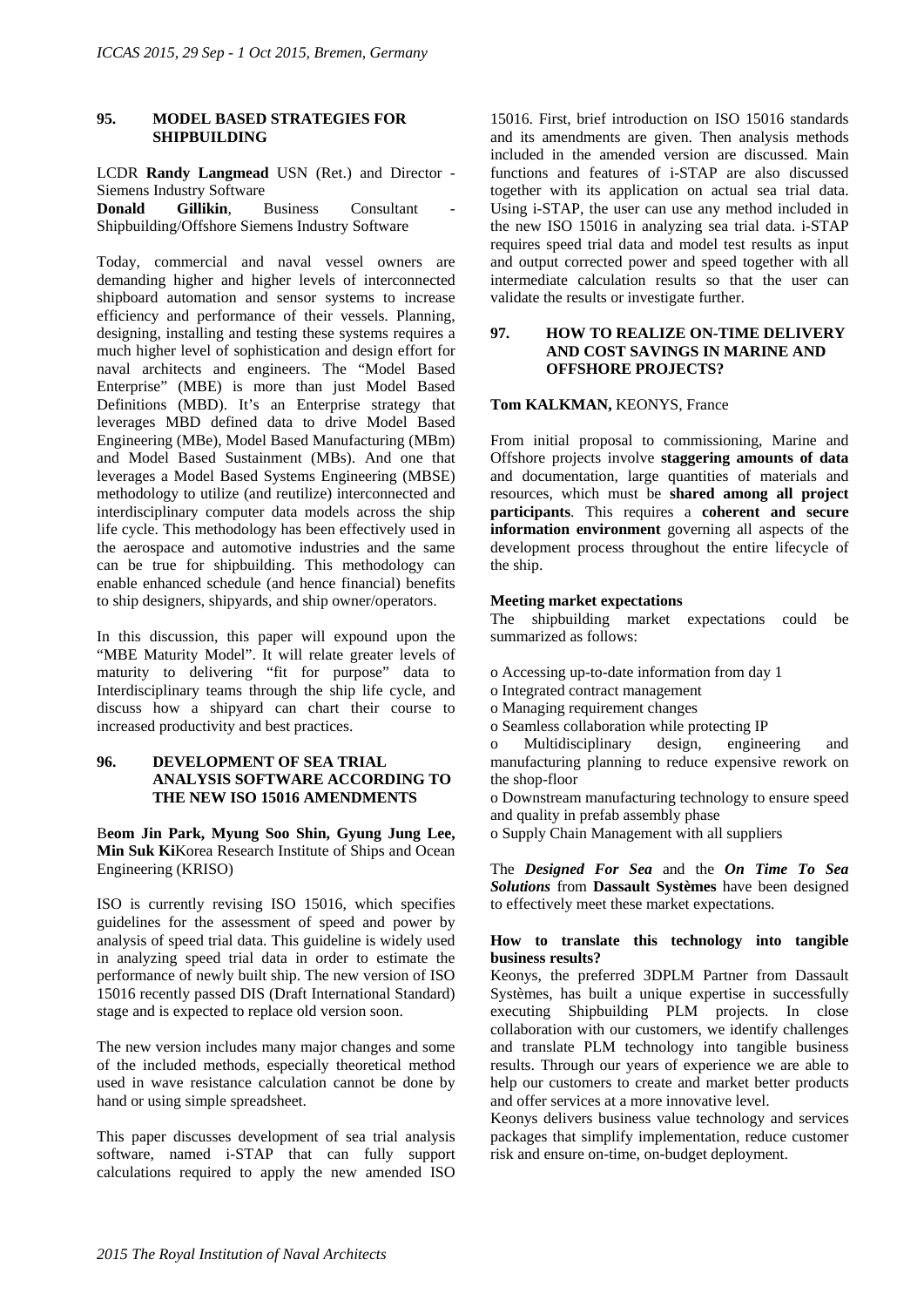#### **98. INTEGRATION OF MARKET UNCERTAINTY IN SHIP'S DESIGN SPECIFICATION**

#### **Romanas Puisa**, Brookes Bell, UK

Ships are designed to very specific design requirements that reflect the shipowner's business model (profit strategy), existing regulations, technology, construction constraints, etc. Although design and construction requirements are fixed, it is assumed that the owner (operator) will have sufficient flexibility to adjust to future market circumstances through operational measures and additional capital expenditure. Thus, the asset value comprises two value components: the static one, which is conventionally valuated by the variations of the discounted cash flow method such as NPV, PB period, RFR, etc. and the dynamic one, which is highly uncertain, perceived as unquantifiable, and consequently marginalised.

However, the design specification could significantly be improved, if the design-pertinent managerial flexibility was quantified and incorporated into the valuation process. This way, the owner, and other stakeholders, would be better informed to select the right design specification amongst existing alternatives.

To this end, the paper focuses on integration of uncertainty in exogenous factors such as fuel price, supply-demand curve, regulatory regime, into the valuation process of design specifications. To systematically deal with the uncertainty, we apply the Real Options Valuation (ROV) that represents an extension to the classic NPV analysis and, more importantly, allows quantifying the value of future managerial decisions as the market uncertainty resolves. We demonstrate the application of ROV to a small Ro-ro passenger ship, within the context of its conceptual design stage where the best design specification amongst several alternatives is sought.

### **99. TURNING ABILITY OF A TANKER IN SHALLOW WATERS UNDER PRONOUNCED ENVIRONMENTAL EFFECTS**

**A V Saj, D Poojari, A R Kar,** Indian Register of Shipping, India

Ship maneuvering is complex, yet an important aspect to be understood at the design stage. IMO has set certain criteria a ship has to comply with so as to ensure a satisfactory maneuverability of the vessel. However, maneuvering in shallow waters becomes even more complex to deal with and literally sea trials for these cases are non-existent. Issues like oil spillages from tankers, a product of poor maneuverability, have been lingering over the years. This remains a serious concern with the outcome having a striking effect on the ecological balance of the marine lives.

The issue arises from the fact that a vessel is not designed primarily for shallow waters and very often the ship operators have to deal with data based on experiences rather than a precise one. To make it worse, a vessel's controllability complicates in shallow waters with the ship movement becoming very sluggish. Also phenomenon like "squat" makes it more complex to deal with. Present work focuses on determining maneuverability of a tanker in shallow water subjected to environmental loads such as wind, wave etc. Hull characteristics for maneuvering are determined for different chosen shallow water conditions using a RANSE based CFD solver. A suitable mathematical model was selected which encompasses rudder, propeller and terms defining wind, wave and current effects in the form of empirical relations. The equations of motion have then been numerically integrated to obtain the maneuvering characteristics in standard maneuvers. Obtained trajectories serves as an input for operating tankers in shallow waters where environmental effects are quite pronounced.

#### **100. DESIGNING SHIPS FOR SERVICE WITH THE HELP OF SHIP PERFORMANCE MONITORING**

Dr **Kenta Koike**, Manager, Sanoyas Shipbuilding Corporation, Japan

Mr **Jan Furustam**, Product Manager, Napa Ltd, Finland Mr **Ilmo Kuutti**, Senior Vice President, Napa Ltd, Finland

Mr **Naoki Mizutani**, Managing Director, Napa Japan Ltd, Japan

Automatic monitoring of operating ships collects performance related data from the fleets of ships in service. For the first time, naval architects can have accurate information on the actual performance of their design in real operating conditions including information the weather conditions, speed profile and loading cases in real service.

This feedback to design is a new valuable opportunity supporting ship design for real service conditions. The success of future ship design is measured in reality in how well the ships perform in actual service conditions. Combining the measured performance data with the numerical simulation tools helps designer in improving their designs further.

This paper discusses usage of the service data for reaching better new design. A methodology is presented how to utilize the service data for optimizing design parameters to better suit the real operational conditions and reaching more environment friendly ships. Real service data is viewed and an example of improving an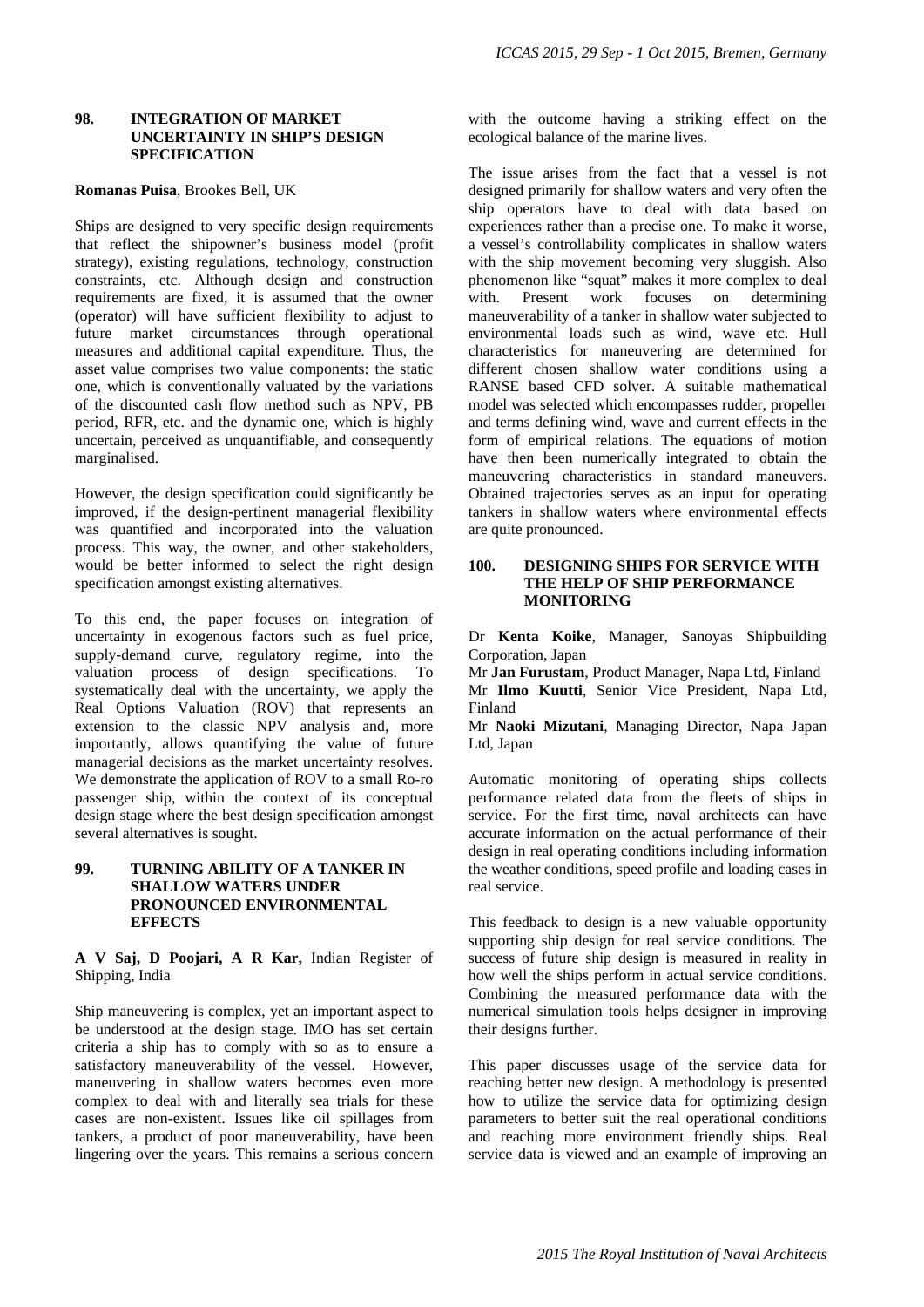existing ship design is presented in a form of practical example.

### **101. NUMERICAL ANALYSIS OF THE HYDRODYNAMIC BEHAVIOUR OF PLANING HULLS IN SHALLOW WATER USING A 2D+T METHOD**

**Hendrik Haase, Jan Philip Soproni, Moustafa Abdel-Maksoud,** Hamburg University of Technology, Institute for Fluid Dynamics and Ship Theory, Germany

The flow around a planing boat is strongly influenced by nonlinearities. These have to be taken into account for accurate calculations of the hydrodynamic forces acting on the boat. The nonlinearities include breaking waves, flow separation from the chines and the transom stern and in general strong deformations of the free surface. Furthermore the wetted surface area of the boat can change significantly when the boat travels in a seaway or when trim or sinkage changes. Therefore, the dynamic behavior of the boat is also strongly nonlinear.

In the paper a 2D+t method is further developed to simulate the flow around planing boats in shallow water. The method is able to account for the above mentioned nonlinearities. In a 2D+t method the 3D flow problem is replaced by several 2D flow problems in earth-fixed cross planes and the time-dependent flow resulting from the movement of the boat through these cross planes is computed. The combination of the obtained results in the cross planes delivers a good approximation of the original 3D flow.

In the 2D+t method employed, the flow in the cross planes is treated under the consideration of the nonlinear free surface boundary condition, so that the important nonlinear features of the flow are captured. A boundary element method is used to solve the associated boundary value problem. Due to the strong deformations of the free surface special treatments of the employed numerical grid are necessary to ensure the stability of the computations and a separation model has to be employed, in order to simulate the separation of the flow from the chines.

In the cases investigated in the paper, the behavior of prismatic planing boats operating in shallow water is studied. Calm water and also regular head waves are considered. The obtained results are compared with RANS simulations and with available experimental data.

**Keywords:** 2D+t theory, planing boat, boundary element method, shallow water

### **102. 3D MARITIM – SUPPORTING TECHNOLOGY TRANSFER FOR 3D GRAPHICS**

**Uwe Freiherr von Lukas**, Fraunhofer IGD, Rostock, Germany, **Ingo Staack**, ThyssenKrupp Marine Systems GmbH, Kiel, Germany, **Volker Köhler**, MarineSoft GmbH, Rostock, Germany

3D computer graphics is an enabling technology that has an enormous influence on all industry sectors form automotive over aerospace to consumer electronics. After significant improvements of engineering process triggered by Computer Aided Design, Simulation and Digital Mock-Up we now observe an increasing level of research and applications in production-oriented scenarios under the initiatives of cyber physical systems and industry 4.0. Furthermore, the later phases in the product lifecycle such as training, maintenance and retrofitting also open up a big variety of sophisticated applications of 3D graphics – just to name virtual training environments or mobile support for maintenance technicians with Augmented Reality. Besides realtime visualization of 3D models, now capturing reality by means of laser scanners or (stereo) cameras becomes more and more important in the processes.

All of those IT innovations do not originate from the maritime sector. It is mainly the gaming sector the drives the 3D technology and induces radical improvements in performance for a fraction of the previous costs. 3D graphics cards, the Kinect sensor or game engines are obvious examples for this trend. The automotive sector is quite fast in bringing this new 3D power to industrial processes, especially. With a traditionally high level of IT related research and development (R&D) and large scale production this sector has a position as an early adopter of various 3D innovations.

But also the maritime industry offers a plentitude of opportunities to improve their processes by advanced information technology. However, a simple copy and paste approach does not work here. Maritime 3D solutions must always take into account the specific requirements of unique copies or very small batch series as well as the industry structure characterized by small and medium sized enterprises (SME). Technologyoriented networks are a proven success factor to increase innovation power and enable SME for joint R&D.

Such a network that deals with 3D computer graphics technology for the maritime sector has been established some five years ago in Germany. Under the label "3D maritim" it combines end users (especially shipyards), maritime service providers, IT companies and research institutes. Our submission will present the activities and results of the 3D maritime network ranging from jointly formulating a vision for a complete digital copy of a ship